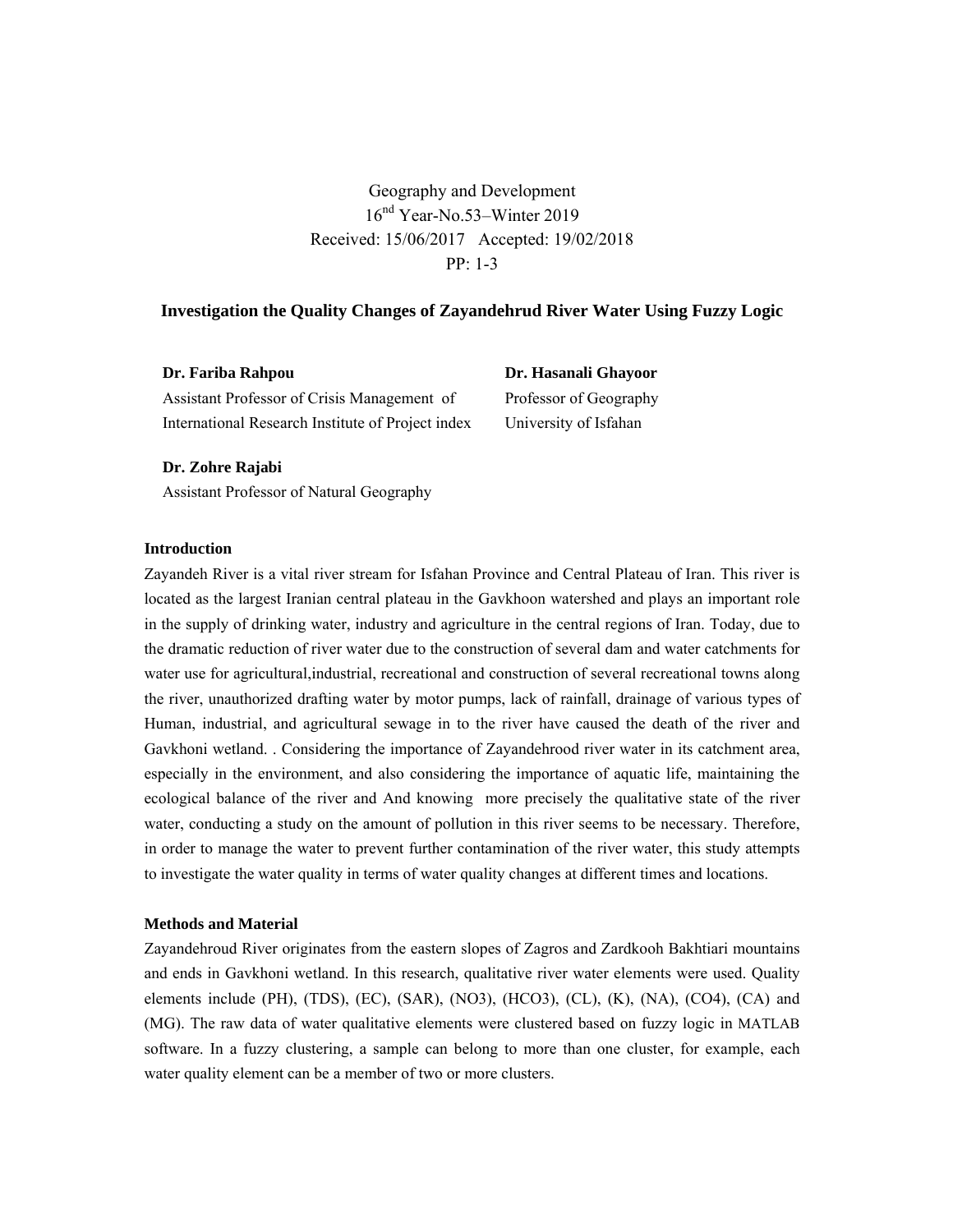### **Results and Discussion**

The optimal level of water is located at the upstream river stations. So, from 2006 to 2013, from Ghaleh Shahrokh Station in Isfahan Province to Kalleh Bridge Station, the water is at an opilmal level. In the period from 2011 to 2013, from Diziche Station to Varzaneh, the unauthorized limit of water was measured, that due to the establishment of industries and agricultural land around the river, the use of water is unacceptable in the global standard.

### **Conclusion**

The results of water quality assessment of Zayandehrood River showed that alomg Zayandehrud River, water pollution was identified in three parts of the study area: The first part (the beginning of the river from Zayandehrud Regulatory Dam before Baba Shah Ali Alley treatment plant) has a relatively low pollution rate in comparing with other areas and its sources of pollution are mostly from urban and rural pollutions and agricultural drainagea located on the margin of the river . But because of the high river flow in this area, water quality is optimal for drinking, farming and aquaculture in the river. The second part (the continuation of the river starts from the treatment plant and continues up to Chum bridge). In this section, the severity of the industrial and urban pollutants is such that the river water is no longer able to be consumed and only is used for agricultural and industrial uses. The third part (this section is the end of the river from Chum btidge toward Gavkhoni wetland). In this section, river water is heavily polluted because of the decrease in river flow. River water in this area is so infected that it is not suitable for agricultural use**.** 

**Keywords:** Zayandehrud River, Fuzzy logic, Qualitative water changes, Temporal and location variations of Zayandehrood water elements, Water pollution, Isfahan city.

- Aminipourshiani. S et al (2016). Water quality assessment of Rudbar gas river using the NSFWQI qualitative index and LIOU indicator, Journal of Oceanology, Eighth year, No. 27, PP.65-78
- Jamali. S,et al (2005). Construction of river flow prediction models and exploitation of Zayandehrood dam reservoir using fuzzy inference system, Journal of Water and Sewage, No. 64, PP.45.
- Jamshidi. S, et al (2015). The optimal allocation of pollution loads based on the water quality pattern of the downstream of the White River River, Journal of Water Management and Irrigation, Volume 5, Issue 20, PP. 243-259.
- Hoseinzadeh.N, et al (2013). Water quality assessment of the Ayoodoghmou River using the NSFWQI Quality Index and the LIOU Indicator, Medical Journal of Urmia, Volume Twenty-Four, Number 2, PP. 156-162.
- Hajain.N,etal (2015). Islamic Azad University,Khorasgan Branch, First publishing, P. 56.
- Kauffman G.J. and Bellen A.C (2010). Water quality trends(1970-2005) along Delaw are streams in the Delaware & Chesapeake Bay watershed S,USA,Water Air Soil pollut 208:345-375.
- Lotfalizadeh. l. A (1965). Fuzzy, Sets, Information and Control, Vol.8, PP.338-358.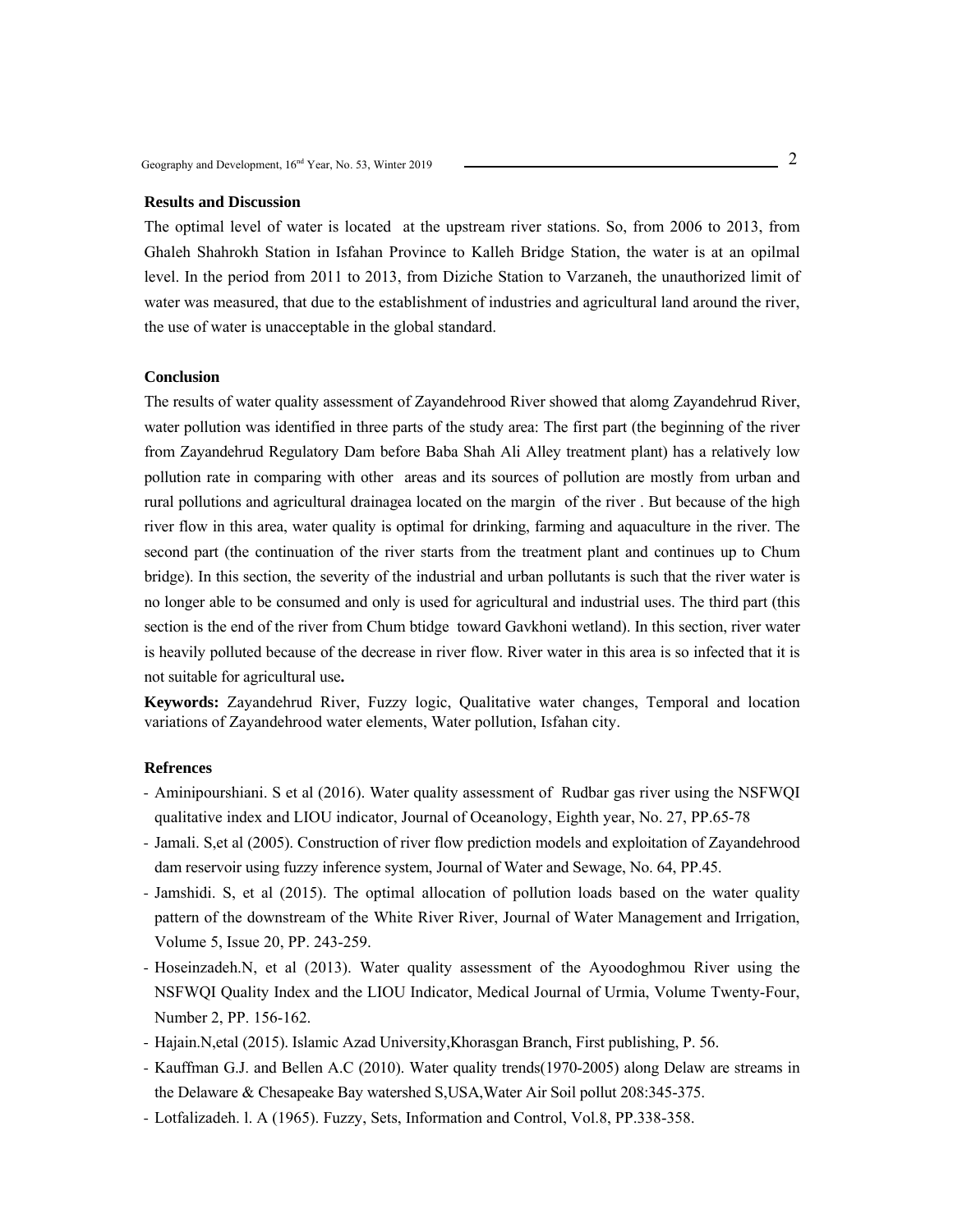- Lotfizadeh.l.a (1977). Fuzzy Sets and Their Application to Pattwern Recognition and Clustering Analysis, Classification & Clustering, San Francisco, California, PP. 251-299.
- Maryna Strokal, LinMa, Zhaohai Bai, Shengji Luan, Carolien Kroeze1, Oene Oenema, Gerard Velthof and Fusuo Zhang (2016). Alarming nutrient pollution of Chinese rivers as a result of agricultural, Environmental Research letters, IOP, Publishing, 11, PP:1-10.
- Protano Carmela ,Loredana Zinna, Saverio Giampaoli, Vincenzo Romano Spica, Salvatore Chiavarini (2014). Heavy Metal Pollution and Potential Ecological Risks in Rivers:A Case Study from Southern Italy, Bull Environ Contam Toxicol 92: 75-80.
- Rosli, N. A., Zawawi, M. H. and Bustami, R. A (2012). Salak River Water Quality Identification & Classification According to Physico-Chemical Characteristics. Procedia Engineering, 50: 69-77.
- Samantray P, Mishra BK, Panda CR, Rout SP (2009). Assessment of Water uality Index in Mahanadi and Atharabanki Rivers and Taldanda Canal in Paradip Area, India. J Hum Ecol 2009; 26(3): 61-153.
- Wardiatno, R. Y and Effendi, H (2015). Water Quality Status of Ciambulawung River, Banten Province, Based on Pollution Index & NSF-WQI. Procedia Environmental Sciences, 24: 228-237.
- Yang. X & W (2010). GIS-based spatial regression and prediction of water quality in river networks: A case study in IOWA. J. Environ . Manage. 91: 1934-1951.
- Yetik. M. K, Berber. R and Karadurmus. E (2009). River water quality model verification through a GIS based software. P1-6, Apchem 2009, IFAC, symposium on. Advanced control of chemical processes, July 12-15 Istanbul - Turkey.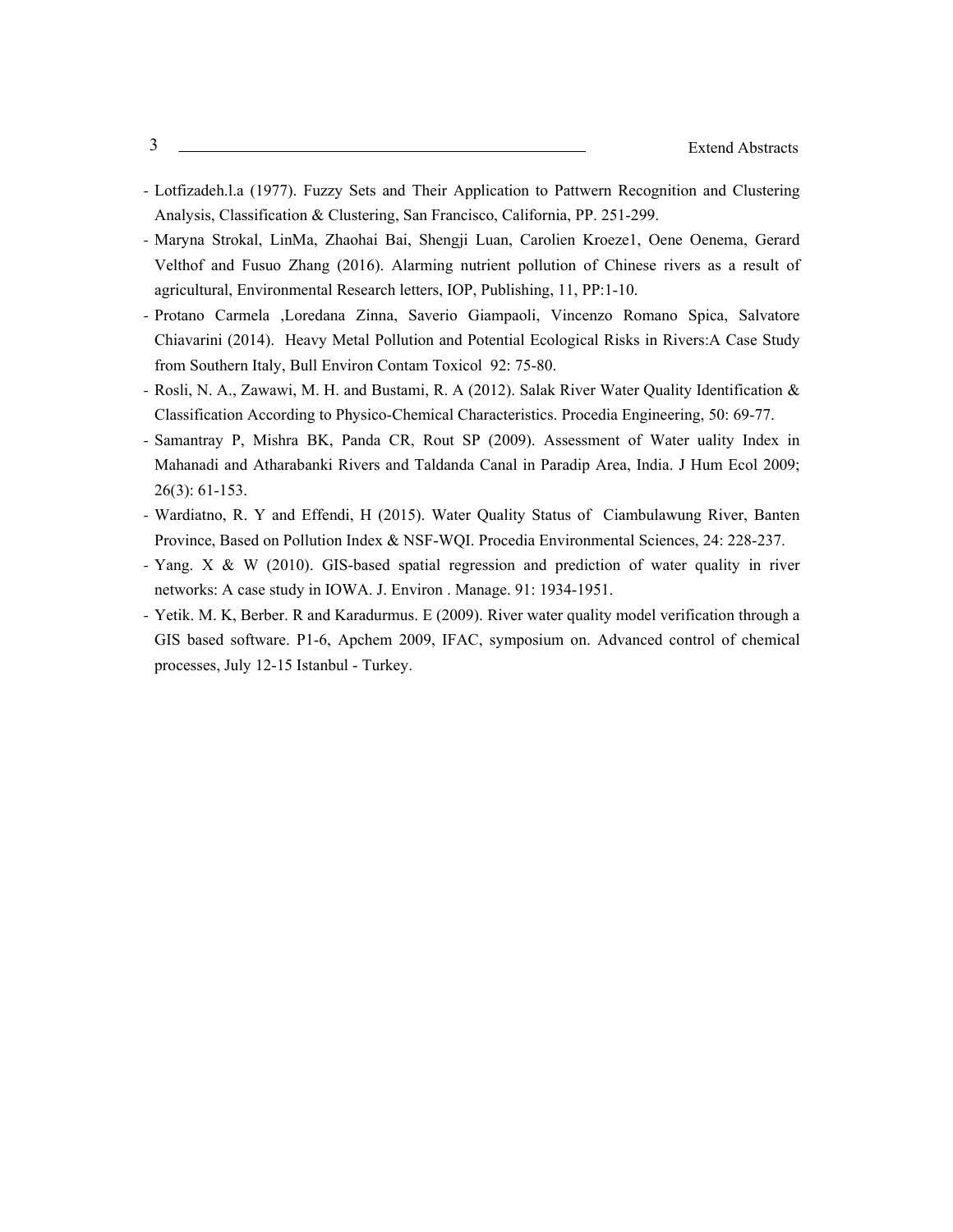Geography and Development 16nd Year-No.53–Winter 2019 Received: 06/04/2017 Accepted: 25/04/2018 PP: 4-8

# **Assessing Changes of Land use in Tutkabon Catchment Using RS and GIS**

### **Hadis Yaghouti**

Ph.D Student, of Soil Science, Faculty of Agriculture & Natural Resources, Science & Research Branch,Islamic Azad University, Tehran

#### **Dr. Reza Sokouti Oskoee**

Associate Professor of Soil Conservation &Watershed Management Research, West Azerbaijan Agricultural & Natural Resources Research Center AREEO, Urmia

# **Dr. Ebrahim Amiri**

Professor of Water Engineering Lahijan Branch, Islamic Azad University

#### **Dr. Mohamadhossein Mahdian**

Professor of Soil Conservation and Watershed Management Research Institute (SCWMRI), Tehran

### **Introduction**

Land use change often occurs without respecting environmental principles and constraints, and will have consequences such as urban outbreak, deforestation, occurrence of destructive floods, erosion of agricultural land and the spread of deserts. land changes monitoring is important in future planning and management of natural resources (liu & yang, 2015: 42). The use of new tools such as remote sensing and Geographical Information System has a significant role in identifying and analyzing these changes (Olokeogun et al, 2014: 616). (Olokeogun et al, 2014: 616).

Arekhi et al. (2008) conducted a study to investigate land use changes in Kabir Kouh protected area in Ilam province, they used Landsat satellite imagery from 1988 up to 2002. Comparison of land use maps in 14 years showed, the level of agricultural land has increased from about 8% in 1988 to 11 % in 2002. The evaluation of the accuracy of land use maps derived from satellite imagery in 2002 shows about 82% of the points match the field data (Arekhi et al, 2008: 1-10).

Also, Farajzadeh and Fallah (2008) used TM and ETM + images of 1992 up to 2001 to study the vegetation changes in Tajan River Basin. They stated that runoff has reduced the forest and pasture land in the region (Farajzadeh and Fallah, 2008: 89-104). Barati et al. (2009) examined the land use map derived from satellite images in 1975, 1980 and 2002 to identify land use change in Ghaleh Shahrokh watershed. In 1975 to 2002, the area of semi-arid lands has decreased and the area of arable land and dry farm has been increased (Barati et al., 2009: 349-365). The present study was conducted on Tutkabon to define land use change, using GIS and RS, during four periods.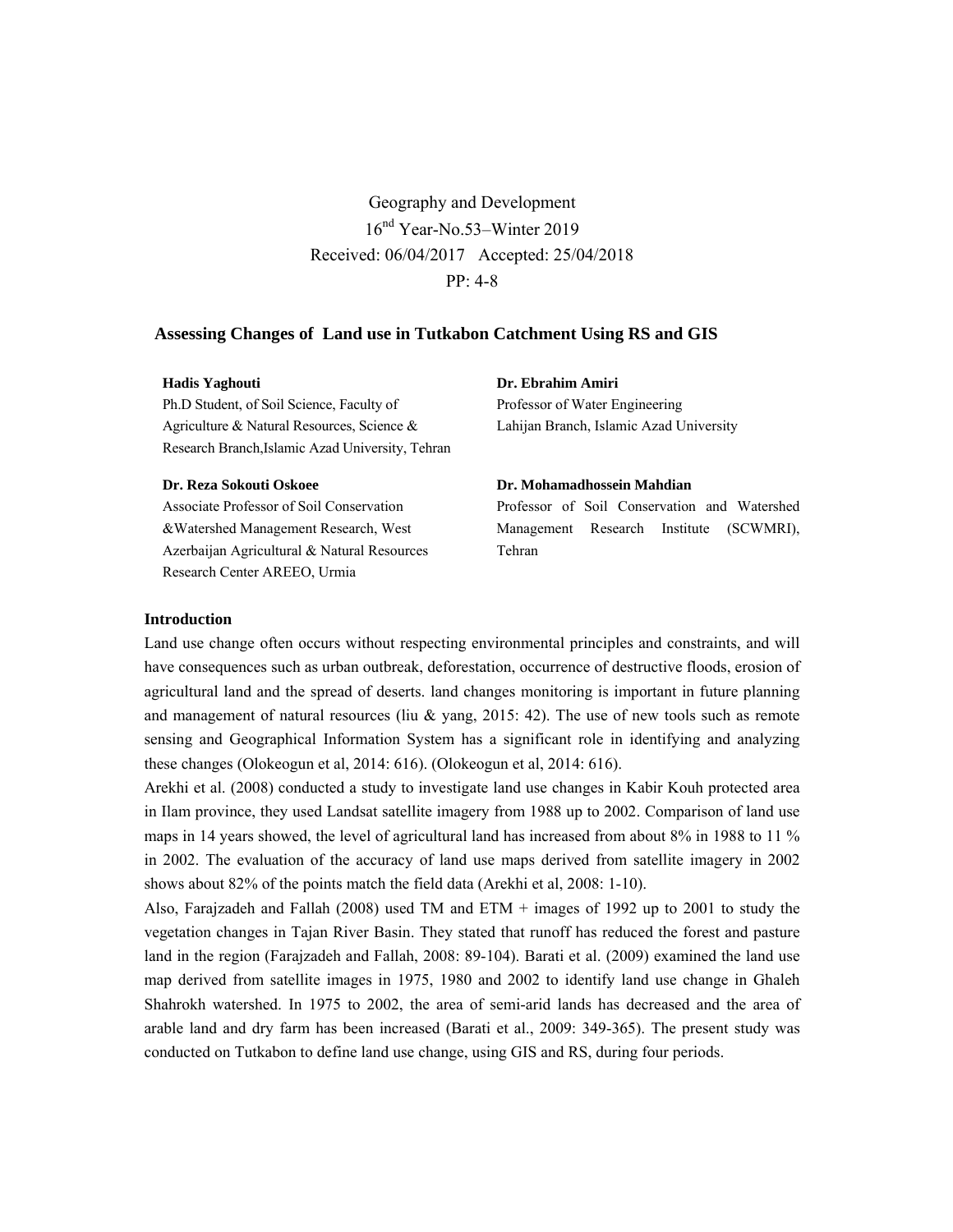### **Methods and Materials**

Tutkabon Catchment is located at the north part of Iran and t the southeast of Guilan province. Land use maps were prepared in Arc GIS software based on visual interpretation and digitalization of aerial photographs with scale of 1:55000, in 1955, the land use map of 1998 with a scale of 1:50,000, satellite images of Landsat ETM+ in 2002 and IRS-Liss-PAN 2008. The land uses of Tutkabon catchment observed in visit the area included: 1-forest, 2-rangeland in two good and poor conditions, 3-aquatic agriculture and garden, 4-drought and 5-stony deforestation.

### **Results and Discussion**

The results show, the total area of forest land in 1955 was declined from 66.04 % to 34.73 % in 2008, Olokeogun et al (2014) stated, destroying forests for farming activities is one of the most important causes of deforestation in the world, that it will lead to serious environmental problems such as landslides, floods and so on (Reis, 2008: 6189). Also Farajzadeh and Fallah (2010) reported the decline of forest lands as the cause of runoff production.

Rangeland has increased from 1955 to 2002, and there is a decrease of 2938.33 hectares in 2008, the reason is the change of rangeland to dry farming, increasing grazing will also lead to the conversion of forest lands into rangelands in the upper position.

Also, investigating the changes in garden and irrigation farming shows that these lands increased from 0.77 % to 9.60% during the period 1955 to 2008 in Tutkabon, which is similar to in Areki et al. (2008) and Barati et al. (2009). Changes of bare soil shows an increase of 13.2 %, increasing of livestock grazing and uncontrolled exploitation of vegetation, especially in rangeland, has led to an increase in the bare soil that this happened due to weak implementation of soil conservation practices and grazed the rangeland. Due to land cover changes in this period, the probability of environmental accidents will increase.

### **Conclusion**

New tools used over time to identify and understand the status and type of changes, the natural and artificial phenomena depicted the surface of the earth diligently, and can also be a response to many of the past ambiguities. The findings of the research indicate that most of the destruction and change land use has occurred in forest. Forest lands are located along Rangeland and farmland rural, when it is often people's livelihood, agriculture and animal husbandry, the most important factor to be considered deforestation.

Access to the national lands of forests and rangeland and on the other hand, the proximity to the Sepidrud River, has led to the development of non-productive agriculture and, subsequently, with the reduction of production capacity in these lands, bare soil of the land will increase over the years. Such changes is often the result of human intervention, in addition to the negative effects on the environment, will increase the damage to natural disasters. Hence, the researchers emphasize the need for the planning and implementation of land regeneration plans and protection of the ecosystem of the region.

**Keywords:** Change land use, Geographical Information System, Remote Sensing, Satellite Images.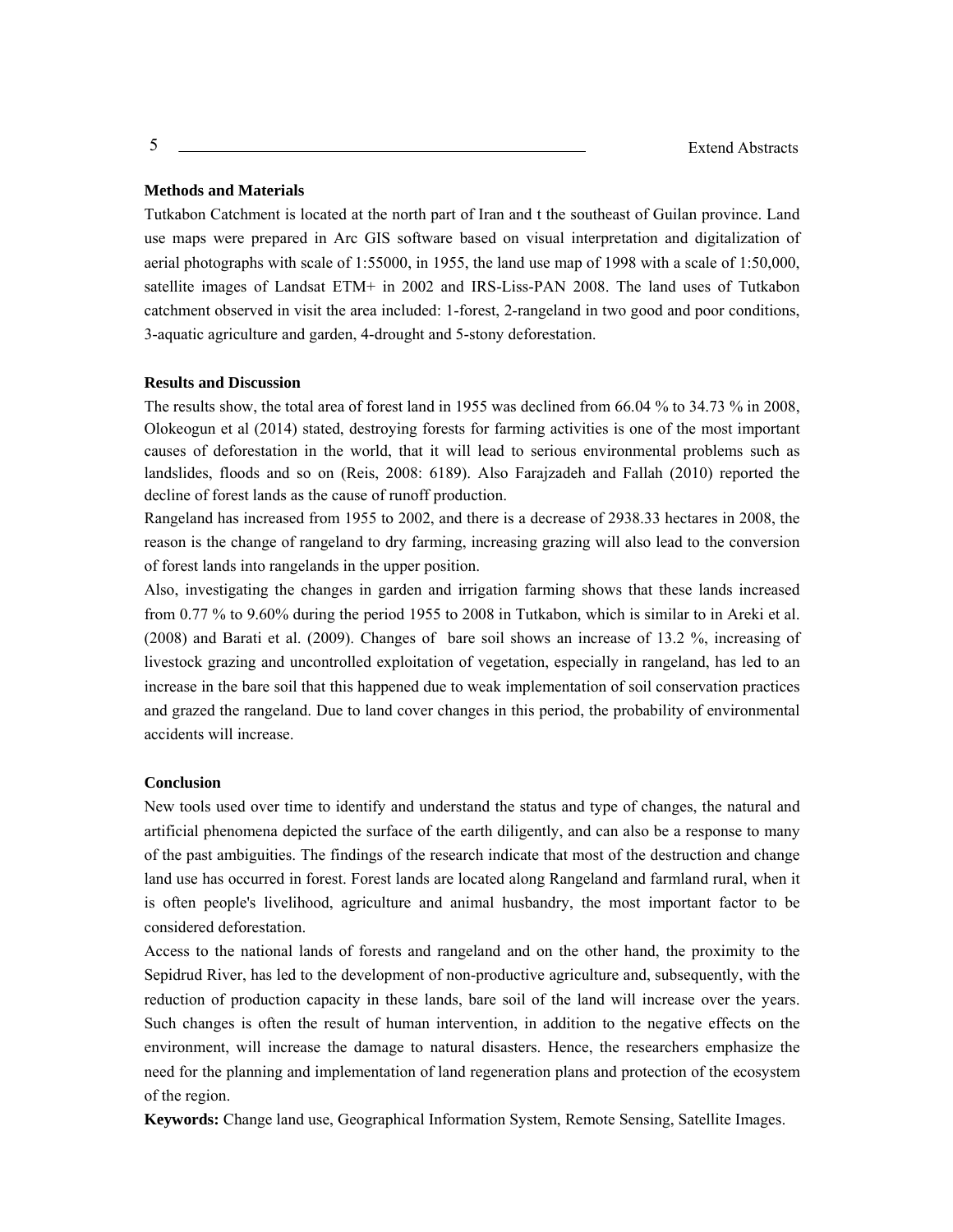- Arekhi, S, P. Graee, and M. Arekhi (2008). Trend monitoring of the Land use Changes in Protected Area of Kabir Kouh with use of RS and GIS (Ilam Province-Case Study). 5 th Conference Geomatics, At Iran, Tehran, National Cartographic Center Organization:1-10. (In Persian)
- Arzani, H., K.H. Mirakhorlou and S. Z. Hosseini (2009). Land use mapping using Landsat7 ETM data (Case study in middle catchment's of Taleghan). Iranian journal of Range and Desert Reseach, 16(2):150-160. (In Persian with English abstract).
- Akbari, E., M.A. Zangane asadi and E. Taghavi (2016). Change detectionn land use and land cover regional neyshabour using Different methods of statistical training theory. Geographical Planning of Space Quarterly Journal, 6(20):35-50. (In Persian with English abstract).
- Bahadur Thapa, R. and Y. Murayama (2006). Land use change analysis using remote sensing and GIS: A case study of Kathmandu metropolitan Nepal. Research Abstracts on Spatial Information Science CSIS DAYS, University of Tokyo, Japan:1-22.
- Barati Ghahafarrokhi, S., S. Soltani Kohpayi, S.J. Khajedin and B. Rayegani (2009). Investigation of Land Use Changes in Qale Shahrokh Basin Using Remote Sensing (1975-2002). Journal Science and Technology of Agriculture and natural Resources, 47 (a):339-365. (In Persian with English abstract).
- Bo-Jie, F., Z. Qiu-Ju, C. Li-Ding, Z. Wen-Wu, G. Hubert, L. Guo-Bin, Y. Qin-Ke and Z. Yong-Guan (2006). Temporal change in land use and its relationship to slope degree and soil type in a small catchment on the Loess Plateau of China. Catena, 31:41-48.
- Borhani, H (2007). The effect of landuse changing on sediment and erosion (Case study: Shahr chay watershed). Master thesis of Department of natural resources, Islamic Azad University, Science and Research Branch, Tehran, Iran: 1-107. (In Persian with English abstract).
- Conceiao, C.D., P. C, S.S. Saatchi and D. Agosti (2008). Predicting geographical distribution models of high-value timber trees in the Amazon Basin using remotely sensed data. Ecological Modeling, 211(3-4): 309-323.
- Derikvandi, A., M. Khosravi, A. Heidarpour Monfared and S. Rezaeean (2014). Investigating the changes in the level and density of the middle Zagros forests using the interpretation of aerial photographs and the use of GIS at different altitudes and distances from the village. (Case study: Kaka Reza region of Lorestan province). Plant and ecosystem, 10(40):35-49. (In Persian with English abstract).
- Farajzadeh, M., Fallah, M. (2008). Effect of land use changes on flooding of Tajan River using remote sensing. Journal of geographical researches. 64: 89-104. (In Persian with English abstract).
- Ghanbari, F. and Sh. Shataee (2011). Investigation on Forest Extend Changes Using Aerial Photos and ASTER Imagery (Case Study: Border Forests in South and Southwest of Gorgan City). J. of Wood & Forest Science and Technology, 17(4):1-18. (In Persian with English abstract).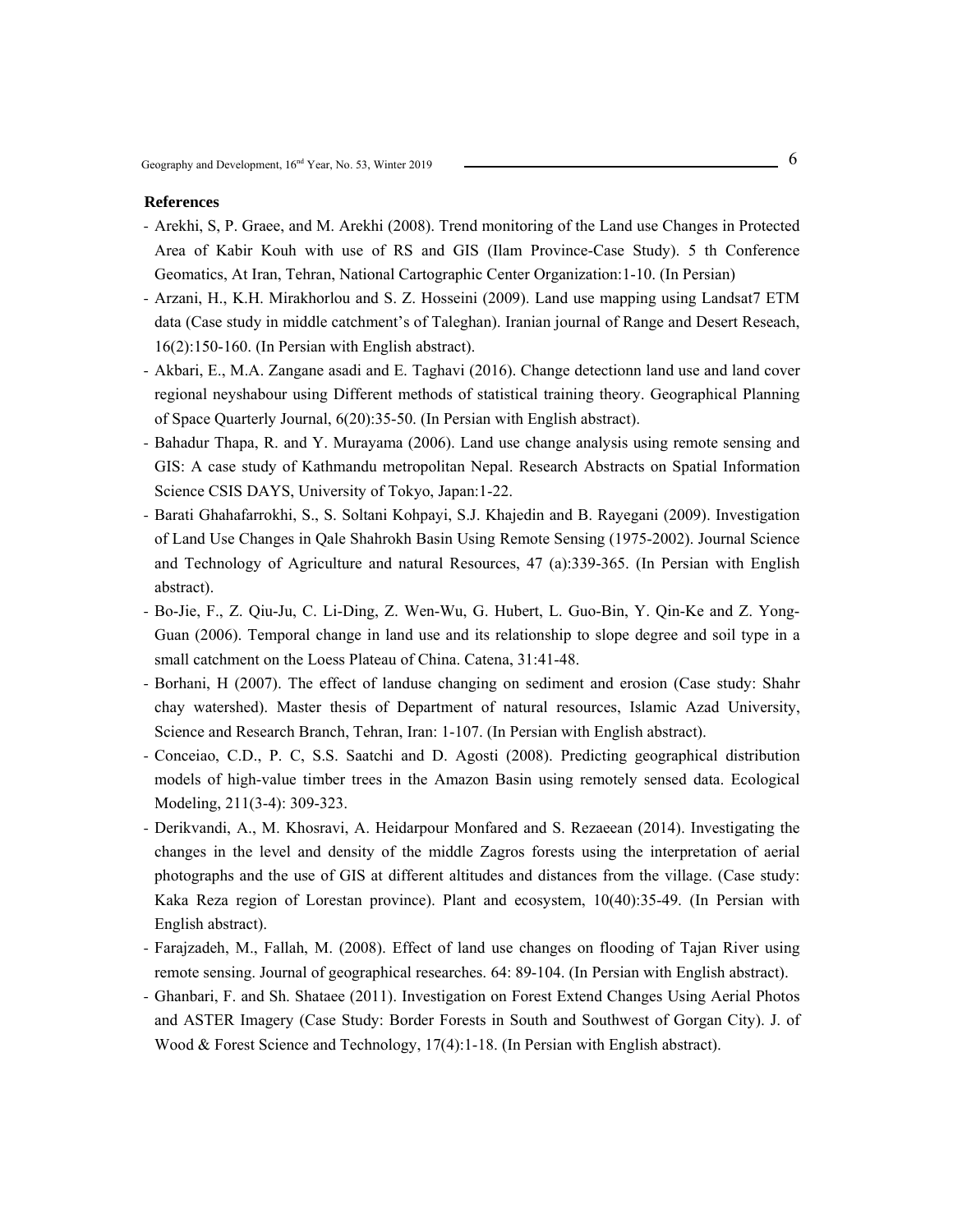- Ghorbani, M., A.A. Nazari Samani, H.R. Kohbanani, F. Akbari and Z. Jalili (2010). Application of image processing  $\&$  GIS to detecting landuse changes (case study: taleghan basin. 4th International Congress of the Islamic World Geographers, At Iran, Zahedan (ICIWG): 1-7. (In Persian).
- Jahani Shakib, F., B. Malekmohammadi, A.R. Yavari, Y. Sharifi, and F. Adeli (2014). Assessment of the Trends of Land Use and Climate Changes in Choghakhor Wetland Landscape Emphasizing on Environmental Impacts. Journal of Environmental Studies, 40(3):631-643. (In Persian with English abstract).
- Kiani, V., J. Feghhi, A.N. Samani, and A. Alizadeh Shabani (2013). Detecting vegetation and land use changes using remote sensing Case study: Taleqan district. Scientific-Research Quarterly of Geographical Data (SEPEHR), 22(87):29-31. (In Persian with English abstract).
- Liu, T., and X. Yang (2015). Monitoring land changes in an urban area using satellite imagery, GIS and landscape metrics. Applied Geography, 56: 42-54.
- Mazaheri, M.R., M. Esfandiari, M.H. Masih Abadi and A. Kamali (2013). Detecting temporal land use changes using remote sensing and GIS techniqes (Case study: Jiroft, Kerman Province). Journal of Applied RS & GIS Techniques in Natural, 4(2):25-39. (In Persian with English abstract).
- Mohammad Esmaeel, Z (2011). Monitoring of land use changing in Karaj city, Iran using remote sensing techniqes. Soil Res. J., 24(1):81-88. (In Persian with English abstract).
- Mohammadi, M., A.A. Mehrabi, M. Ghorbani and M.A. Khorasani (2013). Human forces affecting land use changes in marginal rural areas (Case study: Aleke and Sibon villages in Tonekabon). Quartery Geography, 10(35):279-298. (In Persian).
- Mohammadyari, F., H.R. Pourkhabaz, M. Tavakoli and H. Aghdar (2015). MappingVegetation and monitoring its Changes using Remote Sensing and GIS Techniques (Case study: Behbahancity). Scientific-Research Quarterly of Geographical Data (SEPEHR), 23(92):23-34. (In Persian with English abstract).
- Mirzaei, J., A. Mohamadi, Z. Heidarizadi, H. Noorolahi and R. Omidipour (2015). Assessment of land cover changes using RS and GIS (case study: Zagros forests, Iran). Journal Master Environ. Sci., 6(9): 2565-2572.
- O'Donnell, T.K., K.W. Goyne, R.J. Miles, C. Baffaut, S.H. Anderson and K.A. Sudduth (2010). Identification and quantification of soil redoximorphic features by digital image processing. Geoderma, 157(3): 86-96.
- Olokeogun, O.S., O.F. Iyiola and K. Iyiola (2014). Application of remote sensing and GIS in land use/land cover mapping and change detection in Shasha forest reserve, Nigeria, The international archives of the photogrammertry, remote sensing and information science, Volume XL-8, ISPRS technical commission Vlll symposium, 9-12 December 2014, Hyderabad, India: 613-619.
- Reis, S (2008). Analyzing land use/land cover changes using remote sensing and GIS in Rize, North-East Turkey. Sensors 8: 6188-6202.
- Reports of the Office Jahad sazandegi and Watershed Management in Guilan Province. 2001. (In Persian).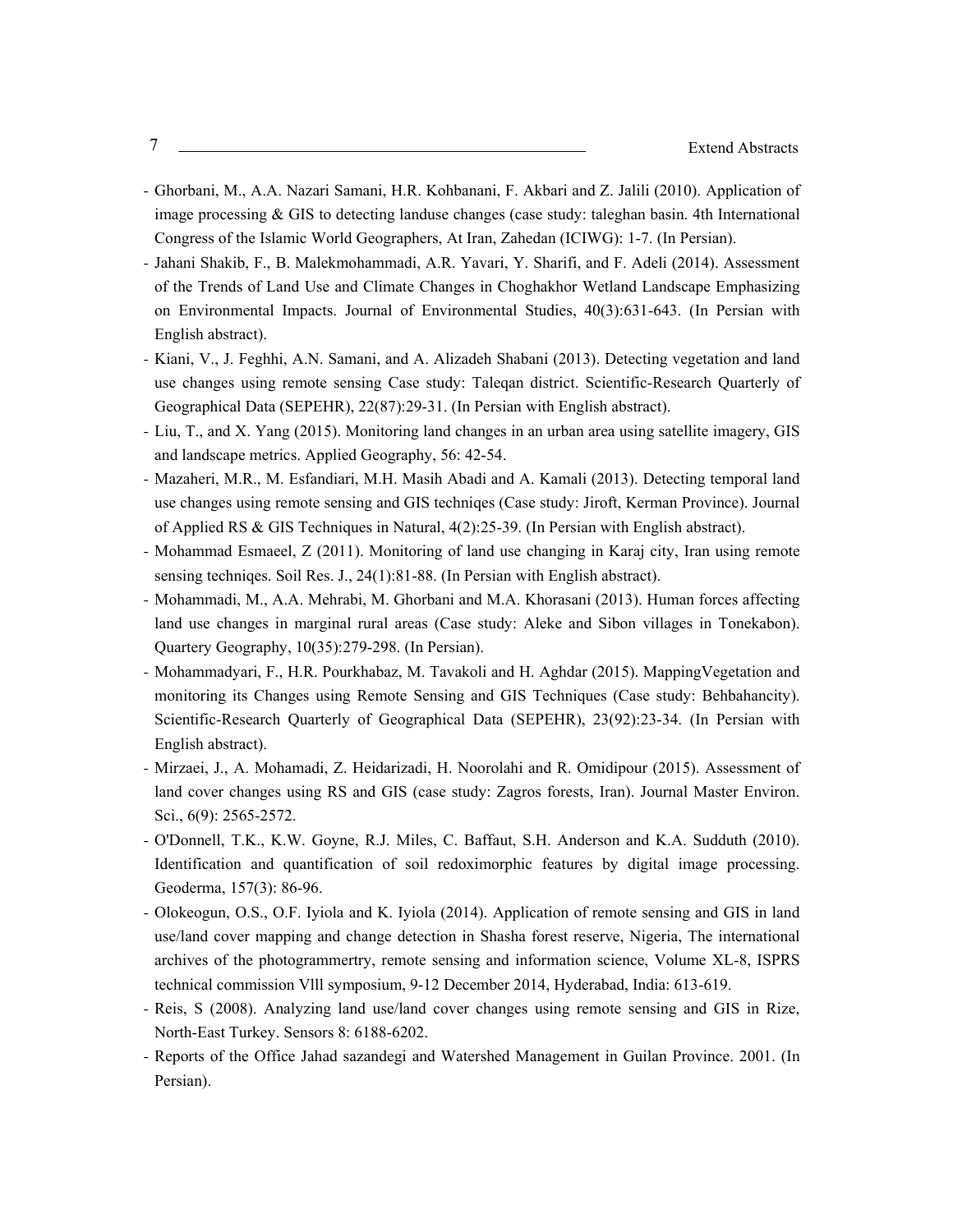- Sabzghabaei, Gh., S. Raz., S. Dashti and Y. Khanghah (2017). Study the Changes of Land Use by the Help of GIS & RS Case Study: Andimeshk City. Geography and Development Iranian J ournal, 15(46):35-42. (In Persian with English abstract).
- Sanjari, S. and N. Boroomand (2013). Land use/cover change detection in last three decades using remote sensing technique (Case study: Zarand region, Kerman province). Journal of Applied RS & GIS Techniques in Natural, 4(1):57-67. (In Persian with English abstract).
- Shalaby, A. and R. Tateishi (2007). Remote sensing and GIS for mapping and monitoring land cover and land-use changes in the Northwestern coastal zone of Egypt. Applied Geography,27:28-41.
- Shanani Hoveyzeh, S.M. and H. Zarei (2016). Investigation of Land Use Changes During the Past Two Last Decades (Case Study: Abolabas Basin). Journal of Watershed Management Research, 7(14):237-244. (In Persian with English abstract).
- Yousefi, S., S. Mirzaee and H. Zeinivand (2013). Investigation deforestation trends in Zagros mountain with using GIS and RS (Case study: Marivan). Journal of Applied RS & GIS Techniques in Natural, 4(2):15-23. (In Persian with English abstract).
- Zeaieanfirouzabadi, P. and N. Parvin (2013). Principles of remote sensing science (aerial photos and satellite imagery). Payam Noor University Press, First Edition: 1-154. (In Persian).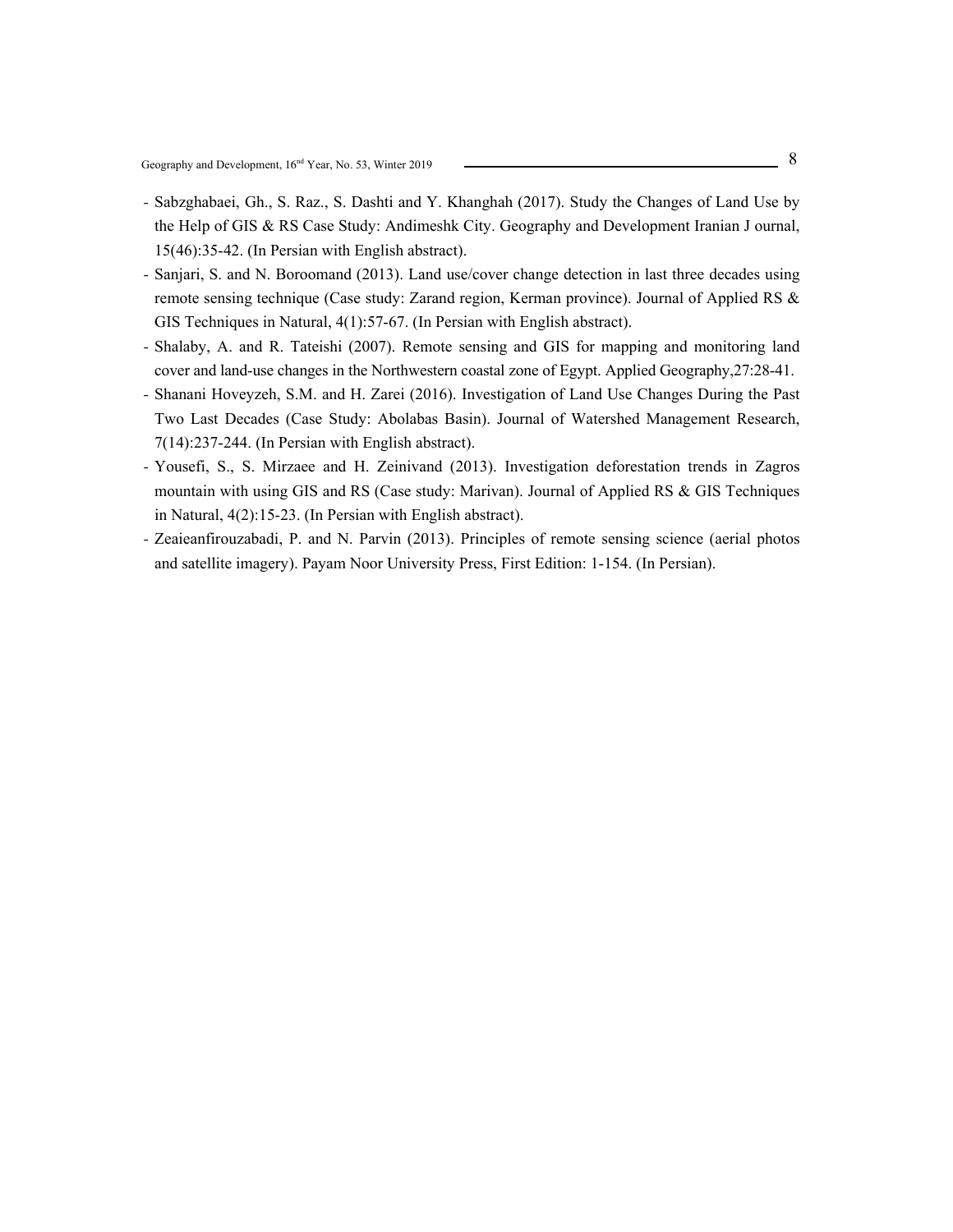Geography and Development 16nd Year-No.53–Winter 2019 Received: 06/06/2017 Accepted: 05/02/2018 PP : 9-14

# **Analysis of Land Use Changes Using Object Oriented and Markov Chain Methods in Zailbirchay Basin in the Eastern and Western Azerbaijan**

| Dr. Soghra Andaryani             | Dr. Mohamadreza Nikjoo                        |  |
|----------------------------------|-----------------------------------------------|--|
| Ph.D of Environmental Management | Associate Professor of Geomorphology & RS&GIS |  |
| University of Tabriz             | University of Tabriz                          |  |
| Dr.Mohamadhosein RezaeiMoghadam  | Dr. Davod Mokhtari                            |  |
|                                  |                                               |  |

Professor of Geomorphology & RS & GIS University of Tabriz

Professor of Geomorphology & RS & GIS University of Tabriz

# **Introduction**

One of the most effective tools in the field of environmental studies and geosciences is the use of remote sensing technology and satellite data. Remote sensing is very important in the assessment of natural resources, in order to provide up-to-date information, duplicate coatings, measurement in different spectral range, low cost, diversity of data forms, quantitative and digital measurements of ground-level phenomena and is the best tool for providing land use and land cover maps. Various methods have been developed to analyze the changes in land use and land cover that with a wide view is divided in two ways, post classification and pre-classification methods. In the present study, object-oriented method was used based on knowledge base method. This method acts more robustly than pixel base methods due to the use of basic knowledge algorithms, geometric information and texture of phenomena. Although the scale determination, the compression and shape coefficients in the object-oriented method for segmentation depend on the spatial resolution of the used images and through trial and error is obtained. In the present study, the object-oriented method was used to categorize Landsat satellite imagery in the periods 1987 and 2015. Considering the topographic conditions of the area and the excessive use of groundwater for irrigation of orchard and irrigation farming, the need to predict the changes and develop these applications in the future is quite obvious using the Markov chain model. Also, the use of parameters such as elevation, slope, vegetation index and images at different times according to the crop pattern can be solved for further research by object-oriented method and provide more accurate categorization.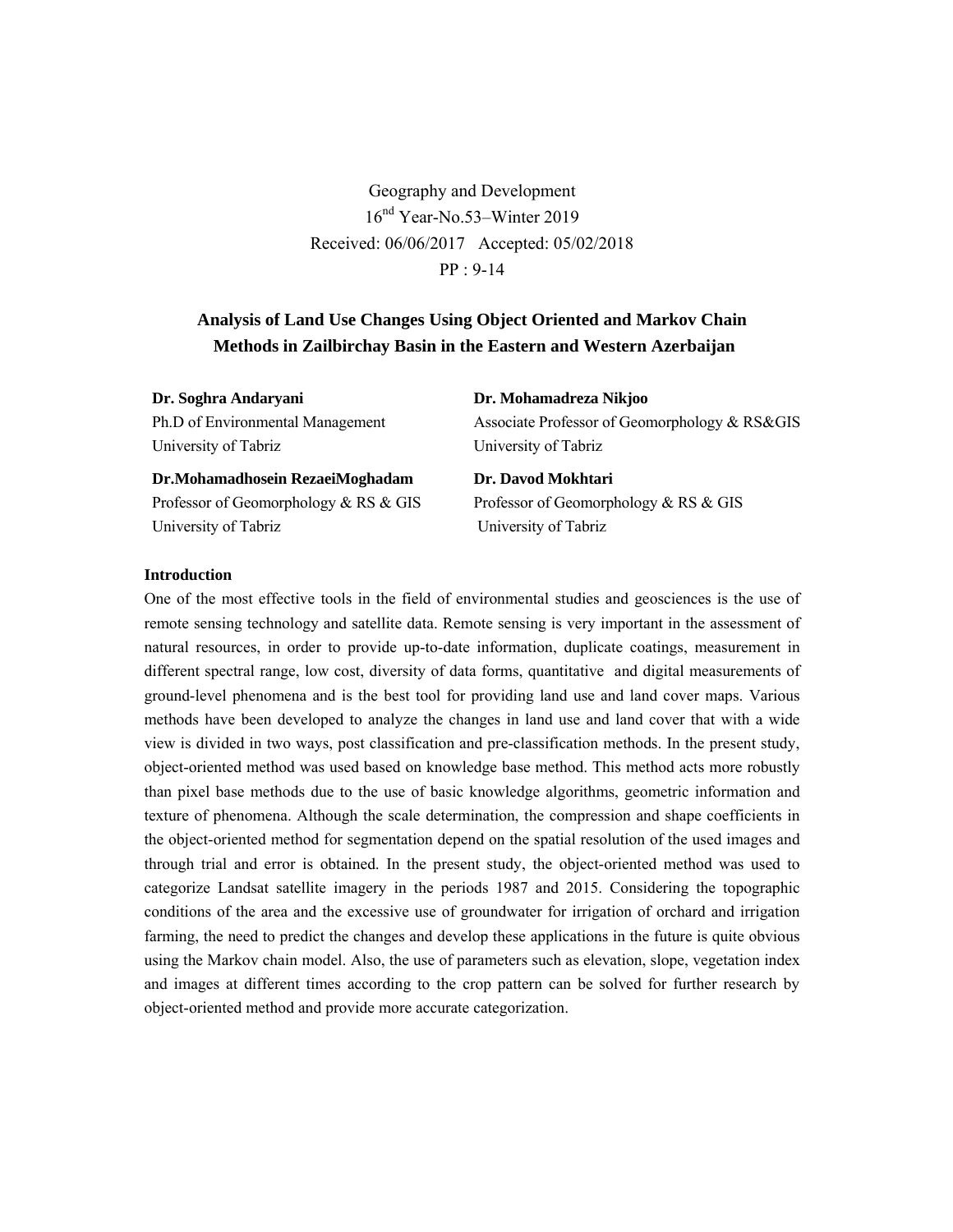### **Methods and Material**

The Zilbirchay an area of 2527 km2 basin is located at 70 km north of Tabriz city. The vast area of this basin is located in East Azarbaijan and a small area is located in West Azarbaijan.

In this study have been used satellite images of Landsat 5 (TM) and Landsat 8 (OLI). Garmin's GPS tool and the Google Earth system for the acquisition of training and testing points and digital elevation images of the Aster to produce the elevation and gradient of the study area, eCognition8.7 specialized software for classification of images, ENVI5.1 to calculate vegetation indices and residential and calculation of accuracy classification also, disclosure of post-classification changes, IDRISI17 was used for prediction and future study.

**Segmentation of images:** After the image processing step in object-oriented methods, images are segmented according to the shape, color and selected scale by the user that these objects can be from a pixel to several pixels. The selected algorithm is one of the other factors affecting them and the classification accuracy. Objects are the basis of object-oriented classification and including features of terrestrial phenomena. Therefore, the quality of object-oriented classification depends on the precision of segmentation. In this study, Multi-resolution Segmentation algorithm which has been embedded in eCognition software was used.

Object-oriented classification: In the object-oriented classification each of segment, according to the user's definition, used parameters and the numerical range assigned to each application in the region is allocated. This process primarily depends on the user's knowledge of the study area. In the classification of small areas such as wheat (Irrigated farming and dry farming), alfalfa, etc., due to their different growth times, in the present study, different images were used to extract the land use of the years 1987 and 2015. The mean and standard deviation of NDVI vegetation indices were considered in each of the segments. Classification was carried out using the nearest neighbor's algorithm and training samples and in that object, the assigned algorithm (multi-resolution) was assigned to classification classes.

Markov chain analysis: In this method, studying land use and land cover changes, there is a basic assumption that any land use can switch to another land use which is in the form of St and is considered to be  $St + 1$  in moving towards time.

### **Results and Discussion**

The overall accuracy of both images (1987 and 2015) is above 85%, however, due to the quality and resolution of OLI images, the overall accuracy and kappa coefficient are higher in numerical order than other Landsat images. Rangelands have largest area in basin which it is divided into two sections of good and poor rangeland. The poor Range has the highest percentage of area during the two years of study (84% and 66% respectively). To analyze the changes that occurred in land uses and the impact of human factors on these changes, using the correspondence approach, each pixel was investigated for its corresponding pixel discovery. In the study area irrigated wheat and irrigated farming classes were allocated 10 and 17 percent respectively to the orchard class. The water requirement of apple and apricot trees (orchard class) is 522 & 421 mm, respectively (Meteorological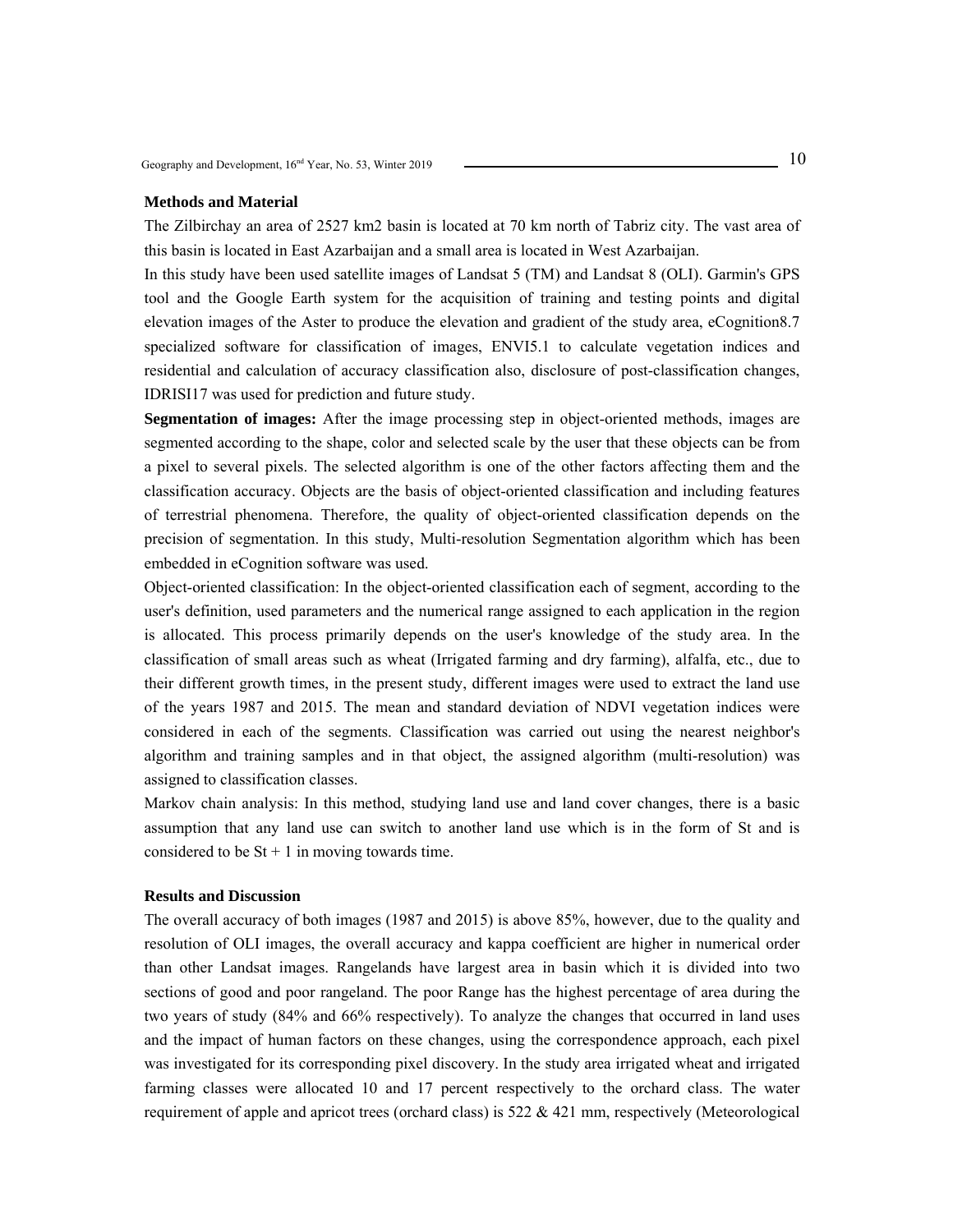Organization). This is while the wheat needs 293 mm of water and for irrigated farming, which includes tomatoes and sunflower crops (irrigated farming), water require are 455 and 400 mm, respectively. With this comment, the water consumption in the area has increased sharply with an increase of almost 50% in the area of the orchards. Also, an increase of almost 40 percent of irrigated farming will have an impact on water consumption and the increase of high-consumption water products has led to a large extraction of water from surface and underground resources, causing irreparable consequences such as subsidence and this is in conflict with sustainable development. However, data of groundwater level indicate a significant reduction in the level of 99% and the decline in groundwater levels may aggravate the possibility of subsidence in the plain of the basin. The probability of a land use changes was forecast for 2030 with a proportional error of 0.0122. The prediction of land use changes in the study area indicates an increase in orchards up to  $27 \text{ km}^2$ , an increase in irrigated farming to 7  $km<sup>2</sup>$  and an increase of 8  $km<sup>2</sup>$  in the residential area. Reducing the wheat cropping and high ranges will probably increase orchards. Also, with the reduction of green space, there is an increase in residential areas. The increase in residential areas that it seeks to increase population and this increase leads to a decrease in natural resources, including surface water and underground water resources.

considering the importance of land use changes, optimal planning and attention to sustainable development due to its impact on the consumption of more water resources, futurology can influence the future planning of managers and lead them to an effective planning. In the study area, over the course of 28 years, 15 km2 has been added to the residential area, this indicates an increase in the population, especially in Marand city. Also, the doubling of orchard and irrigated farming land uses has affected the excessive consumption of water and caused a sharp reduction in the water resources of the area, especially groundwater. According to the pattern of 28 years ago, it can be said that by 2030, if water resources are contributed, the increase and development will continue. Although it seems to with the additional pressures on surface water and especially groundwater, it is possible to regain more and more of these resources. Because the natural environment primarily is affected by human and anthropogenic factors. Then it acts as feedback and be influenced human factors (Subsidence, a sharp decrease in flow and, consequently, a decrease in greenness and vegetation cover). For continuity and maintain developed resources (vegetation), the need to plan and prevent traditional irrigation as well as investment in the studied area is inevitable.

### **Conclusion**

Remote sensing technique is a powerful and cost effective tool for discovering vegetation density, type of land uses in the area (based on previous knowledge), detecting changes, and predicting them. For this purpose, various models are available for optimal use of the features of this tool, that including an object-oriented model, and researchers emphasize the performance of this model. In this study, using of Landsat satellite images type and the area of land uses of the region in 1987 (TM Sensor) and 2015 (OLI Sensor) were extracted from the object-oriented model with multi-resolution Segmentation algorithm. Total accuracy and Kappa coefficient, which are indicators for validating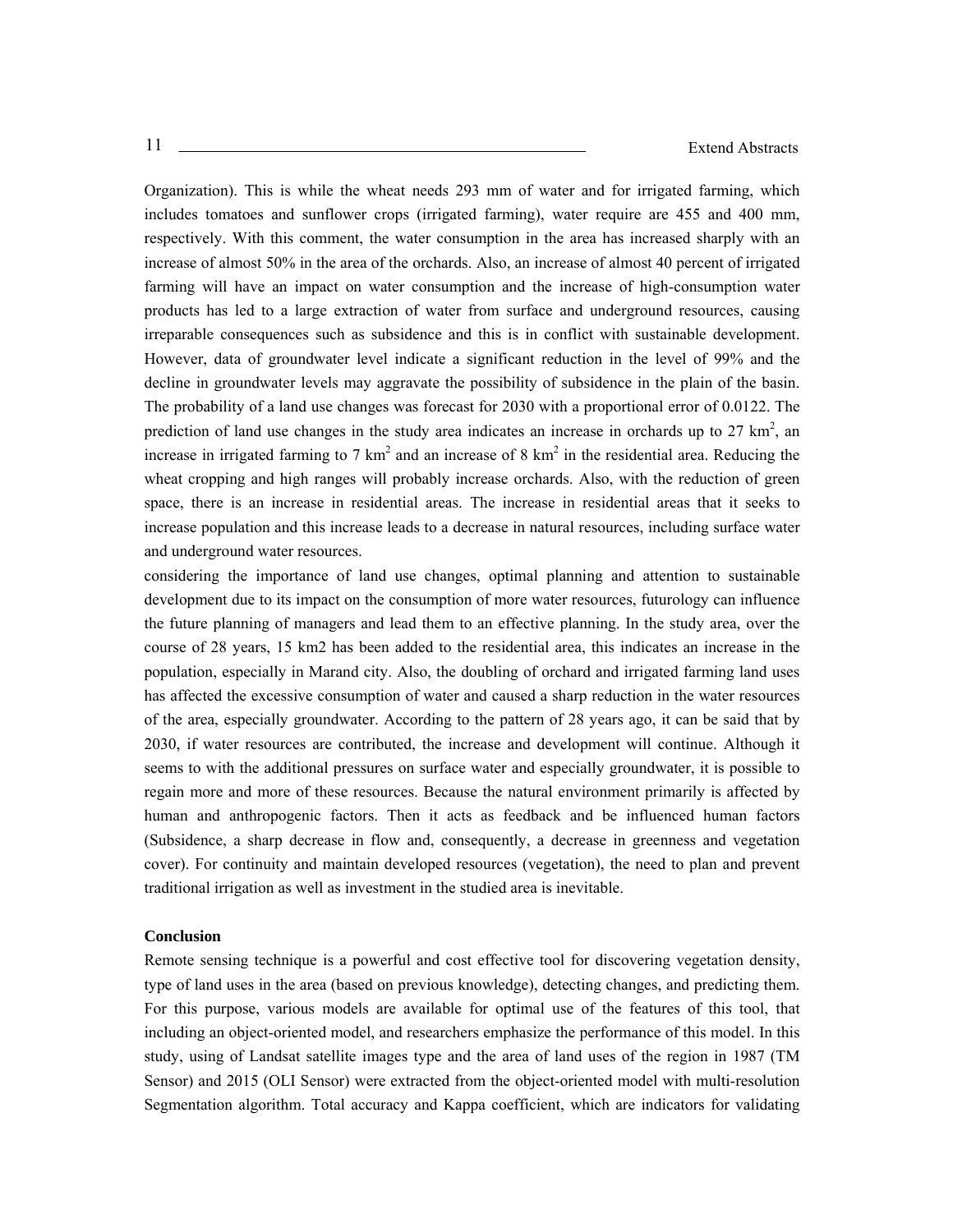image categorization, for TM 87%, 0.83% and for OLI 89%, 0.86% were calculated which shows the good reputation of the model. Given that the growth season for some land uses is different, therefore, the use of satellite images of different months is recommended, So that the area of the product can be well estimated. The result of classification on the images indicates increase  $42 \text{ km}^2$  in the orchard, in other words, doubling its area, increasing the area of 50  $km<sup>2</sup>$  in irrigated farming, and increasing of 15 km<sup>2</sup> in the residential area. Discovering Changes indicated that crops with less water consumption turned into crops with more water consumption. That this issue without optimal and efficient management, not have and will not have other outcome than the reduction of water resources. And predictions also indicate an ever-increasing rise in consumer products and the growth of residential land use. Therefore, in order to prevent the loss of development, it is recommended to achieve sustainable development, the need for planning by senior managers, and the use of investment to get out of traditional irrigation and mechanization of irrigation.

**Keyword:** Land use, Object orientation, Forecasting, Forecasting, Zilbirchay.

- Arkhi, S (2015). Detection of land cover and land use changes by processing of satellite imagery using object oriented method in Idrisi Selva software (case study: Abdanan). Geographic Information Science and Research (Sepehr), 24 (95), 51-62.
- Andaryani, S (2014). Application of remote sensing and geographic information systems in studying land use changes and their effects on river flow (case study: Sofychay), Master's thesis, Tabriz University.
- Rezai Moghadam, M. H., Andaryani, S., Valizadeh Kamran, Kh., Almaspur, F (2016). Determine the best algorithm for land use and land cover extraction and changes detecting from Landsat satellite images (Case Study: Sufi chay Basin of Maragheh), Journal of Geographic space, 16 (55), 65-85.
- Alavi panah, K (2010). Application of Remote Sensing in Earth Sciences, Tehran University.
- Batty, M., Xie, Y, & Sun, Z (1999). Modeling urban dynamics through GIS-based cellular automata, Computers. Environment and Urban Systems, 23: 205-233.
- Baatz, M., & Schäpe, A (2000). Multiresolution segmentation: An optimization approach for high quality multi-scale image segmentation. In Angewandte Geographische Informations verarbeitung XII. Beiträge zum AGIT-Symposium Salzburg 2000; Strobl, J., Ed.; Herbert Wichmann Verlag: Karlsruhe, Germany, 12-23.
- Blaschke, T (2010). Object based image analysis for remote sensing. Photogrammetry and Remote Sensing, 65, 2-16.
- Chaudhuri, B.B. & Sarkar, N (1995). Texture segmentation using fractal dimension. Pattern Analysis and Machine Intelligence. IEEE Transactions on, 17(1), 72-77.
- Congalton, R.G., & Green, K (1999). Assessing the accuracy of remotely sensed data: principles and practices, Boca Raton: Lewis Publications.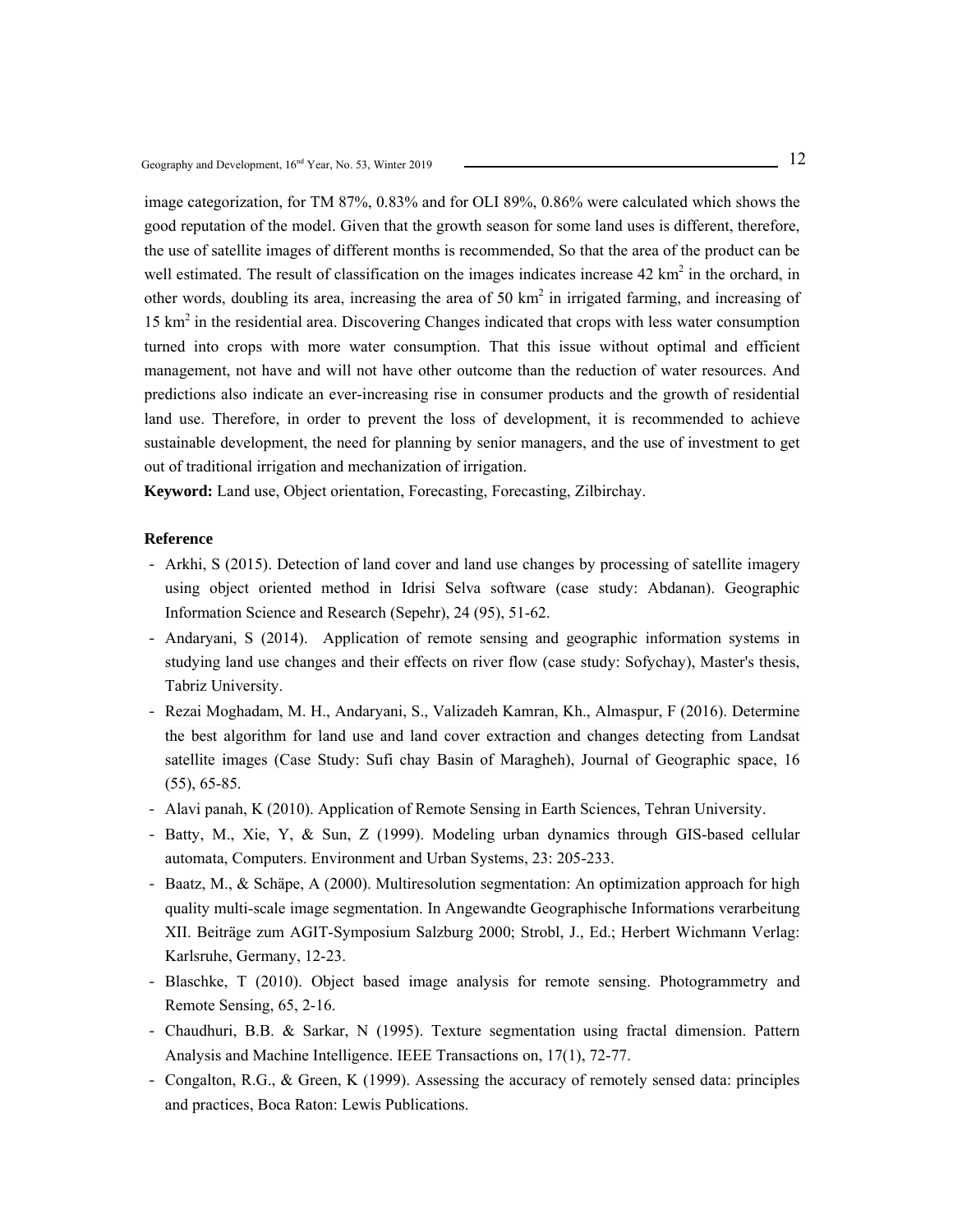- Chavez, p (1996). Image-based atmospheric corrections Revisited and improved. Photogram Engineering & Remote Sensing, 62: 1025-1036.
- De Fries, R. S., Hansen, M., & Townshend, J. R. G (1998). Global land cover classifications at 8 km spatial resolution: The use of training data derived from Landsat imagery in Decision Tree Classifiers. International Journal of Remote Sensing, 19 (16), 3141- 3168.
- Dragut, L., & Eisank, C (2012). Automated object based classification of topography from SRTM data, Geomorphology, 141-142, 21-33.
- Foody, M. G (2004). Status of land cover classification accuracy assessment. Remote Sensing of Environment, 80, 185-201.
- Grimm, N. B., Faeth, S. H., Golubiewski, N. E., Redman, C. L., Wu, J. G., Bai, X.M., & Briggs, J.M. (2008). Global change and the ecology of cities. Science, 319, 756-760.
- Gandini, M.L., & Usunoff, E.J (2004). SCS curve number estimation using remote sensing NDVI in a GIS environmental, Environmental Hydrology, 12, 168-179.
- Mondal, P., & Southworth, J (2010). Evaluation of conservation interventions using a cellular automata-Markov model. Forest Ecology Manage, 260, 25-1716.
- Mathieu, R., Aryal, J., & Chong, A. K (2007). Object-based classification of Ikonos imagery for mapping large-scale vegetation communities in urban areas. Sensors, 7, 2860-2880.
- Oruc, M., Marangoz, A.M. & Buyuksalih, G. (2004). Comparison of pixel-based and objectoriented classification approaches using Landsat-7 ETM spectral bands. In Proceedings of XX ISPRS Congress (P.5), 19 July, Istanbul, Turkey.
- Peng, J., Liu, Y. H., Shen, H., Han, Y., & Pan, Y. J (2012). Vegetation coverage change and associated driving forces in mountain areas of Northwestern Yunnan, China using RS and GIS. Environmental Monitoring and Assessment, 184, 4787-4798.
- Pu, R. L., Landry, S., & Yu, Q (2011). Object-based urban detailed land cover classification with high spatial resolution IKONOS imagery. Remote Sensing, 32, 3285–3308.
- Rouse, J.W., R.H. Haas, J.A. Schell., & D.W. Deering (1973). Monitoring Vegetation Systems in the Great Plains with ERTS. Third ERTS Symposium, NASA SP-351 I: 309-317.
- Saadat, H., Adamowski, J., Bonnell, R., Sharifi, F., Namdar, M., & Ale-Ebrahim, S (2011). Land use and land cover classification over a large area in Iran based on single date analysis of satellite imagery. ISPRS journal of Photogrammetry and Remote Sensing, 66, 608-619.
- Singh, A (1989). Digital change detection techniques using remotely-sensed data. International Journal of Remote Sensing, 10, 989-1003.
- Turner, B. L., Lambin, E. F., & Reenberg, A (2007). The emergence of land change science for global environmental change and sustainability. Proceedings of the National Academy of Sciences of the United States of America, 104 (52), 20666-20671.
- Trimble (2012). eCognition Developed Reference Book. Trappentreustr. 1D-80339 München, Germany: München, Germany GmbH.
- Takada, T., Miyamoto, A., & Hasegawa, S.F (2010). Derivation of a yearly transition probability matrix for land-use dynamics and its applications, Landscape Ecology, 25: 561-572.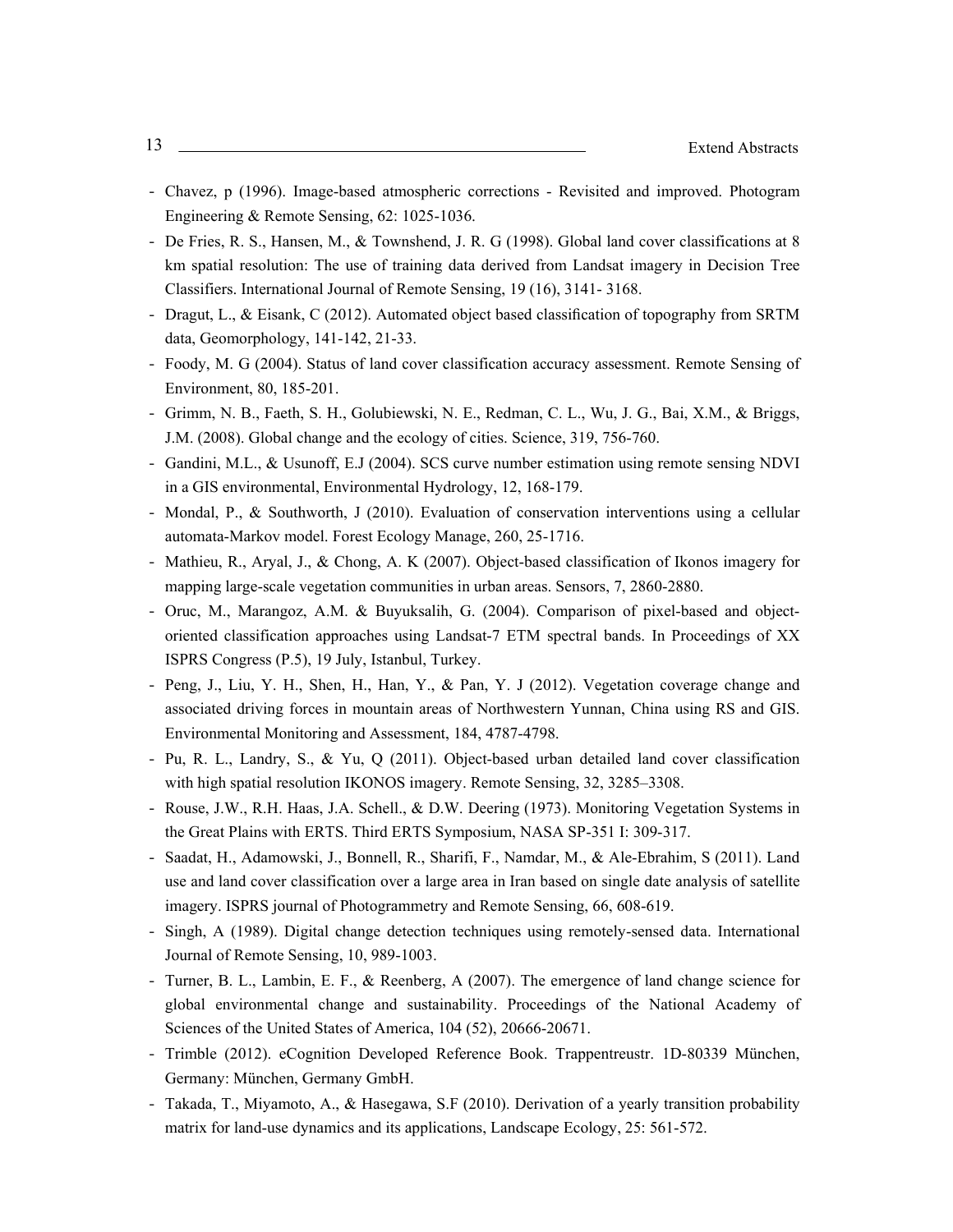- Walter, V (2004). Object-based classification of remote sensing data for change detection. ISPRS Journal of Photogrammetry and Remote Sensing 58 (3-4), 225-238.
- Yan, G (2003). Pixel based and object oriented image analysis for coal fire research. Master Thesis, ITC, Netherlands.
- Yu, W., Zhou, W., Qian, Y., Yan, J (2016). A new approach for land cover classification and change analysis: Integrating backdating and an object-based method. Remote Sensing of Environment, 177, 37-47.
- Yuan, F., Sawaya, K. E., Loeffelholz, B. C., & Bauer, M. E (2005). Land cover classification & change analysis of the twin cities (Minnesota) metropolitan area by multitemporal Landsat remote sensing. Remote Sensing of Environment, 98, 317-328.
- Zhang, Z. X., Wang, X., Zhao, X. L., Liu, B., Yi, L., Zuo, L. J., & Hu, S. G (2014). A 2010 update of National Land Use/Cover Database of China at 1:100000 scale using medium spatial resolution satellite images. Remote Sensing of Environment, 149, 142-154.
- Zhou. W., A. Troy & M. Grove (2005). Measuring urban parcel Lawn Greenness by using an object-oriented classification approach, Rubenstein School of Environment and Natural Resources, University of Vermont, George D. Aiken Center, 81.
- Zhou, W. Q., & Troy, A (2008). An object-oriented approach for analyzing and characterizing urban landscape at the parcel level. International Journal of Remote Sensing, 29, 3119-3135.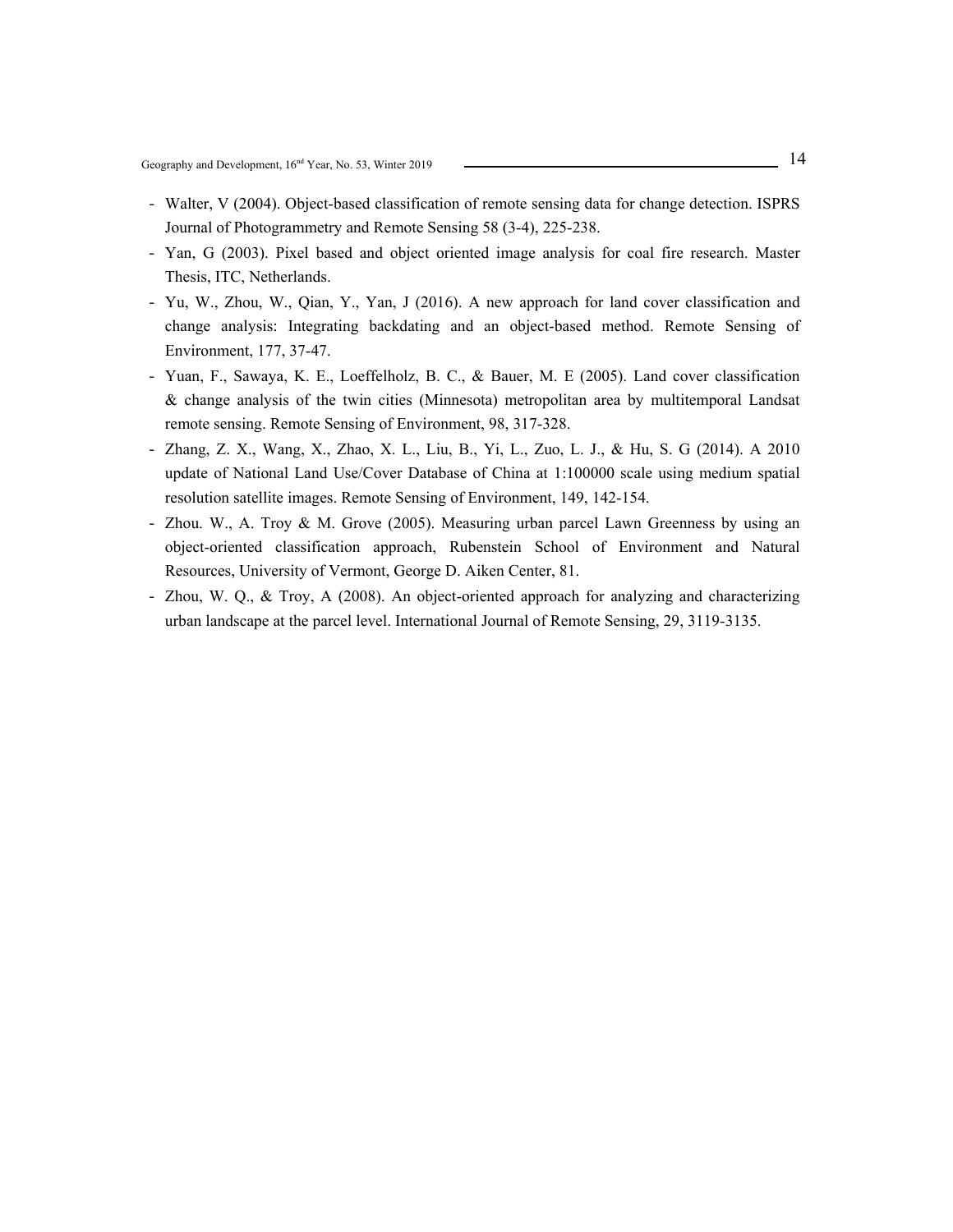Geography and Development 16nd Year-No.53–Winter 2019 Received: 12/07/2017 Accepted: 03/02/2018 PP : 15-18

# **Analysis of Dorud Fault (Southwest of Iran) by Using Morphotectonic and Geomorphologic Fans**

# **Zahra Kamali**

Ph.D Student of Geology University of Birjand

# **Dr. Mahmudreza Hayhat**

Assistant Professor of Geology University of Birjand

### **Dr. Hamid Nazari**

Associate Professor of Research Institute for Earth Sciences,Geological Survey of Iran

**Dr. MohamadMahdi Khatib**  Professor of Geology University of Birjand

### **Introduction**

Zagros mountain belt is approximately 1,500 km long, 250-400 km wide, and extends from eastern Turkey, where it connects to the North and East Anatolian faults, to oman Gulf, where it is in progress at Makran subduction zone. This active fold and thrust belt is composed of deformed sediments of the Arabian margin and has grown since Early-Middle Eocene in response to convergence and ongoing collision between Arabia and Eurasia plates. Crustal shortening in Zagros is expressed by active folding and thrusting associated with a widely distributed shallow seismicity (depth < 20 km). The Main Recent Fault (MRF) is an active right-lateral strike-slip fault, which follows closely the suture zone between Arabia and Eurasia and separates the Central Iranian to the northeast from Zagros fold-and-thrust belt to the southwest. The right-lateral strikeslip MRF fault is divided into several major segments including Doroud, Qale-Hatam,Nahavand, Sahneh,and Morvarid segments Dorud fault, as one of the most important seismic in segments of Zagros Main Recent fault, near Arjng area it has northwest- southeast trend and continuity extended in Boroujerd area. In this study we use morphotectonical evidences to show that seismic behavior of this fault in the past has a clustering model in some time intervals. Geomorphic indicators as a tool for identifying new structures and activated by the movement of tectonic used.

### **Methods and Material**

The tectonic morphology of the displacement of the waterways is also used to determine the horizontal and vertical displacements, as well as the pure slip of the fault. Geomorphic indicators are used as a tool for identifying new and active structures affected by tectonic movements. In this regard, by calculating geomorphic indices, the active tectonic level has been measured. In this research, topographic maps, geology, satellite imagery and digital elevation model (DEM) and IRS sensor images were used as the main data of the research.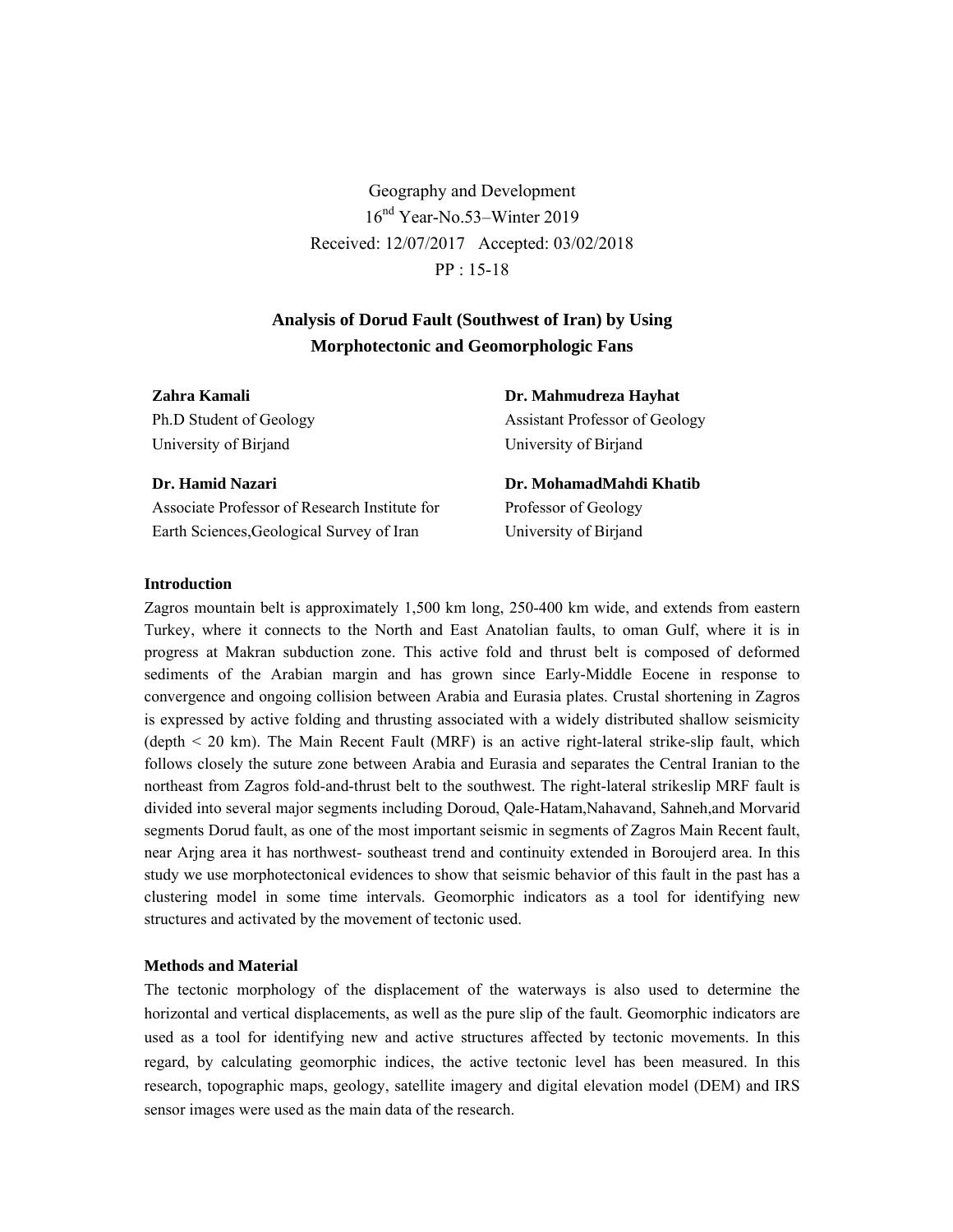#### **Results and Discussion**

Therefore, morphometric evidence has been used to determine the tectonic activity rate. In this regard, the morphometric indices derived from the fault activity were measured and evaluated. Llovil fns are one of the most prominent phenomena in river geomorphology, which are found mostly in the foothills of the mountains and in the foothills of arid and semi-arid regions. These forms are influenced by climate change and surface-level changes, and are very sensitive to tectonic variations, and their effects are recorded. The evidences of the morphological construction indicate that the fault along itself, by passing through the units with different ages shows different behavior and the values of the angular rick obtained during the fault are different. Accordingly, the fault, according to the results, can be divided into three segments with different lengths, So that the angles of rick of segments 1 and 2 are 16.60, 22.81, respectively, and the length of the segments are 18 and 49 kilometers respectively. Due to the high rick values (more than 10), the Slope slip component has more dominant effect than the lateral axis on these two parts However, the value of the angle of Rick 74.2 in segment 3 shows the performance of the slopeslip component in alluvial units of Silakhor Plain This piece is over 44 kilometers index associated with alluvial fans, including fan of bending β, fanning coefficient and longitudinal profile was calculated. The results of topographic analysis, geomorphological evidences obtained from field observations and values obtained from geomorphic indices are all evidence of the neoconal activity of the region, and the study area is classified according to the classification of LAT in class 1, which indicates intense tectonic activity And the northern part of Dorood fault is more active than the section.

### **Conclusion**

Structural investigations carried out in the northern part show a tensile basin derived from the staircase arrangement of Drood and Nahavand fault components Evidence of this is the tensile strength of the left-stacked parts and the compressive structure resulting from the arrangement of the fault shoots of Dorud fault, which works in Kalanganeh and Zaranah.The northern part (Silakhor plain) is covered by alluvial deposits on its entire surface and is related to the southern part, which includes Upper Paleozoic Mesozoic and Senozoic agglomeration units. It has been more active, as well as seismic data, high earthquake density and seismic migration occurred in this part can prove this, of course, in this section, we will also see a difference in the tectonic activity rate of this fault of course, in the northern part, even at the level of the plain, the alluvial units is different, and evidence of folding growth in some places is due to the operation of Droud fault.

**Keywords**: Morphotectonic, Droud fault, Fan, Neotectonic, Zagros Main Recent Fault, Silakhor.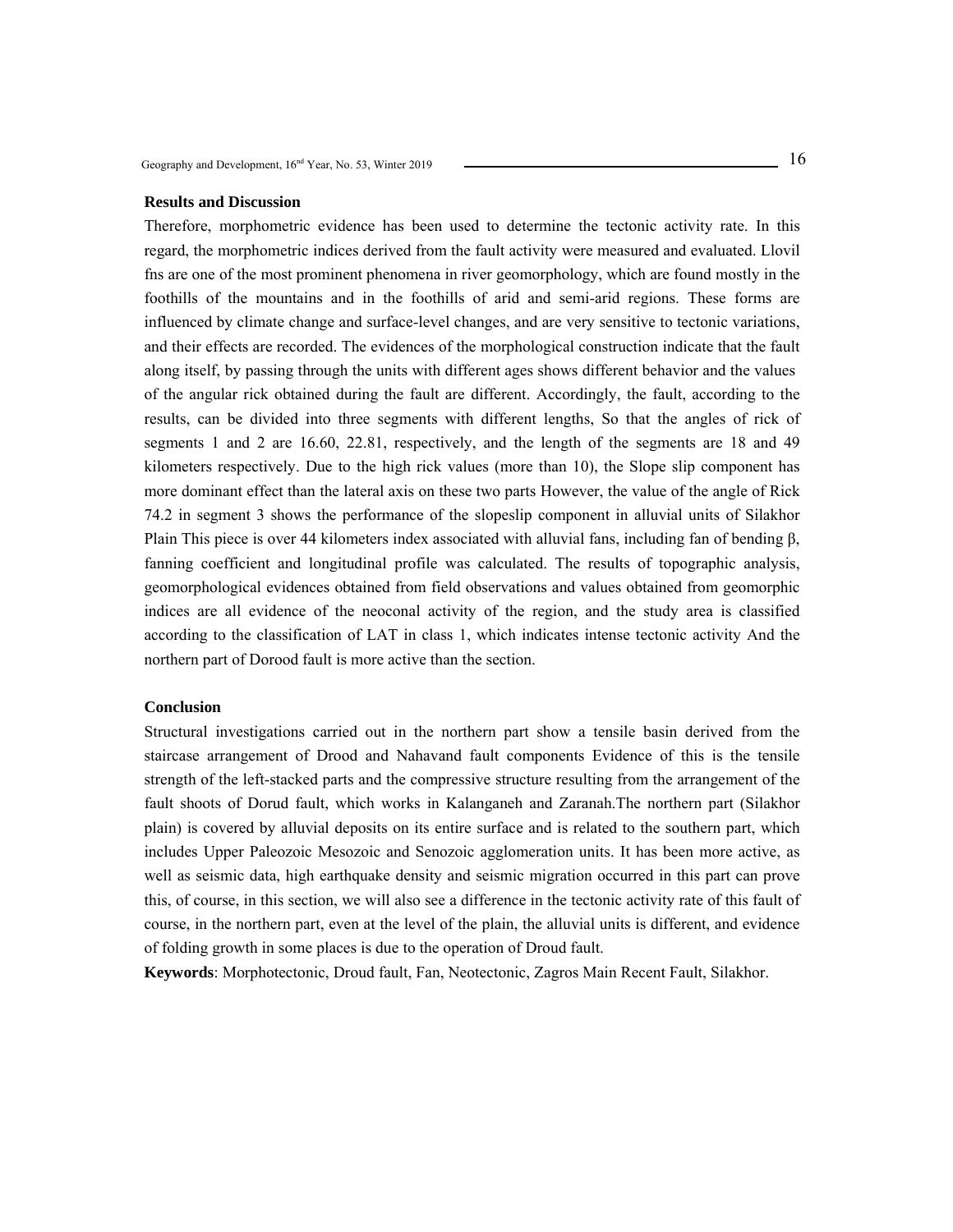- Abasnejad. A (1997). Geomorphological studies in Rafsanjan plain, PhD Thesis. Faculty of Humanities and Social Sciences University of Tabriz. PP:475.
- Amirahmadi, A., Ebrahimi, M & Porhashemi, S (2014). Active Tectonic Evaluation Indicators for Estimating Tectonic Status in Hablehrood Basin, Journal of Geographic Research Quarterly, PP:161-184.
- Aram. A (1988). Science in Islam, Sorosh press, Tehran.
- Bachmanov, D. M , Trifonov, V.G, Hessami, Kh. T, Kozhurin, T. P, Rogozhin, E. A, Hademi, M. C, Jamali, F. H (2004). Active faults in the Zagros and central Iran, Tectenophysics. Vol.380. PP:221-241.
- Blissenbach, E(1954). Geology of alluvial fans in semiarid regions. Geological Society of America Bulletin. Vol 65. PP: 175-190.
- Burbank,D.W., Anderson, R. S (2001). Tectonic Geomorphology- Blackwell science USA, PP:274.
- Bull. W.B. McFadden, L.D. (1977). Tectonic geomorphology north and south of the Garlock fault. California:In:Doehring,D,O.Geomorphology symposium. State university of NewYork,Binghamton..
- Giano, S. l. (2011). Quaternary alluvial fan systems of the Agri inter muontane basin (southern Italy): Tectonic and climatic controls, Geological carpathica. PP.65-76.
- Hamdouni, R, E.L. Iriggaray, C. Fernandez T. Chacon, J. Keller, E, A. (2008). Assessment of relative active tectonics, south west border of the Sierra Nevada (Southern Spain). Geomorphology. Vol 96. PP:150-173.
- Hessami, K (2001). Active Faults Map in Iran, International Seismology and Earthquake Engineering Institute, Tehran.
- Hessami, K., Nilforoushan, F. and Talbot, C. J. (2006). Active deformation within the Zagros Mountains deduced from GPS measurements,Journal of the Geological Society London163:143-148.
- Han, M (1961). Tectonic Geomorphology and its application to earthquake prediction in chinain: tectonic geomorphology , ed by: morisawa & Hach, J.T., unwin Hyman, Boston. PP: 397-386.
- Ioannis, M. T. Ioannis, K. k. Pavlides, S (2006). Tectonic geomorphology of the easternmost extension of the Gulf of Corinth(Beotia,centeral Greece).tectonophysis.Vol.453(2008). PP:211-232.
- Hermas, E. A. Abou El-Magd, I. H. Saleh, A. S(2010). Monitoring the Lateral Channel Movements on the Alluvial Fan of Wadi Feiran Drainage Basin, South Sinai, Egypt using Multi Temporal Satellite Imagery, Journal of African Earth Sciences. Vol 58. No: 1. PP: 89-96.
- Harvey, A.M, (1997). The Role of Alluvial fans in arid-zone fluvial systems. Wiley, Chichester.
- Hessami, K., Nilforoushan, F. & Talbot, C.J (2006). Active deformation within the Zagros Mountains deduced from GPS measurements, Journal of the Geological Society London Vol 163. PP: 143-148.
- Keller, E A. and Pinter, N (1999). Active Tectonics. Earthquakes uplift and landscape, New Jersey. PP: 338.
- Keller, E. A & Pinter, N (2002). Active tectonics: Earthquakes, Uplift and Landscape (Second edition): Englewood Cliffs, New Jersey, Prentice Hall. PP: 362.
- Khayam. M., Mokhtari. D (2004). Performance evaluation of tectonic activity on the morphology of cones Alluvial Fans (case study: the northern slopes Mishodagh Alluvial Fans). Journal of Geographic Research Quarterly. No: 44. PP. 1-10.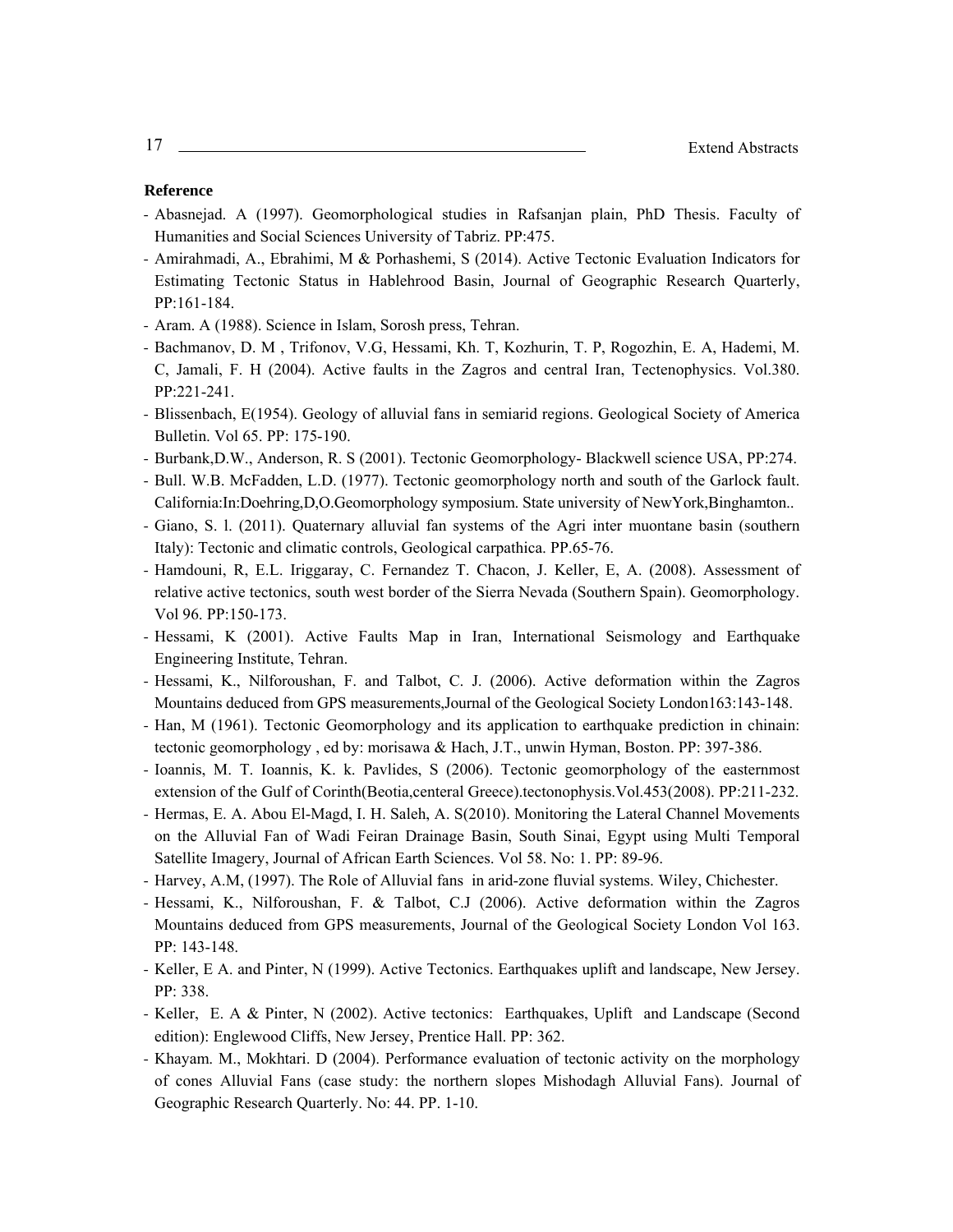- Keller, E. A. Pinter, N (1996). Active tectonics, earthquake, uplift and landscape. Prentice Hall Publication, London.
- Li T youli. Yang, Jingchum, Tan. Lihua. Duan, Fengian (1999). Impact of tectonics on alluvial landforms in Hexi corridor, Northwest China. Geomorphology. Vol 28. PP. 299-308.
- Maghsodi. M, (2008). Investigation Geomorphological factors in the development of cones Fans (Case Study: Fans Jajroud. Journal of Geographic Research Quarterly. No: 56, PP. 73-95.
- Nazari, H.( 2006). Analyse de la tectonique récente et active dans l'Alborz Central et la région de Téhéran:«Approche morphotectonique et paléoseismologique, Ph.D. thesis,Univ. of Montpellier II, France.
- Ramesht, M. H., Abassi, A. R &Moayeri, M. (2008). Spatial and Genetic Analysis of Conifers of Iran. Geographical Researches Quarterly Journal. No: 88.
- Rostaei. Sh., Rajabi, M &Samandar, N (2014). Investigating the role of factors in the evolution of geomorphology of the concha and bed of the Scouchai basin. Journal of Hydrogeomorphology.PP:60.
- Ramirez- Herrera, M. T (1998). Geomorphic assessment of active tectonics in the Acambay graben, Mexican Volcanic belt. Earth surface processes and land forms. Vol. 23. PP: 317322.
- Sepehr, A., Abdolahzadeh, Z (2014). The analysis of the degree of risk of the cone of southern Binalo delta, based on the acceptability of Morphotectonic indices. Physical Geography Research Quarterly. PP: 161-178.
- Taghiyan, A. R. (2015). Investigating the role of tectonic in the morphology, fragmentation and evolution of the cone of Moghara (north of Ardestan). Geographical Researches Quarterly Journal. PP: 119-134.
- Tchalenko, J. S. Braud, J. (1974). Seismicity and structure of the Zagros (Iran): the Main Recent Fault between 33o and 35oN, Philos. The Geological Society of London. Vol 227. PP:1-25.
- Viseras, Ceasar. Marlel Calvache, Juses M. Soria, Juan Fernandez, (2003). Differential Features of alluvial fans controlled by tectonic of ecstatic accommodation space. Example from the Betic Cordillera, Spain. Geomorphology, Vol 50. PP: 181-202.
- Valvo, M. Antronico. Pera, E. (1998). Controls on modern fan morphology in calabria, Southern Italy. Geomorphology. Vol. 24. PP:169-187
- Vilar, G.Ruiz, G (2000). Surface sediment characteristics and present dynamics in alluvial fans of the central Spanish Pyrenees. Geomorphology. Vol.34. PP: 127-144.
- Yamani, M., Moghimi, E & Taghyan, A. R (2008). Evaluation of the Effect of Neonite Construction on the Girder Domains, Using Geomorphologic Methods. Geographical Researches Quarterly Journal. No.88. PP: 116-136**.**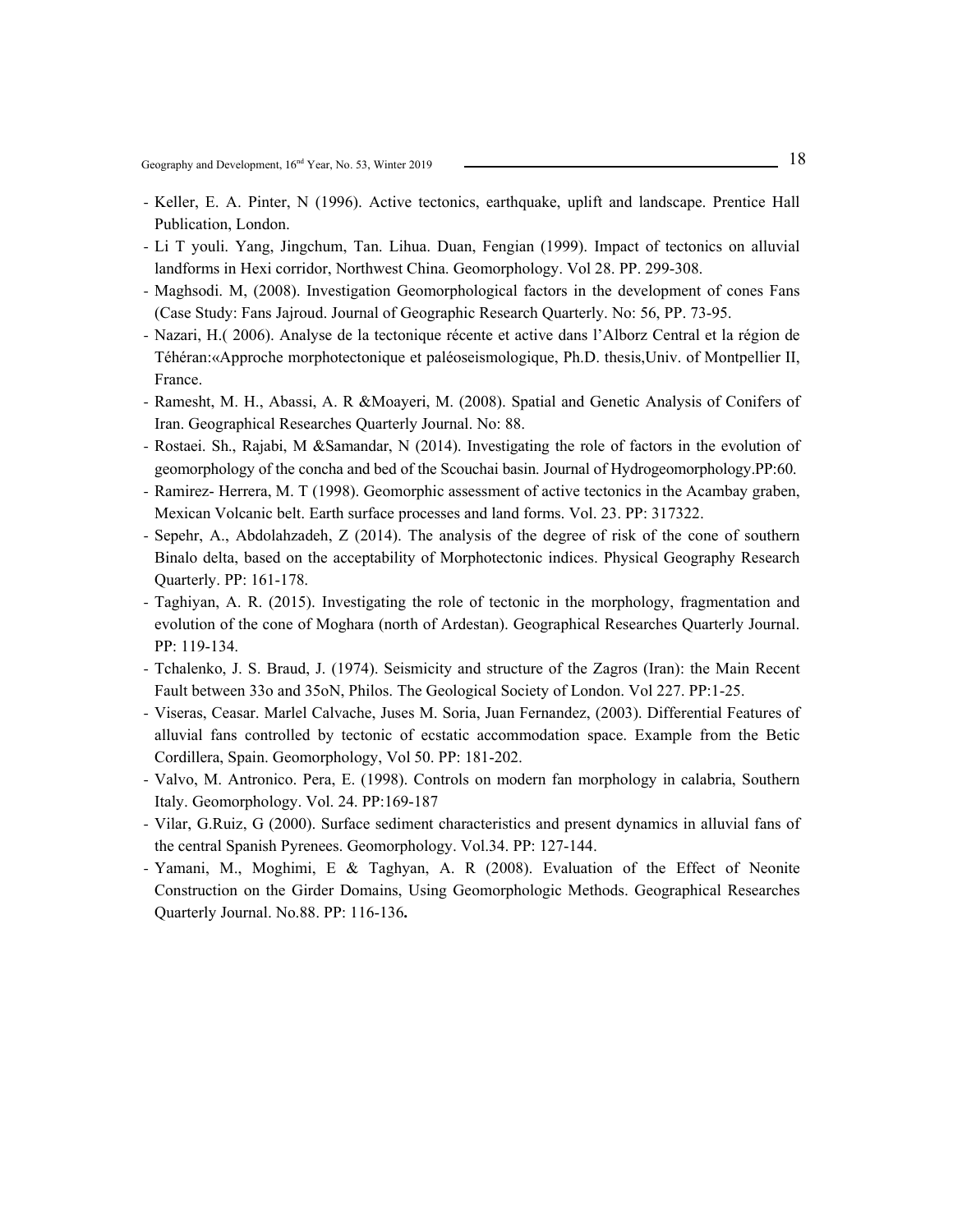Geography and Development 16nd Year-No.53–Winter 2019 Received: 19/12/2017 Accepted: 15/09/2018 PP : 19-23

# **Prioritization of Flooding of Hydrologic Units Case Study: Pole Shah Catchment**

### **Bahareh Azami-Babani**

M.Sc of Geomorphology University of Marine Science and Technology, Khorramshahr

Assistant Professor of Geomorphology University of Marine Science and Technology, Khorramshahr

**Dr. Mehdi Mumipour** 

### **Dr. Arash Azari**

Assistant Professor Engineering, Agriculture Faculty University of Razi, Kermanshah

### **Introduction**

In most regions of Iran, the effect of precipitation and distribution on climatic characteristics has caused seasonal floods and irreparable damages. Because of the large extent of catchment areas and economic and administrative constraints, the recovery of watersheds from the perspective of water management in not possible by single project. Selection of priorities for the implementation of such projects is a management decision that must be made by studying the physical and socioeconomic conditions of the region. The physical conditions governing the basin, as well as socioeconomic issues and technical constraints forces us to carry out watershed management operations in a small section of the basin in each basin. Therefore, the most important concern of related engineers and executive experts is the selection of sub-basins for the operation of watershed management. Prioritization is generally based on selective criteria or only on the basis of a target in watershed management such as flooding, soil erosion and so on. Many researchers have prioritized hydrologic units in the watersheds. Therefore, the purpose of this study is to prioritize sub-basins using the HEC-HMS hydrologic model in the Pole shah basin. Achieving this goal can be the basis for prioritizing the watersheds in order to implement related projects and preventing high costs in unnecessary areas.

### **Methods and Material**

Pole shah is a sub basin of Alvand Basin. The rainfall and runoff events of the rain-gauge and hydrometric stations in the watershed were studied. Simulation of watersheds in HEC-HMS was carried out by four basic components such as basin model, meteorological model, control characteristics and time series. The calculation of the casualties in the basin, the conversion of excess precipitation to runoff, baseline flow, and simulation of flow in the canal and reservoirs and their reconfiguration in the basin model was performed and the basin model was divided into 9 sub-basins.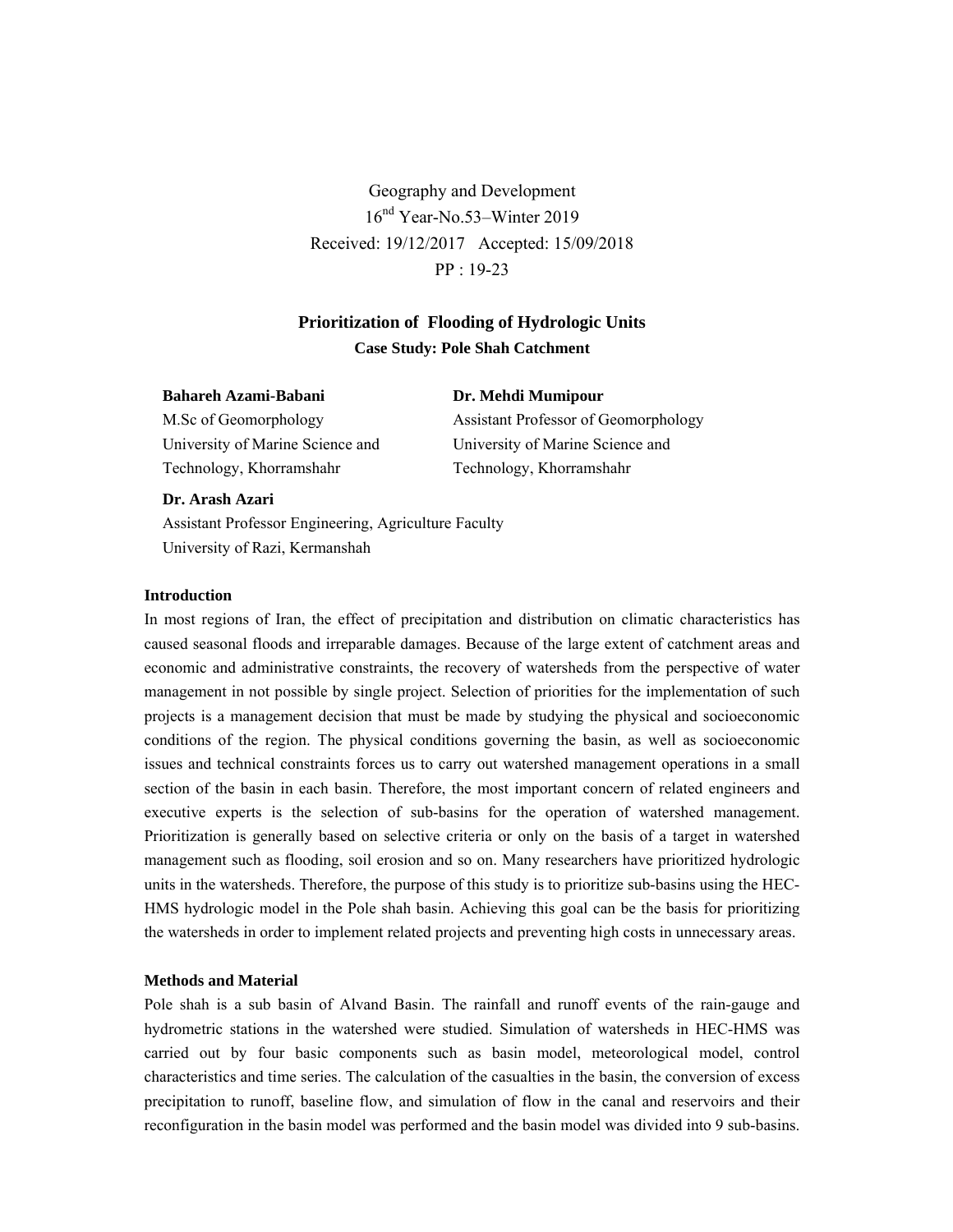The SCS was used to calculate the baseline casualties' parameter, which in the preset state is equal to 0.2 of specific storage (S). Hydro graph analysis and special methods were used as a meteorological model to isolate the base water from flood discharges. Rainfall- runoff time series consists of two components. The first component is related to the time series of rainfall data, which in the element related to it, the rainfall data of the Pole Shah's rain-gauge station were determined. The second component is related to the observed hydrograph of the flood. In this element, the recorded flood hydrograph data for the Pole shah hydrometric station on the Deira River at the basin outlet was entered into the model at one hour intervals.

### **Results and Discussion**

Initially, 9 sub-basins were defined, using 4 intervals and 5 interconnections. Then, CN values were calculated based on the landuse and the soil hydrologic group layers in the GIS environment. The HEC-HMS software was calibrated to correct the initial loss rates and curve number related to the basin model, the events of 2012.11.12 and 2012.11.26. Observed and simulated hydrographs of these events were prepared before and after calibration. Before the calibration, the percentage of peak dismemberment of the simulation against the observed value for the first event (2012.12.11) was 153%. Also, the peak time difference has fallen by one hour. On the other hand, the performance factor of the model before calibration is -2.871, which after calibration reached to 0.872. For the second event (2012.11.26), before the calibration, the percentage difference in peak discharge simulation against the observed value was 52%. However, after calibration, this value has reached to zero. This is while the peak time difference has not been changed. On the other hand, the efficiency of the model before calibration is 6.05, which after calibration reached to 0.173. As mentioned above, for the purpose of checking the validity of the optimal values of the curve number and initial loss parameters, the optimal values obtained from the calibration step in the HEC-HMS software were validated by the 2014.03.11 event data. Initially, the values of the optimized parameters (curve number and initial mortality) of the two calibration step events were taken to introduce the model validation stage. Also, the coefficient of 0.2 for specific storage (S) has changed and in most subbasins it decreased to 0.19. According to the results, the flood peak is  $200 \text{ m}^3/\text{s}$  at the outlet of the basin, which lead to 9.2 million cubic meters of its annual flood volume. It was observed that the highest peak discharge occurred in sub-basin 2 with a value of 90.1  $m<sup>3</sup>/s$  and the lowest in sub-basins 6 with a value of 2.5  $\text{m}^3$ /s. However, in terms of peak discharge, the highest value was for sub-basin 9 and the lowest was for sub basins 2 and 4. The relatively small basins, such as the sub basins 9 and 6, have a high flood density, so the flooding is not affected by the sub-basin area, but the physiographic and the geological conditions as well as precipitation are more effective in flooding.

# **Conclusion**

With the initial simulation, it was found that the model estimates the peak discharge value higher than the recorded value for both events. Therefore, applying the calibration process and the percentage error function, the initial losses and the curve number were optimized. According to the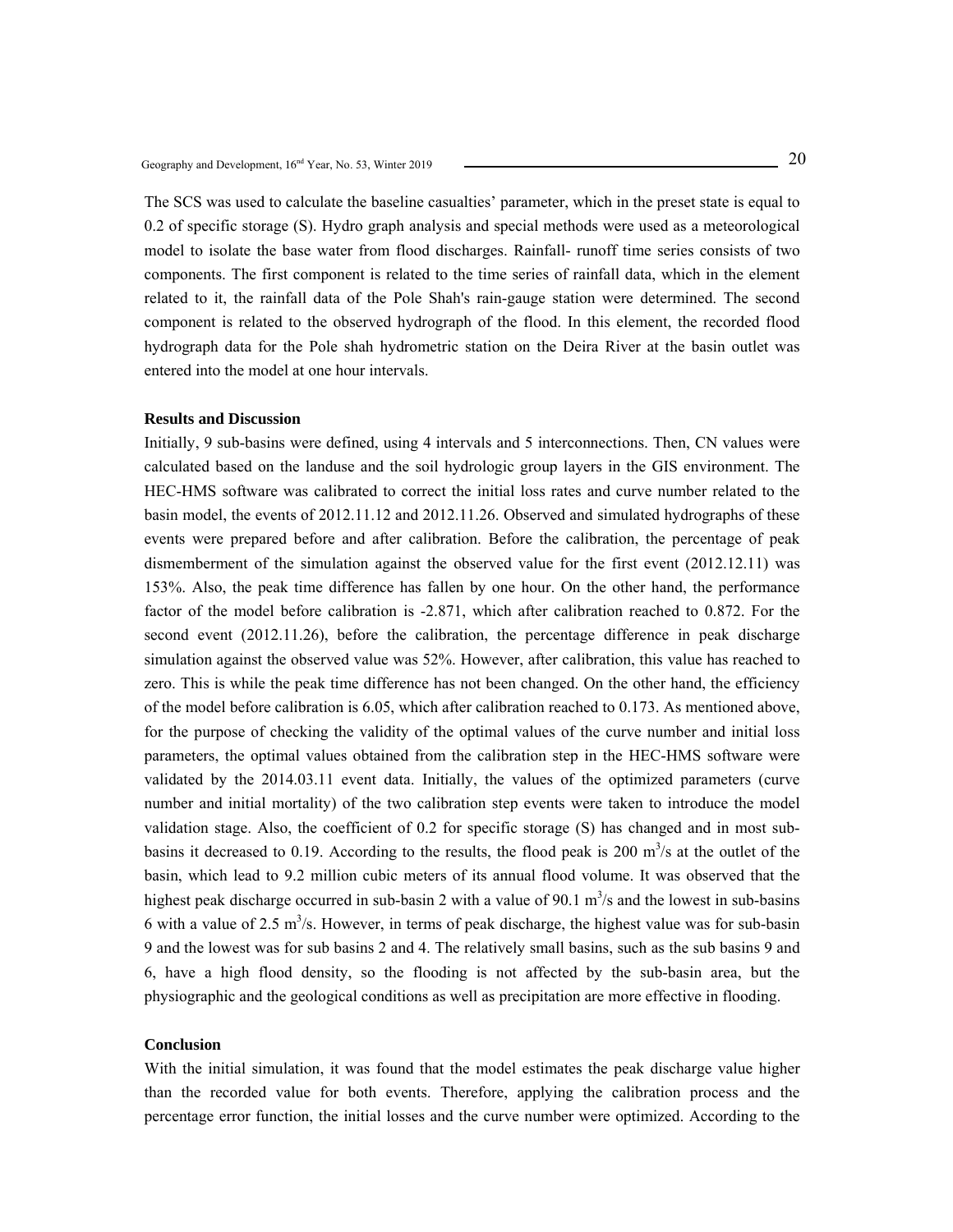results, it was found that the selected target function (percent of peak discharge error) was able to perfectly match the peak sum of simulation and observation values in both calibration events to zero. The results indicated that the rainfall-runoff model, in addition to the peak discharge parameter, was also well-proven in predicting peak runoff time. Comparing the peak discharge time, it was found that the difference between the peak discharge time and the hydrograph peak is approximately 4 hours. This error is relatively low. Therefore, the rainfall-runoff model in the validation step has been able to predict the peak discharge time in addition to the peak discharge parameter with acceptable accuracy. According to the results obtained, it was found that the model can predict the peak flood peak accurately with the correction of the parameters of the curve number and initial losses. Considering the complexity of the variables that affect the runoff simulation process, it seems that the preparation and development of related models based on the deduction and extraction of precipitation data and factors within the basin requires more precision. On the other hand, optimal parameters of the watershed model must be well calibrated and validated for more events. In the case of the preparation of the rainfall-runoff model, SCS, it was found that this method has been well-proven in estimating peak discharge and time parameters. Given that flood damage is directly related to peak runoff, determining the contribution of sub-basin participation to flood potential can help provide management and conservation programs.

**Keywords**: Flooding risk, HEC-HMS, Initial losses, Curves Number, Pole-Shah Catchment.

- Abbasi, M; Mohseni Saravi, M.; Khairkhah, Mi.; Khalighi Sigarodi, Sh.; Rostamizad, G.; Hosseini, M(2010). Investigating the Effect of Activities concentration time and Curve Number on Watershed Using HEC-HMS Model (Case Study: Kan watershed of Tehran). Irrigation and Watershed Journal, Iranian Journal of Natural Resources, University of Tehran, 63 (3): 385-375 (In Persian).
- Abdul Rahaman, S., Abdul Ajee, S., Aruchamy, S., Jegankuma, R. (2015). Prioritization of Sub Watershed Based on Morphometric Characteristics Using Fuzzy Analytical Hierarchy Process and Geographical Information System – A Study of Kallar Watershed, Tamil Nadu. Aquatic Procedia 4, 1322-1330.
- Alizadeh, A (1999). Principles of Applied Hydrology, Imam Reza University Press, Mashhad, 622 p. (In Persian).
- Badri, B.; Zare-Bidaki; R.; Honarbakhsh; A.; Atashkhar; F (2016). Prioritization of Beheshtakad watersheds in terms of flood potential, Physical Geography research 48 (1): 158-143 (In Persian).
- Bahrami, A; Onagh, M.; Farazjoo, H (2011). River Rendering Role in Identifying and Prioritizing Hydrological Units in Boustan Dam Basin for Flood Management and Providing Management Solutions, Journal of Soil and Water Resource Conservation, 1 (1): 27-11(In Persian).
- Bidel, R.; Telvari, A.R.; Goodarzi, M (2009). Rainfall Distribution Model in Kermanshah Province. Journal of Engineering and Watershed Management, 1 (3): 189-200 (In Persian).
- Bo, X., Wang Q.H., Fan J., Han, F.P. and Dai, Q.H (2011). Application of the SCS-CN model to runoff estimation in a small watershed with high spatial heterogeneity. Pedosphere, 21(6): 738-749.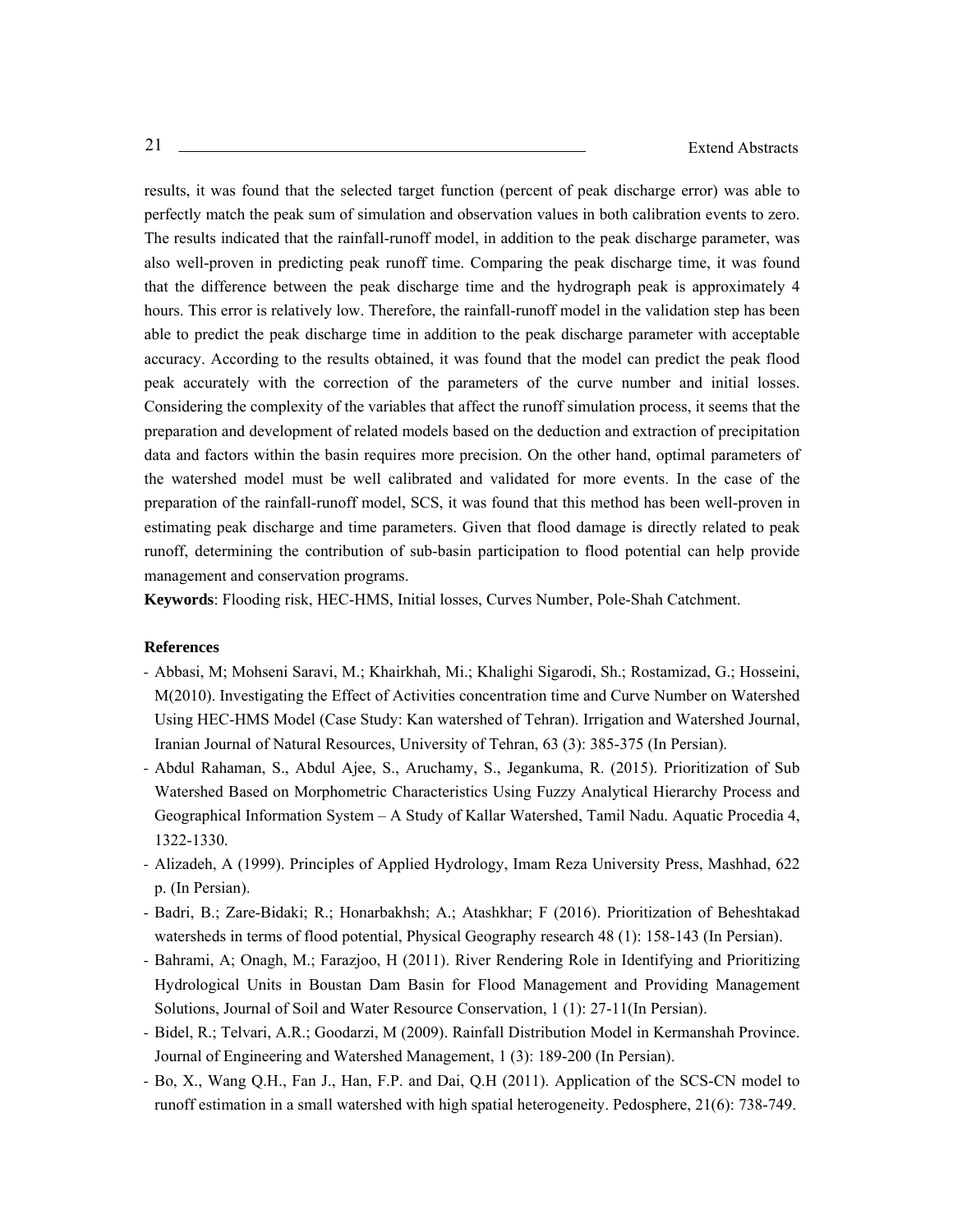- Darabi, H.; Soleimani; K.; Shahedi; K.; Miriyaghobzadeh; M.H (2012). Prioritization of flood risk of the watersheds based on morphometric parameters using GIS technique. Environment and Development, 3 (5): 14-7 (In Persian).
- Hosseini, A.; Hejazizadeh, Z (2015). Investigating the Role of Participation of sub-basins in flooding intensity by using HEC-HMS Hydrological Model Case Study (Taleghan Watershed), Water Engineering Conference, Tehran, Iran. 12 p. (In Persian).
- Jaiswal, R.K., Ghosh, N.C., Galkate, R.V. and Thomas, T (2015). Multi Criteria Decision Analysis (MCDA) for watershed Prioritization. Aquatic Procedia 4, 1553-1560.
- Javed, A.; Mohd Yousuf, K. & Rizwan, A (2009). Prioritization of Sub-watersheds based on Morphometric and LandUse Analysis using Remote Sensing and GIS Techniques, J. Indian Soc. Remote Sense, 37: 261-274.
- Kafle, T.P. Hazarika, M.K. Karki, S. Shrestha, R.M. Sharma R. and Samarakoon, L (2007). Basin scale rainfall-runoff modeling for flood forecasts.
- Kamali, M.; Soleimani, K.; Shahedi; K.; Nowshahri; A.; Gomrokchi, A (2015). Determination of flood points and prioritization of sub basins in the Barajin Basin of Qazvin by using the HEC-HMS Model and Geographic Information System integration, Iranian Journal of Watershed Management Sciences and Engineering 9 (29): 34-27 (In Persian).
- Mahdavi, Mohammad (1381). Applied Hydrology. Volume 2, Tehran University Press, 440 P. (In Persian).
- Mahdavi, Mohammad (2002). Applied Hydrology.Volme 1. Third edition, Tehran University Press, 437 p. (In Persian).
- Malekian, A. (2002). Investigating and evaluating the efficiency and calibration of curve number method in runoff estimation, MSc. Thesis in Watershed Management, Tehran University, 179 p. (In Persian).
- Mishra, S. & Nagarajan, R (2010). Morphometric analysis and prioritization of sub-watersheds using GIS and Remote sensing techniques: a case study of odisha, India, International Journal of Geomatics and Geoscience, 3: 501-510.
- Nouri, F.; Behmanesh, J.; Mohammad-Nejad, B.A.; Rezaie, H. (2012). Evaluation of WMS / HEC-HMS Model in Flood Forecasting in Ghorveh Basin, Soil and Water Resource Research Journal, 19 (4): 201-210 (In Persian).
- Patila, J.P., Sarangi, A., Singh, A.K. and Ahmad, T (2008). Evaluation of modified CN methods for watershed runoff estimation using a GIS-based interface. Bio systems engineering,100:137-146.
- Rafiei-Sardouei, E; Khalighi-Sigarodi, S.; Azar, A.; Rostami-Khalaj, M (2015). HEC-HMS model application in prioritizing the flood potential of the Karaj Dam Basin, Journal of Watershed Management Sciences and Engineering 9 (28): 53-56 (In Persian).
- Razavi, N.; Mahdavi, M.; Mohseni-Saravi, M.; Motamed-Vaziri, B (2013). Evaluation of the efficiency of curve number methods and reasoning method for estimating peak flood discharge (Wardij watershed). Second National Conference on Sustainable Development of Agriculture and the Environment, Hamedan, 9 p. (In Persian).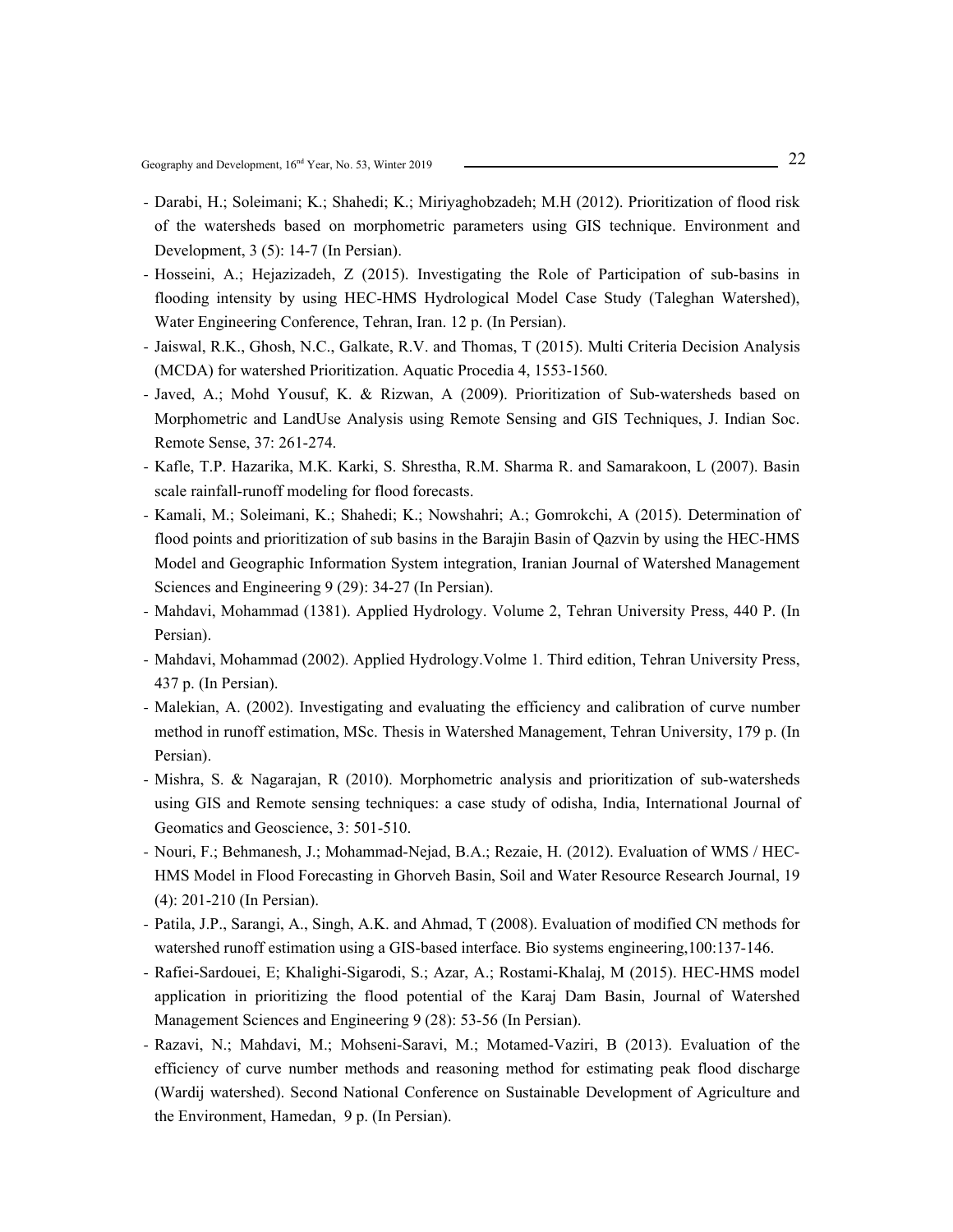- Razavizadeh, S.; Shahedi, K (2016). Prioritization of Taleghan watersheds floodplain by combining AHP and TOPSIS, Journal of Iranian Natural Ecosystems, 7 (4): 33-46 (In Persian).
- Sabzevari, T.; Ardakaniyan, R.; Shamsaee, A.; Talebi, A (2009). Estimation of flood risk for nonstatistics watersheds using HEC-HMS and GIS (Case Study: Kasilian Watershed). Water Resources Engineering, Islamic Azad University, Marvdasht Branch, 2 (4): 1-11 (In Persian).
- Sadeghi, H.R; Mahdavi, M; Razavi, L (2008). Calibration of the maximum reserve index and curve number of the SCS model in the basements of Emameh, Kasilyan, Darjizin and Khanmirza watersheds. Journal of Watershed Management Sciences and Engineering, Iran Watershed Organization, 2 (4): 12-24 (In Persian).
- Saghafian, B.; Farazjoo, H (2007). Determination of Flood Generation Areas and Flood Prioritization of Hydrological Units in Golestan Dam, Journal of Watershed Management Sciences and Engineering, No. 1. Page 1-11(In Persian).
- Shi, P. J., Yuan, Y, Zheng, J, Wang, J. A., Ge Y. and Qiu, G.Y ( 2007). The effect of land use/cover change on runoff in Shenzhen region, China. Catena, (69):31-35.
- Sindhu, D., Sadashivappa, A.S. Ravikumar, B. and Shivakumar L (2015). Quantitative Analysis of Catchment Using Remote Sensing and Geographic Information System.Aquatic Procedia4,1421-1428.
- Soleimani-Sardou, F.; Soltani-Kupayee, S.; Salajegheh, A (2012). Selection of Proper Flood Index by using Rainfall-Runoff Model and GIS and RS Techniques (Case Study: Jiroft Dam Basin), Journal of Watershed Management (4) 8): 105-90 (In Persian).
- Vaezi, A; Abbasi, M (2012). Efficiency of Runoff Curve Number (SCS-CN) Method for Estimating Runoff in Taham Chay Watershed, Northwest of Zanjan. Journal of Agricultural Science and Natural Resources Technology, Isfahan University of Technology, 16 (61): 209-219 (In Persian).
- Zahtebian, Gh; Ghodousi, J; Ahmadi, H; Khalilizadeh, M (2009). Investigating the priority of flood potential in the watersheds and determining the flood producing areas in it (Case study: Marmo Watershed - Fars Province), Physical Geography Quarterly, 2 (6): 1-13 (In Persian).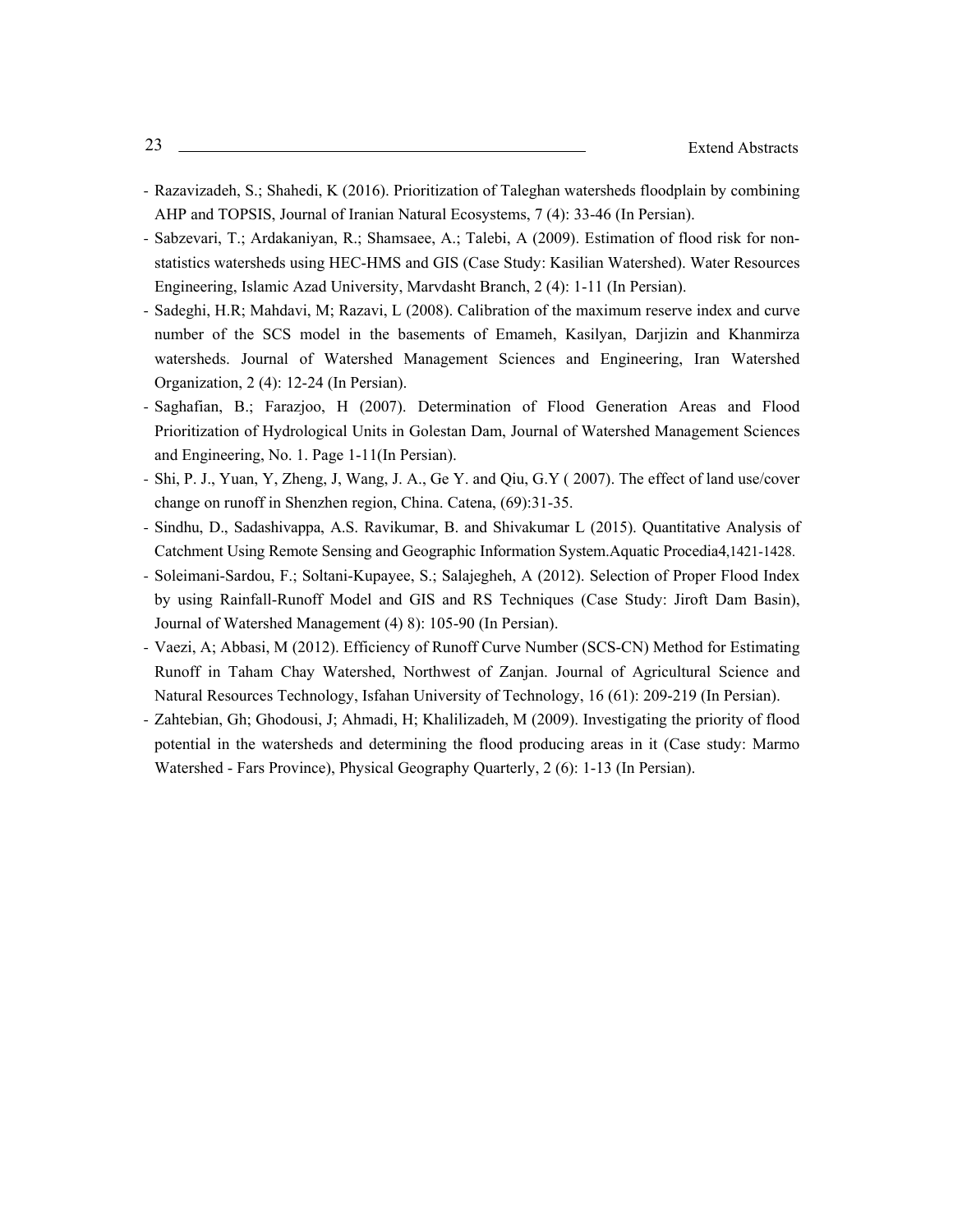Geography and Development 16nd Year-No.53–Winter 2019 Received: 06/11/2017 Accepted: 21/07/2018 PP : 24-29

# **Evaluation and Prediction of Changes in Vegetation Using Landscape Metrics and Markov Model Case Study: Hamadan**

### **Dr. Kamran Shayesteh**

Assistant Professor of Environmental Sciences University of Malayer

**Fatemeh Mohamadyari** Ph.D Student of Evaluation & Land use Planning University of Malayer

### **Introduction**

Among the various vegetation indices, NDVI index and EVI index are global vegetation indices used to prepare spatial and temporal vegetation information (Piao et al,2006: 674;2011: 3229; Zhang et al, 2014: 549). The NDVI index is the most well-known and most used indicator in vegetation studies (Blaes et al, 2016: 531; Lanorte et al, 2014: 443; Wang et al, 2011: 2568) It is obtained using multispectral remote sensing data based on spectral reflection measurements of red and infrared bands (James et al, 2015: 132). Plant cover has changed due to various causes and over time due to natural or human factors that affect the conditions and performance of the ecosystem (Pettorelli et al, 2005: 504). The development of concepts and tools for describing and determining the amount of vegetation or landscape patterns is essential for studying changes in vegetation patterns (Ivits et al, 2005: 2981; Zhang et al, 2013: 51). From the study of land-surface metrics, the ecosystem vulnerability can be directly quantified as well as the changes made in it. These quantitative numbers, which express the variations in land surface markers, the condition of repair, or the vulnerability of the terrain, can be interpreted in various ways (Farina, 1998: 112). Given the negative effects and adverse consequences caused by the exploitation and unsustainable use of the land, Investigating and analyzing landform changes and their trend over time can be effective in quantitative evaluation of developmental effects as a useful tool.

### **Methods and Material**

The present research is applied in a descriptive-analytical manner. Arc GIS 10.3, Fragstats 4, IDRISI Tiga and ENVI 4.8 have been used in this research. Landsat satellite images were also used. The geometric correction, atmospheric correction and initial preprocessing were performed on the images used in this study in ENVI 4.8 software. Then, in the IDRISI Tiga software environment, a NDVI map or vegetation index was prepared and 4 classes covered areas excellent, very good coverage, good coverage and poor coverage were classified. then analysis of the changes in the landform was carried out. To this end, five measures at the level of the class and six measurements at the level of the landform were calculated and investigated.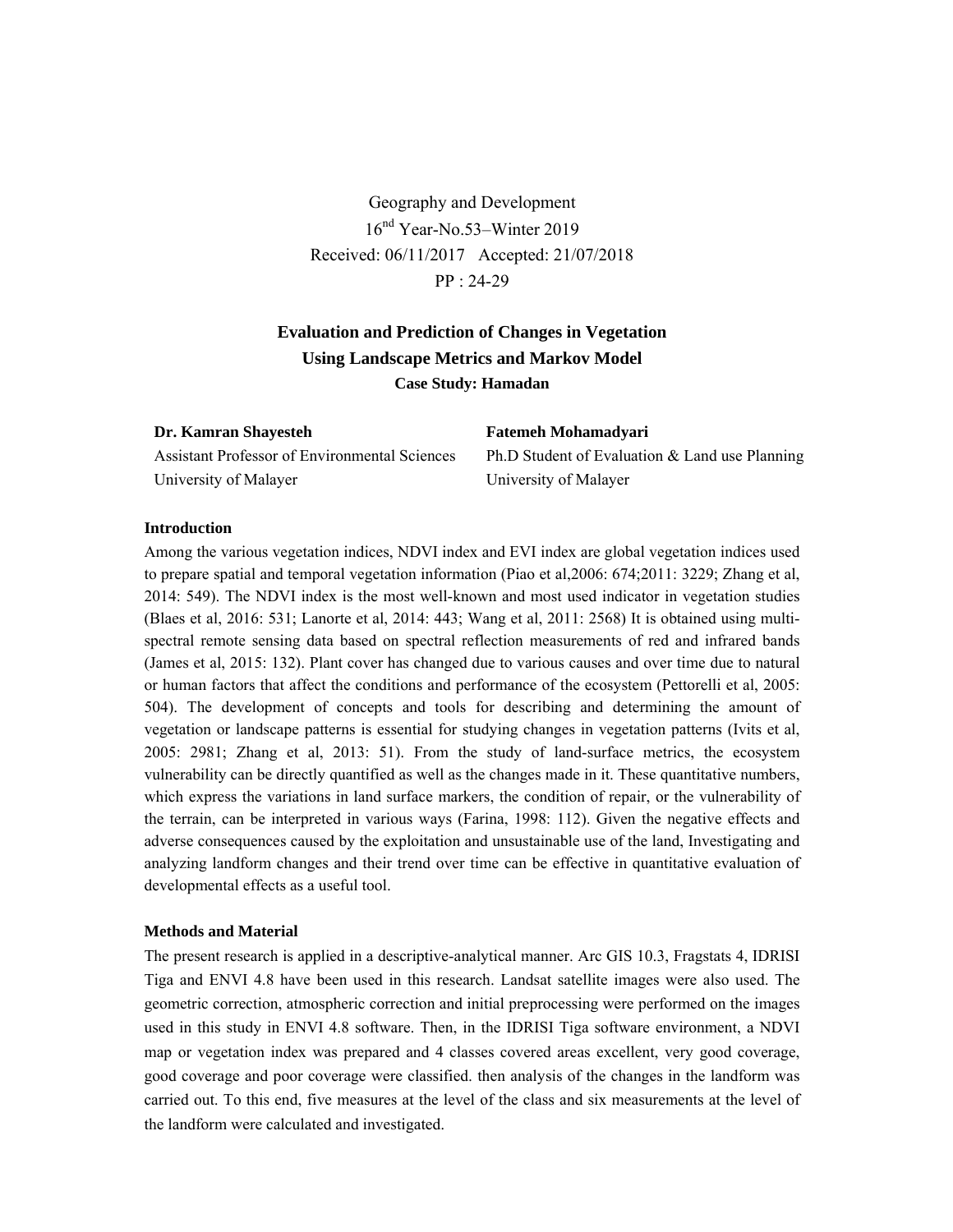### **Results and Discussion**

The change of coverage classes in Hamadan city indicates the dynamics of the process of change and the significant speed of this process. Between the changed areas, very good coverage (garden and forest) and poorly covered areas (Bayer lands) had the largest increase and decrease in the area in the city, respectively. Also, excellent cover (agricultural lands) and good cover (rangelands) are changing over the same period with a gradual rate, As expected, the status of these two classes of coverage of the area is being alerted. as the results show, the highest probability of destruction to the horizon of 1410 is observed in the high cover area (0.8329). also, degradation of lands with good cover to low-lying lands has the highest probability (0.3581) in the future. the results of the study of landform changes in the city of Hamedan at the level of the class indicate that Class Classes (CA) for lands with excellent coverage and lands with a very good surface area have significantly increased between 2000 and 2015 . In contrast to class classes (CA), good cover lands (rangelands), which are considered as natural vegetation, and areas with poor coverage (Bayer's use) have decreased in the same period. the average surface area (MPA) for all classes has increased over a period of 15 years. The metric of the nearest neighbor (MENN) suggests an increase in this metric in good and poor coverage categories and a decrease in the floors with excellent coverage and is very good. Comparing this metric over a period of 15 years indicates that the values of poor coverage (Bayer lands) are the highest. the Shape Indicator Measurement (SHI) shows that the average spot shape for the floors with excellent coverage is very good and has decreased significantly for good and poor ground cover classes. this indicator can be useful in urban planning. among the studied classes, all classes are regular in both years and have the highest order of excellent coverage (agricultural lands).

### **Conclusion**

The NDVI vegetation index is one of the most applicable vegetation indices, and its usefulness has been reported in many studies by various researchers. landscape analysis results show broader insights on vegetation changes. the results of the measurements at the surface of the land indicate that Shannon diversity is higher than 1 in both years, which show a high diversity and frequency in Hamedan city. The Shape Indicator (SHI) on the surface of the land indicates a high order of stains. also, the survey of the nearest nearest neighbor (MENN) measure at this level indicates that this metric has been increasing since the beginning of the year. the results obtained from this study can be used to provide decision makers with a sustainable pattern of land use and land use policy. in this regard, the continuous monitoring and mapping of the dynamism of the landform is essential for the management of natural resources.

**Keywords:** Markov chain, Landscape ecology, Vegetation, Change Detection, Hamedan city.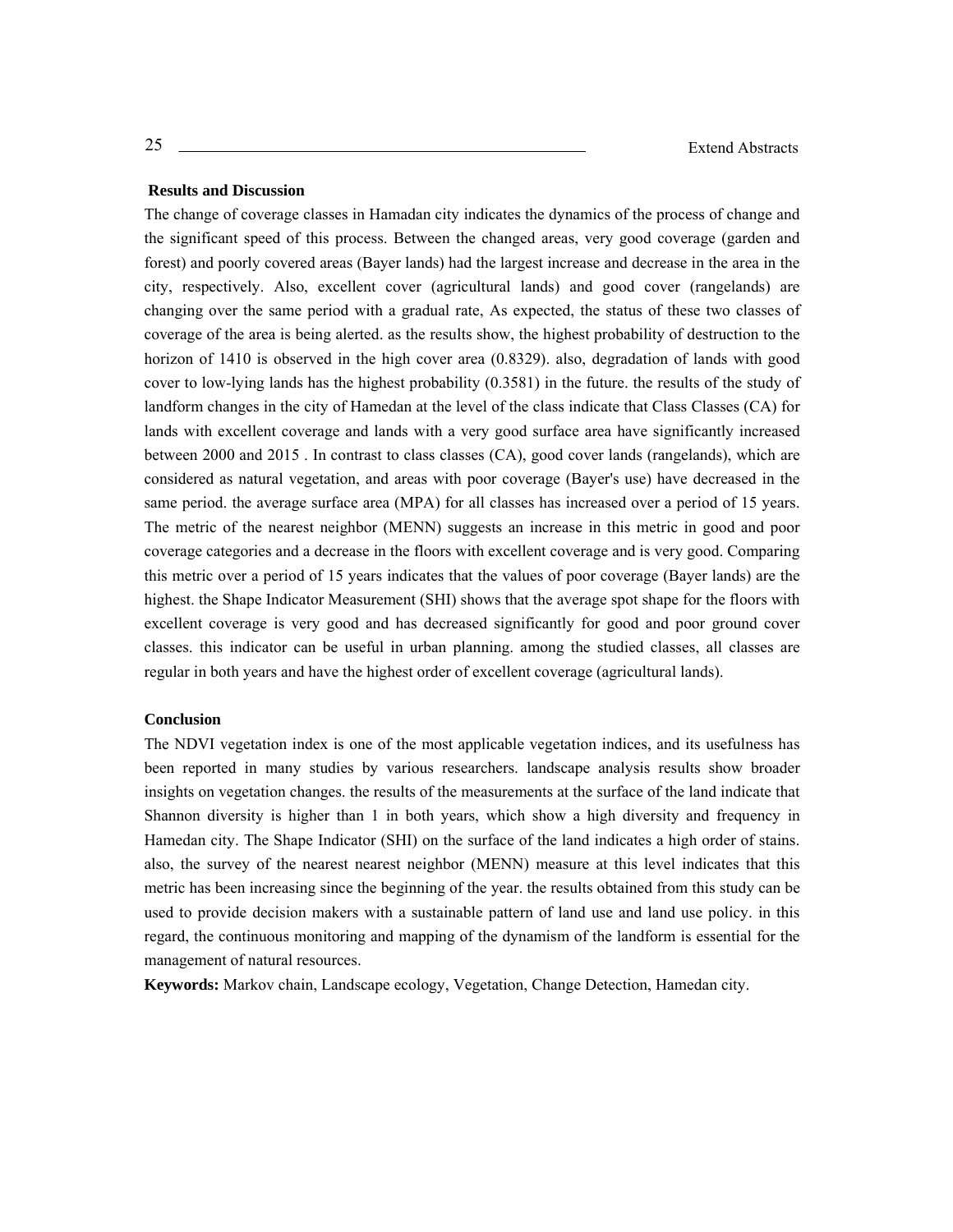- Aburas, M., Abdullah, S., Ramli, M., Ash'aari, Z (2015). Measuring land cover change in Seremban, Malaysia using NDVI index, Procedia Environmental Sciences 30: 238-243.
- Alberti, M., Marzluff, J (2004). Resilience in urban ecosystems: Linking urban patterns to human and ecological
- Alavi Panah, S. K., Ehsani, A. H., Matin Far, H. R., Rfiee, A., Rfiee Emam, A., Amiri, R (2008). Comparison of Information Content of TM and ETM + Sensors in Iran's Desert and Urban Environment. Journal of Geography Research. 47, 56-64. In Persian
- Batistella, M, Robeson, S, Moran, E. F (2003). Settlement design, forest fragmentation, and landscape change in Rondônia, Amazônia. Photogram. Eng. Rem. S. 69 (7), 805-812.
- Begue, A., Vintrou, E., Ruelland, D., Claden, M, Dessay, N (2011). Can a 25-year trend in Soudano-Sahelian vegetation dynamics be interpreted in terms of land use change? A remote sensing approach. Glob. Environ. Chang. 21, 413-420.
- Blaes, X., Chomé, G., Lambert, M.-J., Traoré, P., Schut, A., Defourny, P (2016). Quantifying fertilizer application response variability with VHR satellite NDVI time series in a rain-fed smallholder cropping system of Mali. Remote Sens. 8, 531.
- Coppin, P., Jonckheere, I., Nackaerts, K., Muys, B (2004). Digital change detection methods in ecosystem monitoring: a review, Int. J. Remote Sensing, 9: 1565-1596.
- Davies, k., Murphy, R., Bruce, E (2016). Detecting historical changes to vegetation in a Cambodian protected area using the Landsat TM and ETM+ sensors Remote Sensing of Environment. 187: 332-344
- Dewan,A.M,Yamaguchi, Y (2009). Land use and land cover change in Greater Dhaka, Bangladesh: Using remote sensing to promote sustainable urbanization, Applied Geography, 29: 390-401.
- Dorner, B., Lertzman, K., Fall, J (2002). Landscape pattern in topographically complex landscapes: issues and techniques for analysis. Landscape Ecol. 17, 729-743.
- Dramestad, W.E., Olson, J.D, Forman, R.T (1996). Landscape ecology principles in land- use planning. Harvard University Graduate School of Design and Island press and American Society of Landscape Architecture, 80pp.
- Dutta, D., Kundu, A., Patel, N.R., Saha, S.K., Siddiqui, A.R (2015). Assessment of agricultural drought in Rajasthan (India) using remote sensing derived vegetation condition index (VCI) and standardized precipitation index (SPI). The Egyptian Journal of Remote Sensing and Space Science 18, 53-63.
- Eastman, J. R (2006). Instruction to remote sensing. The Guilford press.
- Eastman, J. R (2012). IDRISI Selva. Clark-Labs, Clark University, Worcester, MA. Geneletti, D. 2012. Assessing the impact of alternative land-use zoning policies onfuture ecosystem services. Environ. Impact Assess. Rev. 40, 25-35.
- Fan, F., Wang, Q., Wang, Y (2007). Land use and land cover change in Guangzhou, Chaina, from 1998 to 2003, based on land sat TM/ETM+ imagery. Sensors, 7: 1323-1342.
- Farina, A (1998). Principles and Methods in Landscape Ecology. Chapman and Hall. London. 235pp.
- Farina, A (2006). Principles and Methods in Landscape Ecology. Springer, Dordrecht, The Netherlands.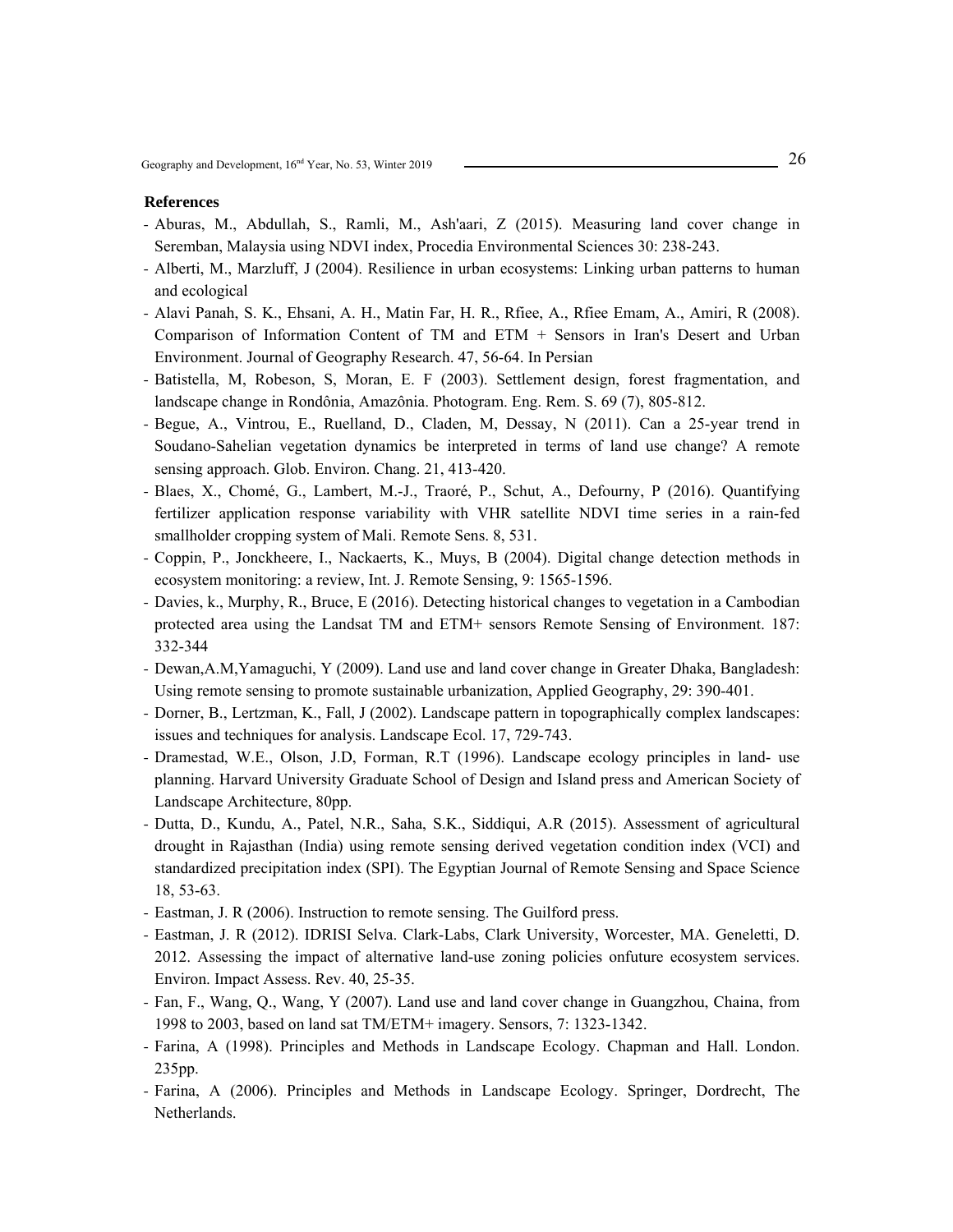- Fatemi, S. B., Rezaee, Y (2012). Basics of Remote Sensing, Azadeh Publications. In Persian
- Frohn, R. C (1998). Remote Sensing for Landscape Ecology: New Metric Indicators for Monitoring Modeling and Assessment of Ecosystems. Lewis Publishers, Boca Raton, FL, P. 99.
- Gascon, M., Cirach, M., Martínez, D., Dadvand, P., Valentín, A., Plasència, A., Nieuwenhuijsen, M (2016). Normalized difference vegetation index (NDVI) as a marker of surrounding greenness in epidemiological studies: The case of Barcelona city, Urban Forestry & Urban Greening, 19: 88-94.
- Gascon,M., Triguero-Mas, M., Martínez, D., Dadvand, P., Forns, J., Plasència, A., Nieuwenhuijsen, M (2015). Mental health benefits of long-term exposure to residential green and blue spaces: a systematic review. Int. J. Environ. Res. Public Health 12, 4354-4379.
- Gontier, M., Mörtberg, U., Balfors, B (2009). Comparing GIS-based habitat models for applications in EIA and SEA. Environmental Impact Assessment Review, 30: 8-18.
- Gustafson, E. J (1998). Quantifying landscape spatial pattern: What is the state of the art. Ecosystems.: 143-156.
- Hadjimitsis, D.G., Papadavid, G., Agapiou, A., Themistocleous, K., Hadjimitsis, M.G., Retalis, A., Michaelides, S., Chrysoulakis, N., Toulios, L., Clayton C. R. I (2010). Atmospheric correction for satellite remotely sensed data intended for agricultural applications: impact on vegetation indices. Natural Hazards and Earth System Sciences, 10: 89-95.
- Hashemi, S. M., Alavi Panah, S. K., Dinarvandi, M (2012). Evaluation of Spatial Distribution of Ground Surface Temperature in Urban Environment by Using Thermal Detection. Journal of Environmental Science. 39 (1), 81-99. In Persian
- Ivits, E., Koch, B., Blaschke, T., Jochum, M., Adler, P (2005). Landscape structure assessment with image grey-values and object-based classification at three spatial resolutions. Int. J. Remote Sens. 26 (14), 2975–2993.
- James, P., Banay, R.F., Hart, J.E., Laden, F (2015). A review of the health benefits of greenness. Curr. Epidemiol. Rep. 2, 131–142.
- Jafari, A., Arman, Z (2014). Monitoring the changes in the vegetation of Helen's protected forest area and its reasons based on a two-stroke analysis. Journal of Natural Environment - Natural Resources of Iran. 67 (4), 391-402. In Persian
- Jensen, J. R., Cowen, D.C (1999). Remote Sensing of Urban/ Suburban infrastructure and Socio-Economic Attributes. Photogrammetric Engineering and Remote Sensing, 5: 611-622
- Khazaee, N., Azari Dehkordi, F (2009). Rapid decision-making system to assess the consequences of activities in the destruction of Shafarood watersheds.Journal of Ecology.35(51),69-80. In Persian
- Lachowycz, K., Jones, A.P (2014). Does walking explain associations between access to green space and lower mortality? Soc. Sci. Med. 107, 9-17.
- Lanorte, A., Lasaponara, R., Lovallo, M., Telesca, L (2014). Fisher–Shannon information plane analysis of SPOT/VEGETATION normalized difference vegetation index (NDVI) time series to characterize vegetation recovery after fire disturbance. Int. J.Appl. Earth Obs. Geoinf. 26, 441–446.
- Leitao, A. B, Miller, I, Ahern, J, McGrigal, K (2006). Measuring landscapes: A planners Handbook. Washington D.C: Island press 250 pp.
- Li, H., Wu, J (2004). Use and misuse of landscape indices. Landscape Ecol. 19, 389-399.
- Lu, D, Mausel, P, Brondi´zio, E, Moran, E (2004). Change detection techniques. International Journal of Remote Sensing, 25: 2365-2407.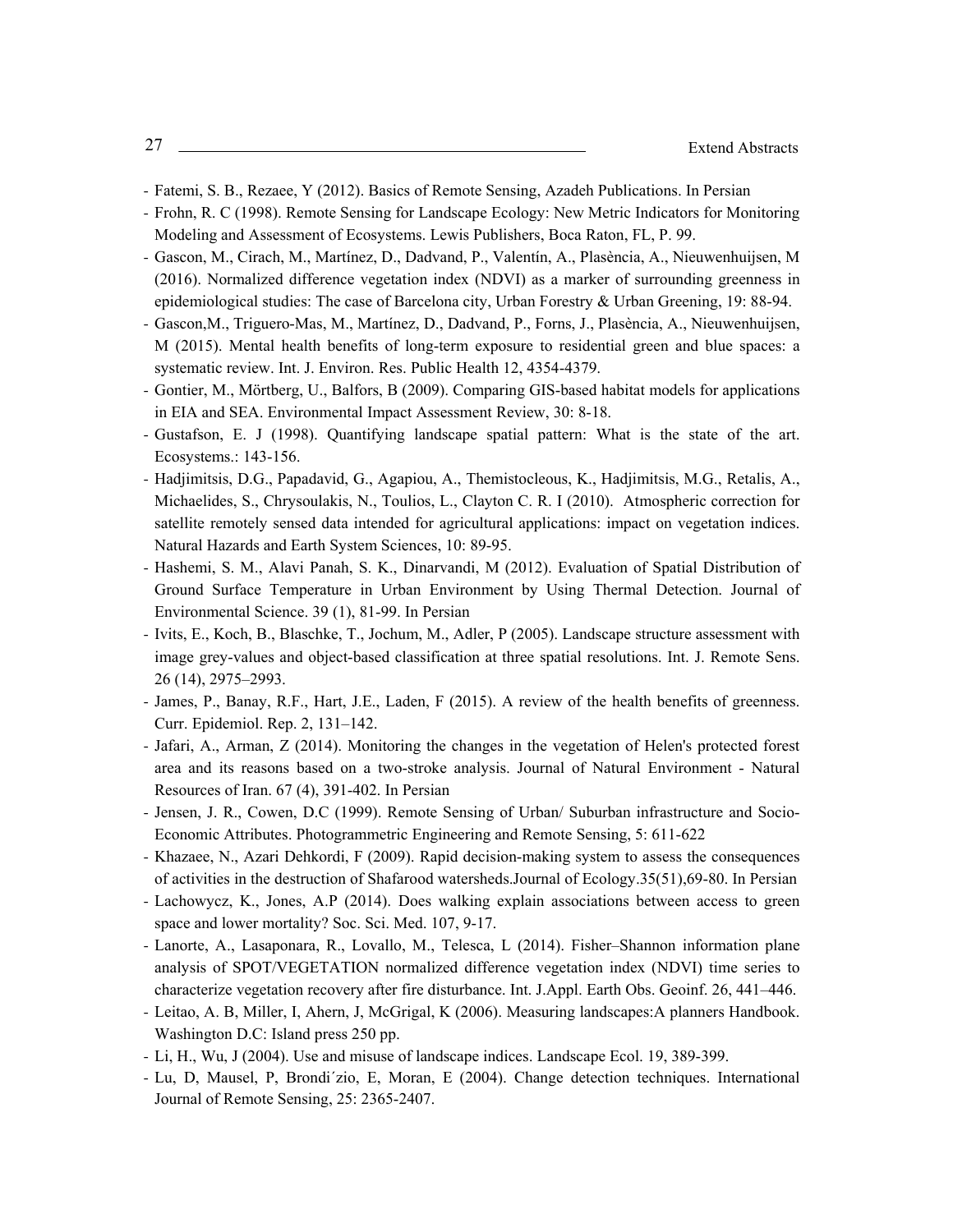- Mas, J. F., Flores, J. J (2008). The application of artificial neural networks to the analysis of remotely sensed data (review article). International Journal of Remote Sensing, 29: 617-663.
- McGarigal K., Cushman S.A., Neel M.C., Ene E (2002). FRAGSTATS: Spatial pattern analysis program for Categorical Maps. Computer software program produced by the authors at the University of Massachusetts, Amherst. www.umass.edu/landeco/research/fragstats.html
- Mulmi, P., Block, S.A., Shively, G.E., Masters, W.A (2016). Climatic conditions and child height: sex-specific vulnerability and the protective effects of sanitation and food markets in Nepal. Econ. Hum. Biol. 23, 63-75.
- Mohammadyari, F (2015). Land Use Change Modeling Using Remote Sensing Techniques and Geographic Information Systems (Case Study: Behbahan City), Master's Thesis, Khatam al-Anbia University of Technology Behbahan. In Persian
- Mohammadyari, F., Pourkhabbaz, H.R., Tavakoly, M., Aghdar, H (2014). Vegetation mapping and monitoring using remote sensing and GIS techniques (Case Study: Behbahan city). Geographical Information Quarterly (Sepehr). 92 (23), 23-34. In Persian
- Nouri, H., Anderson, SH., Sutton, P., Beecham, S., Nagler, P., Jarchow, J., Dar, R (2017). NDVI, scale invariance and the modifiable areal unit problem: An assessment of vegetation in the Adelaide Parklands, Science of the Total Environment. 585: 11-18.
- Ridd, M. K., Liu, J (1998). A Comparison of Four Algorithms for Change Detection in an Urban Environment, Remote Sens. Environ, 63: 95-100.
- Pereira, G., Foster, S., Martin, K., Christian, H., Boruff, B.J., Knuiman, M., Giles-Corti, B (2012). The association between neighborhood greenness and cardiovascular disease: an observational study. BMC Public Health 12, 466.
- Pettorelli, N., Vik, O., Mysterud. A., Gaillard. J. M., Tucker, C. J., Stenseth, N, C (2005). Using the satellite –derived NDVI to assess ecological responses to environmental Journal Trends in Ecology and Evolution 20 (9): 503-510.
- Petropoulos, G. P., Griffiths, H. M., Kalivas, D. P (2014). Quantifying spatial and temporal vegetation recovery dynamics following a wildfire event in a Mediterranean landscape using EO data and GIS. Applied Geography, 50: 120-131. http://dx.doi.org/10.1016/j.apgeog.2014.02.006.
- Piao, S., Fang, J., Zhou, L., Ciais, P., Zhu, B (2006). Variations in satellite-derived phenology in China's temperate vegetation. Glob. Change Biol. 12, 672-685.
- Piao, S., Wang, X., Ciais, P., Zhu, B., Wang, T., Liu, J (2011). Changes in satellite-derived vegetation growth trend in temperate and boreal Eurasia from 1982 to 2006. Global Change Biol. 17, 3228-3239.
- Rouse, J. W., Haas, R. H., Schell, J. A., Deering, D.W (1973). Monitoring vegetation systems in the great plains with ERTS. Third ERTS Symposium, NASA SP-351 I: 309-317.
- Sanchez Flores, E. S., Yool, S, R (2007). Sensitivity of Change Vector Analysis to Land Covers Change in an Arid Ecosystem, International Journal of Remote Sensing, 28: 1069-1088.
- Shen, M., Zhang, G., Cong, N., Wang, S., Kong, W., Piao, S (2014). Increasing altitudinal gradient of spring vegetation phenology during the last decade on the QinghaieTibetan Plateau. Agricultural and Forest Meteorology 189e190, 71e80.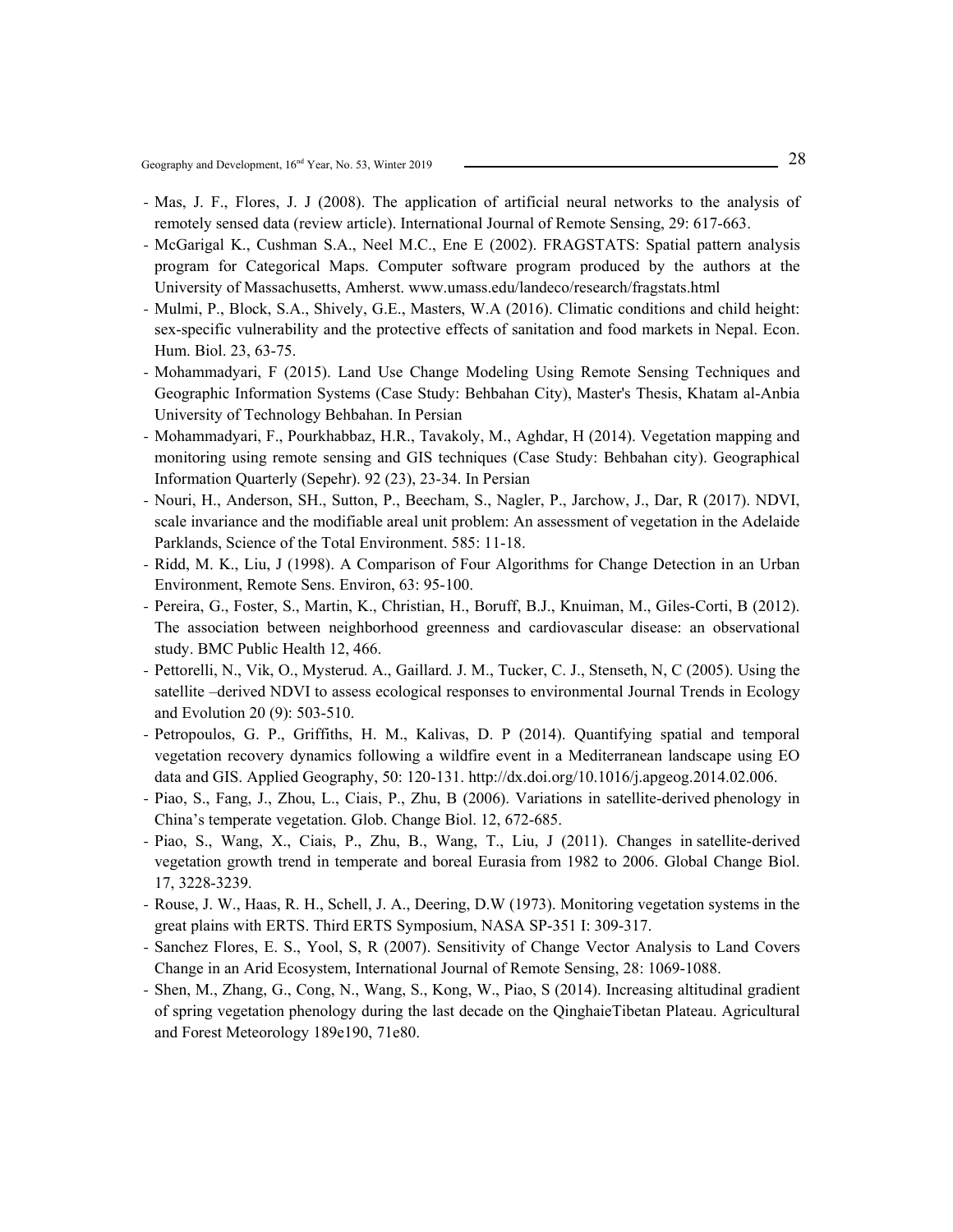- Shen, M., Piao, S., Jeong, S.-J., Zhou, L., Zeng, Z., Ciaisf, P., Cheng, D., Huangc, M., Jinh, C. S., Li, L.Z.X., Li, Y., Myneni, R.B., Yang, K., Zhang, G., Zhang, Y., Yao, T (2015). Evaporative cooling over the Tibetan Plateau induced by vegetation growth. Proceedings of the National Academy of Sciences of the United States of America 112, 9299e9304.
- Surodi, M., Jozi, S. A (2012). Prediction of Vegetation Changes Using the Markov Model (Case Study: District 4 of Tehran Municipality). Journal of Remote Sensing and GIS in Natural Resources Science. 2 (2), 83-95. In Persian
- Turner, M.G., Gardner, R.H., O'Neill, R.V (2001). Landscape Ecology in Theory and Practice. Springer Verlage, New York, USA, PP. 93-134.
- Tyagi, P., Bhosle, U (2011). Atmospheric Correction of Remotely Sensed Images in Spatial and Transform Domain. International Journal of Image Processing (IJIP), 5: 564-579.
- Václavík, T., Rogan, J (2009). Identifying trends in land Use/Land cover changes in the context of Post-Socialist Transformation in Central Europe. GIS Science and Remote Sensing, 49:1-32.
- Wagrowski, D. M., R. Hites, A (1997). Polycyclic aromatic hydrocarbon accumulation in urban, suburban and rurual vegetation, Environmental Science & Technology, 31, 1, 279-282.
- Wang, X., Wang, Q., Yang, S., Zheng, D.,Wu, C.,Mannaerts, C.M (2011). Evaluating nitrogen removal by vegetation uptake using satellite image time series in riparian catchments. Sci. Total Environ. 409, 2567-2576.
- Wen, Z., Wu, SH., Chen, J., Lü, M (2017). NDVI indicated long-term inter annual changes in vegetation activities and their responses to climatic and anthropogenic factors in the Three Gorges Reservoir Region, China, Science of the Total Environment 574: 947-959.
- Weier, J., Herring, D (2015). NASA Earth Observatory, http://earthobservatory.nasa.gov/features/Measuring Vegetation/ (accessed 13.7.2015).
- Wu, CH., Peng, D., Soudani, K., Siebicke, L., Gough, CH., Arain, M., Bohrer, G., Lafleur, P., Peichl, M., Gonsamo, A., Xu, SH., Fang, B., Ge, Q (2017). Land surface phenology derived from normalized difference vegetation index (NDVI) at global FLUXNET sites, Agricultural and Forest Meteorology 233:171-182.
- Xu, Y., Yang, J., Chen, Y (2015). NDVI-based vegetation responses to climate change in an arid area of China. Theoretical and Applied Climatology 1e10.
- Yu, H., Luedeling, E., Xu, J (2010). Winter and spring warming result in delayed spring phenology on the Tibetan Plateau. Proceedings of the National Academy of Sciences 107, 22151e22156.
- Yunkai, G., Fan, Z (2012). Atmospheric correction comparison of SPOT-5 image based on model Flash and model QUAC. International Archives of the Photogrammetry, Remote Sensing and Spatial Information Sciences, XXXIX-B7: 7-11.
- Zhang, Z., Van Coillie, F., De Clercq, E., Ou. X., De Wulf, R (2013). Mountain vegetation change quantification using surface landscape metrics in Lancang watershed, China, Ecological Indicators 31: 49-58.
- Zhang, X., Tan, B., Yu, Y (2014). Inter annual variations and trends in global land surface phenology derived from enhanced vegetation index during 1982-2010.Int.J.Bioclimatol. 58,547-564.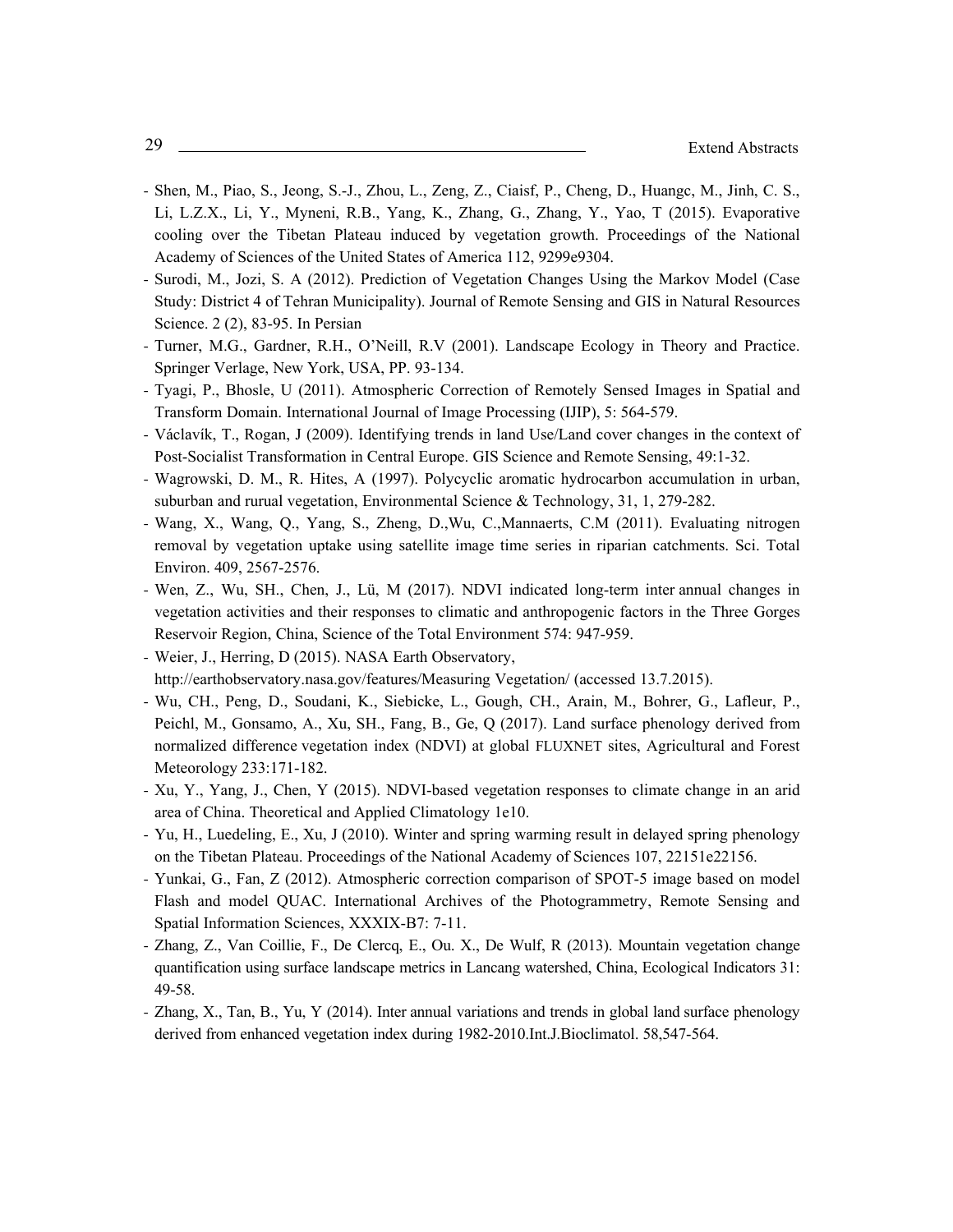Geography and Development 16nd Year-No.53–Winter 2019 Received: 13/08/2017 Accepted: 03/03/2018 PP : 30-32

# **Investigating the Role of Geomorphology Factors on the Establishment and Decay of Gareeran Historical Site in Alashtar Plain of Lorestan Province**

# **Fariba BeigiPourMotlagh**

Ph.D Student of Geomorphology University of Mohaghegh Ardabili **Dr. Aghil Madadi**  Associate Professor of Geomorphology University of Mohaghegh Ardabili

# **Dr. Iraj Jabbari**

Associate Professor of Geomorphology University of Kermanshah

# **Introduction**

Geomorphology is one of the natural factors which has played an outstanding role in establishing settlements, such as Gareeran hill, in North Alashtar plain. This hill is the largest and the most important settlements Alashtar plain that has a history of about 8000-years old. Therefore, in the present study, considering geomorphology and historical this site, and considering this question have been considered to the geomorphology, the geomorphology features of this site were examination.

# **Methods and Material**

In this study,with respect to geomorphological and historical features Garriran, using satellite images, topographic and geological maps, the geomorphological features influencing establishment of this site have been recognized, thus the geomorphological map of this region have been provided with the help of GIS software. Also, by creating trenches the sedimentary properties of site are addressed and described within geomorphological maps.

# **Results and Discussion**

Data from field surveys and satellite images of the region indicate that this region, from the start of its formation so far, have been subjected to a great deal of changes. In a way that, in addition to tectonic movement, external forces interactions affected the region. These factors in turn had an influence on formation and development of water resources and alluvial systems. According to the investigation of alluvial sections, alluviums with different thickness and grading have been shown. Therefore, from stratigraphy of these sections we can elicit that low and high-energy streams impacted the surface alternatively. Also, on the grounds that a vast part of Alashtar area is confined with Limestone Mountains and suitable Karst systems and the amount of rain and water fall is also in good conditions, such characteristics lead to the formation of rich water sources in this area. So,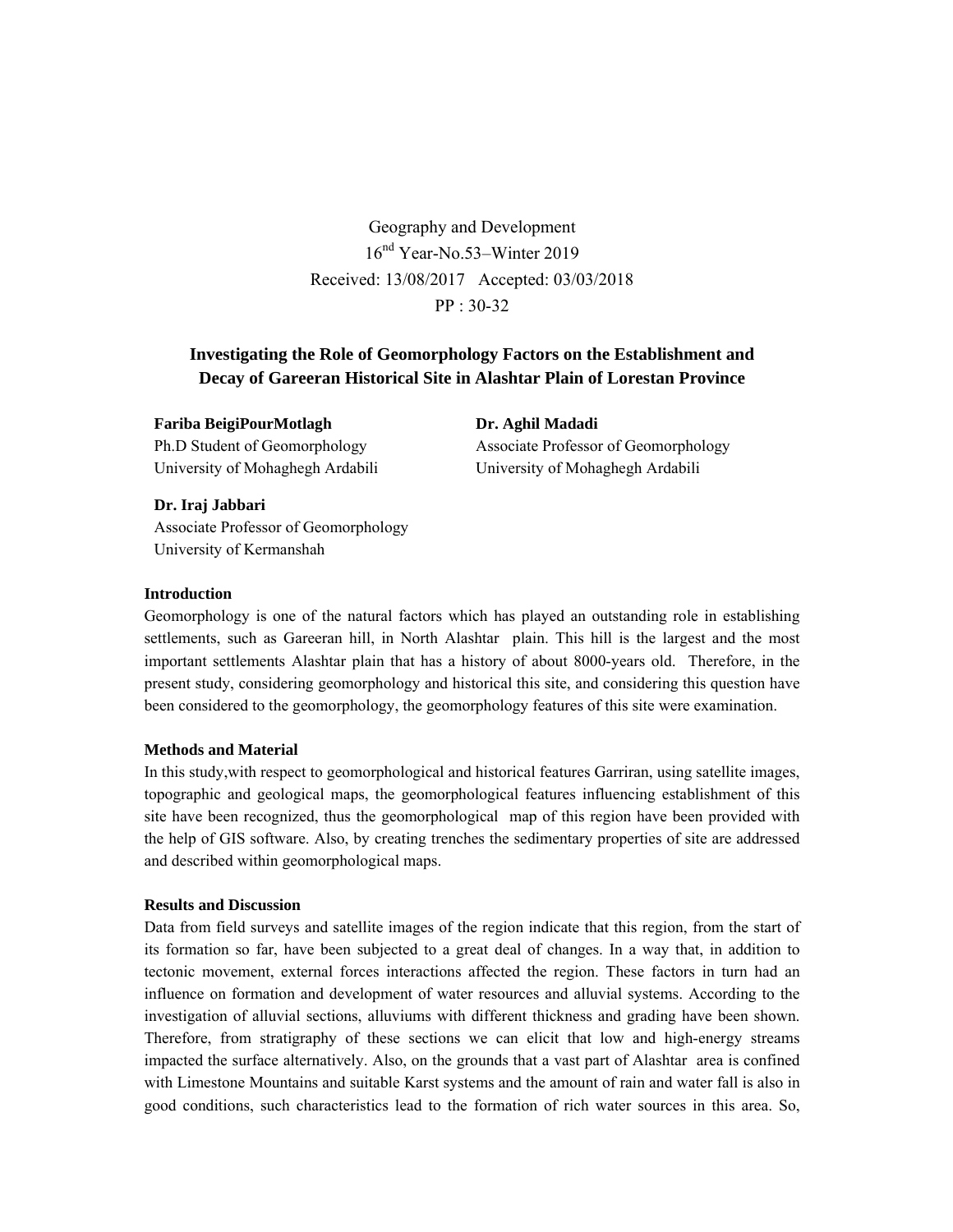enriched sources of water and fertile soil have provided a situation for formation of settlement from a very long time ago.

In order to understand the role of geomorphological elements in the establishment of historical site Garriran in north Alashtar a series of geomorphological and sedimentological studies have been carried out,sedimentological surveys and geomorphological maps in this study can greatly contribute to archeological studies.

### **Conclusion**

The analysis of the results showed that adequate water and fertile sediments provided a basis for establishment of sustainable settlement, as well as the evacuation of this site in 1977 and has been due to archeology survey. However geomorphological factors have had a little effects on the site, replacement and destruction. These patterns reflected conditions considering geomorphological features in the establishment of this settlement.

**Keywords:** Garriran, Geoarchaeology, Alashtar , Lorestan.

- Schmidt,Armin, Mark Quigley, Morteza Fattahi, Ghasem Azizi, Mehran Maghsoudi and Hassan Fazeli (2011). Systems Holocene settlement shifts and palaeoenvironments on the Central Iranian Plateau: Investigating linked systems, The Holocene, vol. 21, issue 4, PP. 583-595.
- Asghari moghadm, Mohmmad Reza, (2012). Principles of geomorphology, Sarra puplication.
- Bahrami, Rohollah (2010). Dynasty provincial governors of Lorestan- Introduction to the political history of Ilam and Lorestan from Shah Abbas safavi to the Rise of Reza Shah Pahlavi, Lorestan university puplication.
- Davodi, Davod, Hatami Nasari, Taibeh,Sabzi Doabi, Mosa, Nekzad, Meysam, Norolahi, Rohollah, Mohamadian, Mohamad Reza (2011). The preliminary report of the first and second seasons of archaeological exploration and identification of Alashtar township,lorestan, Archaeological research Modrres, fourth and fifth number.
- Hesari, Morteza, Amiri, mosayeb, Mohammad Yarlu, Majid, Beikmohammadi, Khalilollah (2014). Investigation, classify and comparison, chalcolithic spining wheel Char Arow (seymareh river basin of Lorestan), Archaeological research, Number 4, period 3, PP.77-96.
- Hjhbari Nobari, Ali Reza, Sabzi Doabi, Mosa (2012). Lorestan bar pins, Journal of Historical Sociology, Volme2, number 2, PP.165-188.
- Heidari, Mehdi, Khalilollah, Beik Mohammadi, Servat, Valdbigi, Seyyed Mehdi Hosseini Nia (2015). Classification and Cognitive Analysis of Pottery of the Bronze Age of Garriran hill.
- Irani Behbahani, Homa, Bahrami, Behrang, Agha Ebrahimi Samani, Firuzeh, Saatian, Roya, (2011). Identifying the Role of Natural structures in the formation cultural landscape of ancient settlements Takhte Soleiman using remote sensing technology, Journal of Ecology, thirty-sixth year, Number 54. PP.109-120.
- Isad Panah, Hamid (1997). Historical and ancient monuments of Lorestan, Publications of the Society of Cultural and Performing Arts, Volume II, Third Edition.
- Kalirad, Zahra, Malekian, Arash, motamed Vaziri, baharak (2014). Determining the distribution of underground water resources (Case study: watershed Alashtar , Lorestan Province), Research watershed management, Volume1, Number2, PP.57-69.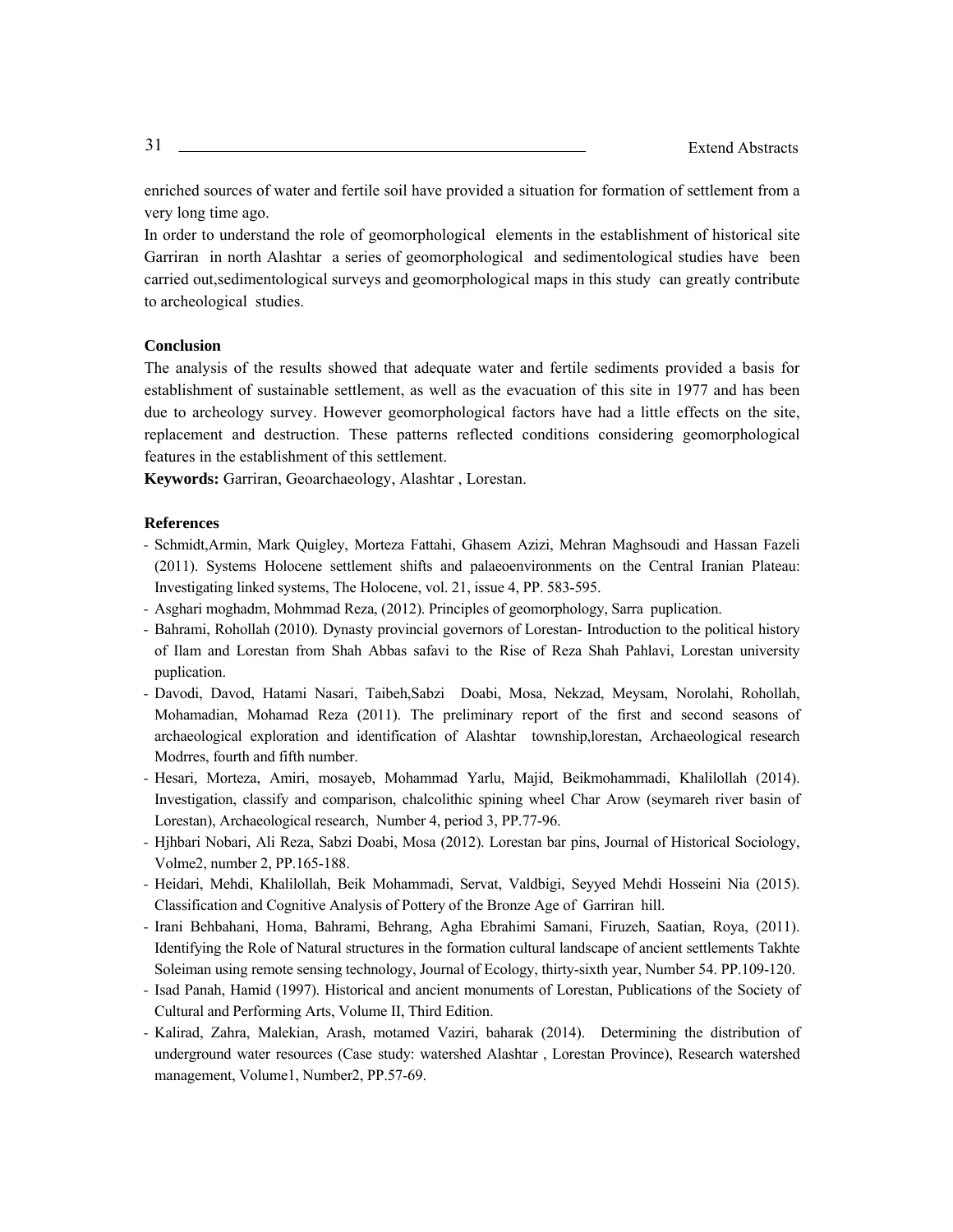- khanlary, Gholam Reza, momeni,Ali Akbar (2013). Geomorphology, hydrogeology and study of factors affecting the development of karst in the Garin area, Iran West, Journal of Geography and urban-regional planning, number 3, PP.74-61.
- Karimi, Bahman (1950). Ancient Ways and Old Capitals of West Iran, Tehran National Bank Publication.
- Karimi, Jalal; Manouchehr, Farajzadeh (2004). The Analysis of the spatial patterns of ancient settlements of the Minab plain of Shoushtar.
- Nicoll, Kathleen (2004). Recent environmental change and prehistoric human activity in Egypt and Northern Sudan ,Quaternary Science Reviews 23, 561-580.
- Wu, Li, Feng Li, Cheng Zhu, Lan Li, Bing Li (2012). Holocene environmental change and archaeology,Yangtze River Valley, China: Review and prospects, Geoscience Frontiers 3(6), 875e892.
- Maghshoudi, Mehran, Fazeli Nashli, Hasan, Azizi, Ghasem, Gillmore, Gavin, Schmidt, Armin (2013). The impact Alluvial fans role in the distribution of prehistoric settlements from the perspective of archaeological (Case Study: Haji Arab and Jajrood alluvial fans), Research of physical geography, Vol. 44, Number 4, PP.1-22.
- Maghshoudi,Mehran,ZamanZadeh,seyyedMohamad,FazeliNashli,Hasan, chezgheh,Samira, (2013). Role of Natural Features plain Tehran in the pattern of prehistoric settlement sites using GIS, Spatial planning human science Modarres Journal, Volume 16, PP. 109-137.
- 18. Mehr Afarin, Reza, seyyed Sajadi, Sayyed Mansour (2006). The impact hydrological and geographical environment on ancient settlements Zahak of Sistan Basin, Journal of Modarres Human Sciences, Vol. 9, Number 1.
- Mir Mohammadi Tehrani, Nilofar (2002). Assessment and classification Lorestan Bronze, Master Thesis, University of Tarbiat Modarres.
- Moussavi Harami, Reza (1998). Sedimentology , Behnashr puplication.
- Monica Bini, Alessandro Chelli, Anna Maria Durante, Lucia Gervsini, Marta pappalardo (2009). 147-157, Quaternary International 206, Geoarchaeological sea-level proxies from a silted up harbor: A case study of the Roman colony of Luni (northern Tyrrhenian Sea, Italy).
- Rajaei, Abd-ol-Hamid (2012). The Appliction of Geomorphology to landscape efficiency and environmental management, Ghoomes puplication.
- Ramashteh, Mohammad Hussein (2003). Era Fourth-Lakes bed for appearance and development of Civilization in Iran, Journal of the Faculty of Literature and Humanities of Isfahan University, Vol. 15, Nos. 1 and 2, PP. 13-38.
- Rostii, Shahram, Jabbari, Iraj (2012).Urban geomorphology, Samte puplication
- Ruggiero Quarto, Domenico Schiavone\*, Ida Diaferia (2007). Ground penetrating radar survey of a prehistoric site insouthern Italy, Journal of Archaeological Science 34 2071e2080
- Sajjadi, Ali, (1997),The Investigation and Identification of Historical Cultural monuments Alashtar city, Assistant Directorate for Research on Archeology, First Season.
- Zomoradiyan, Mohammad Jafar, Reyhaneh, Boroumand (2012). Morphogenesis Analysis and Quantitative and Qualitative Differences of Binaloud Mountain Range with ydromorphotectonic Approach, Quantitative Geomorphology Researches, No. 2, PP.53-72.
- Yasudaa,Yoshinori,\*,Toshiyuki Fujikib,Hiroo Nasua,Megumi Katoc, Yoshimune Moritad,Yuichi Morie,Masaaki Kaneharaf,Shuichi Toyamag,Azusa Yanoa,Mitsuru Okunoh,He Jiejuni,Sonoko Ishiharaj,Hiroyuki Kitagawab,Hitoshi Fukusawaj, Toshiro Narusek (2004). Environmental archaeology at the Chengtoushan site,Hunan rovince,China,and implications for environmental change and therise and fall of the Yangtze River civilization , Quaternary International,149-158.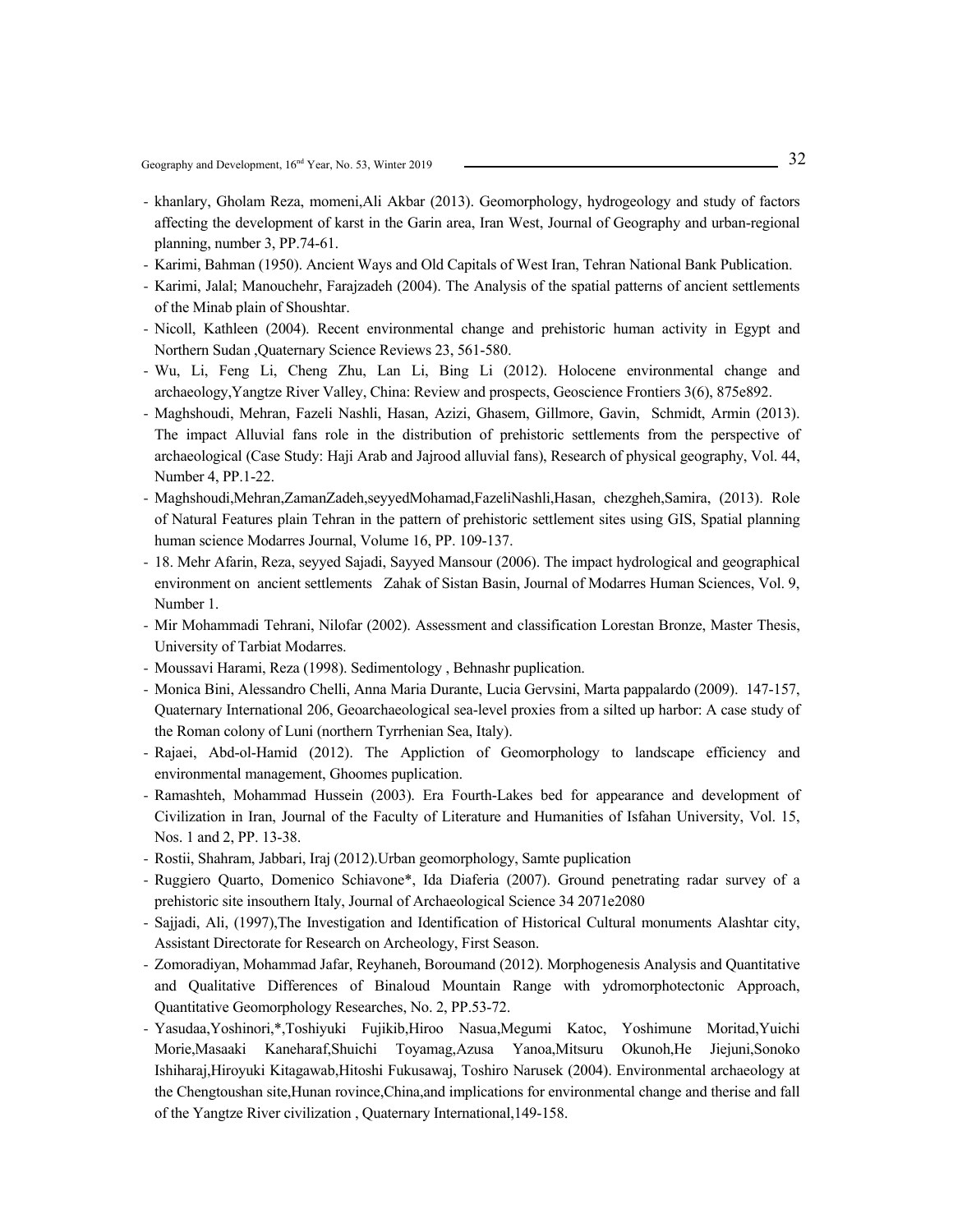Geography and Development  $16<sup>nd</sup> Year-No.53-Winter 2019$ Received: 08/07/2017 Accepted: 14/01/2018 PP : 33-35

# **Seismic Analysis in Abpakhsh Region by Using Analytical Hierarchy Models**

| Dr. Mohsen Pourkhosravani                       | S. Elhan |
|-------------------------------------------------|----------|
| Assistant Professor of Geography&Urban Planning | M.Sc of  |
| University of Shahid Bahonar, Kerman            | Universi |

**S. Elham Mousavi**  Geography & Urban Planning ty of Payam Noor, Ahvaz

### **Introduction**

Programing with the aim of crisis management and evaluate severity and the rate of seismicity of different regions for counting against the damage caused by seismicity has always been one of the main concerns of planners and urban management .Earthquake is one of the natural disasters which its side effects are more in the developing countries than the developed ones. Regarding the statistics 95% of the total victims of earthquakes are in the developing and the casualties are 20 times more than the developed countries (Soleimani, 2016: 3). So the recognition of the situation of tectonic plates, the behavior and performance fault , and also the status of the seismicity of different regions have a large impact on the strategies appropriate direction caused by movement to minimize the damages. The spread of earth science and the incorporation with mathematics thereby more recognition of the natural environmental stringent and thus it makes more awareness about the resistance of the natural environment in the face of the earthquake (Masashi, 2003: 3). AS an example determine the potential earthquake fountain is one of the basic element for evaluating assessing seismic is hazard at the start of the risk. (Boostan and Tahernia, 2014: 28). For this reason getting a reliable method to forecast place, time and intensity has been the main goal in recent research. In this regard according to the position of the structural and physical condition and the physical Abpakhsh region .this research is trying to use the amount of seismic to assess analysis hierarchical.

### **Methods and Material**

Research method here is (descriptive-analytical) and applied in this study. field and library is used to collect required information and then by using of excel, Autocad, Arc GIS, google, software and using of Dematel and AHP model and average rating in 2 stage to investigate the subject. In the first by using of available resources such as topographic map and geological model, digital elevation and recorded earthquake in the range study at the last map that was prepared and then in the second stage by using the AHP method in weighting the substandard and by method of Dematel and AHP weight the original research substandard and ultimately to draw the last map of the final zoning seismicity in Abpakhsh research.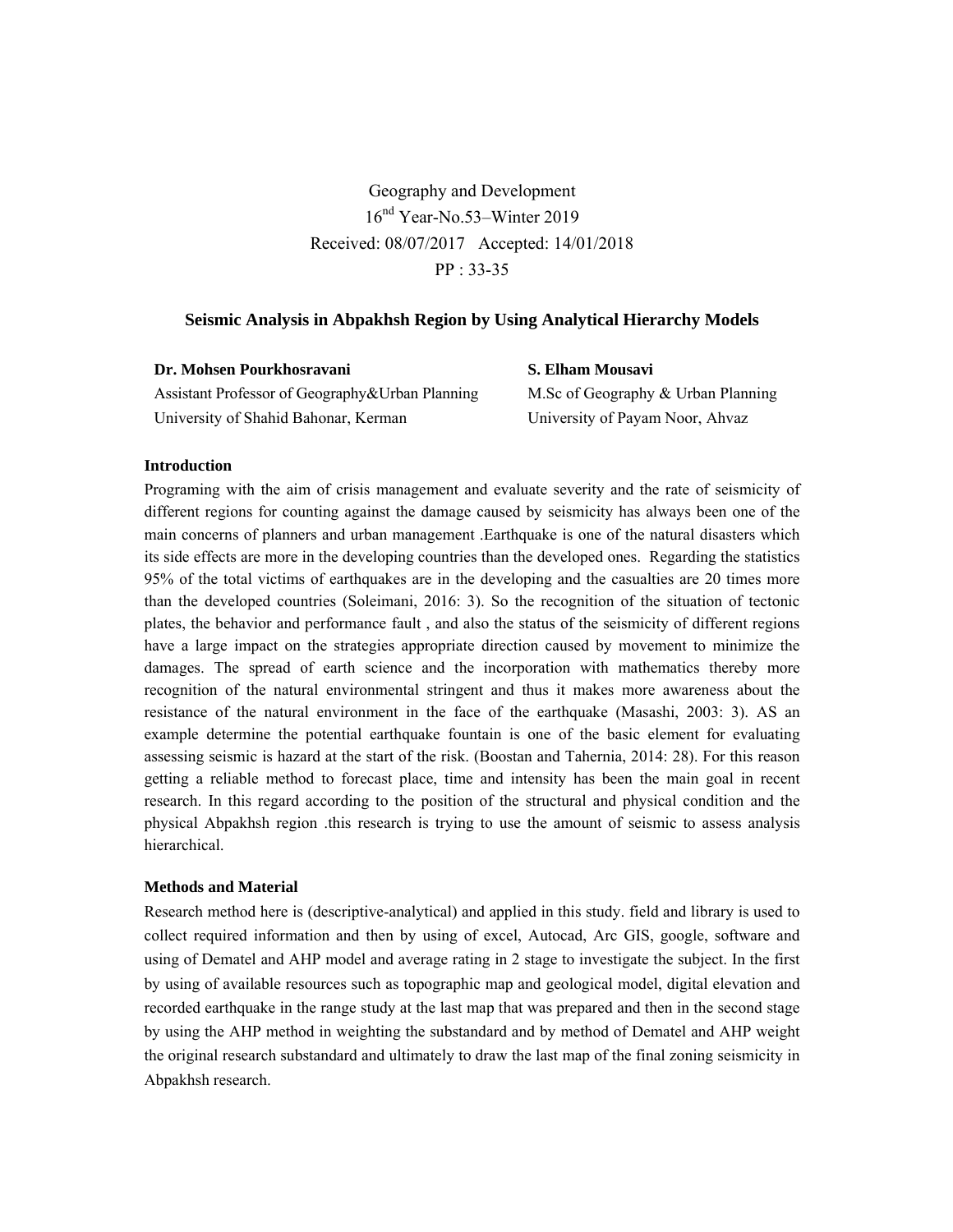### **Results and Discussion**

According to 1112 epicenter of the recorded seismicity in the radius 200 km from the studying scope, most seismicity in this rage related to the earthquake 357 Hejri at the region of Siraf in a large scale 5.3 surface waves, ms scale, and the recent seismicity related to the earthquake of the 1396 with a large scale 3.4 Richter at 6 km north Saadabad city .Evaluating the power of fault seismic show that they are all alike with no important different. However calculation show that the Borazjan fault with a length of 188 km and quake power 5 has the most seismic power and fault mountain from (mff) with length of 74.40 km and quake 4.73 has the least seismic power. Research finding shows that there is a direct relation between the fault and power quake.so that if the fault length be small it has little power, so based on this what we get the most powerful earthquake in this study is 5 and at least 3.9 and as the result with the average of 4.6 Richter so by addition the distance from the fault the earthquake power will be less.

### **Conclusion**

Abpakhsh region due to the numerous active fault like Qatar-Kazeron ,Borazjan, Rag sefid and Zagross are the most seismicity part of Bushehr and most of the time many earthquake happened in this regions and sometime they are very powerful with the power about 5 Richter. The result indicate that fault seismicity and earthquake intensity in rang (0.086 and 0.063) and the most effective parameter, lithography and depth of soil with (0.110) and (0.103) gradient and the most important parameters in Abpakhsh. In other word if the slope of the land is less and the main material be more resistant and also the depth of soil is less and the earthquake power will have little effect on it and so the lands around Abpakhsh are more resistant against earthquake. According to it and based on the result if we go toward northwest the earthquake are more powerful .although both AHP and Dematel model compare every factor with the other parameters the metal model only study on impress and impressible factor on the others and AHP model compare the classes with based on which one that is better. Thus the hierarchical analysis model because of impress and impressible have better outcomes so in this study with respect to the contradiction of the waiting parameter final result combines the wait by using the average rating.at last we conclude that in the north west of the region the earthquake are more and powerful.

**Keywords:** Zoning, Hierarchical Model, Seismicity, Abpakhsh.

- Adib, A, Peyman, A, Zare, M (2016). Seismic zonation of East of Yazd province based on earthquakes and Quaternary faults using fractal modeling, Advanced Applied Geology Journal, Shahid Chamran University of Ahwaz, Ahwaz, Iran, No. 22, PP. 78-88.
- Aghanabati, SA (2010). Geology and Mineral Power of Bushehr Province, Journal of Growth of Geological Education, No. 62, PP: 10-17.
- Azimi Hoseini, M (2011). GIS Application in Locating, Mehregan Ghalam Publications, Tehran, second edition.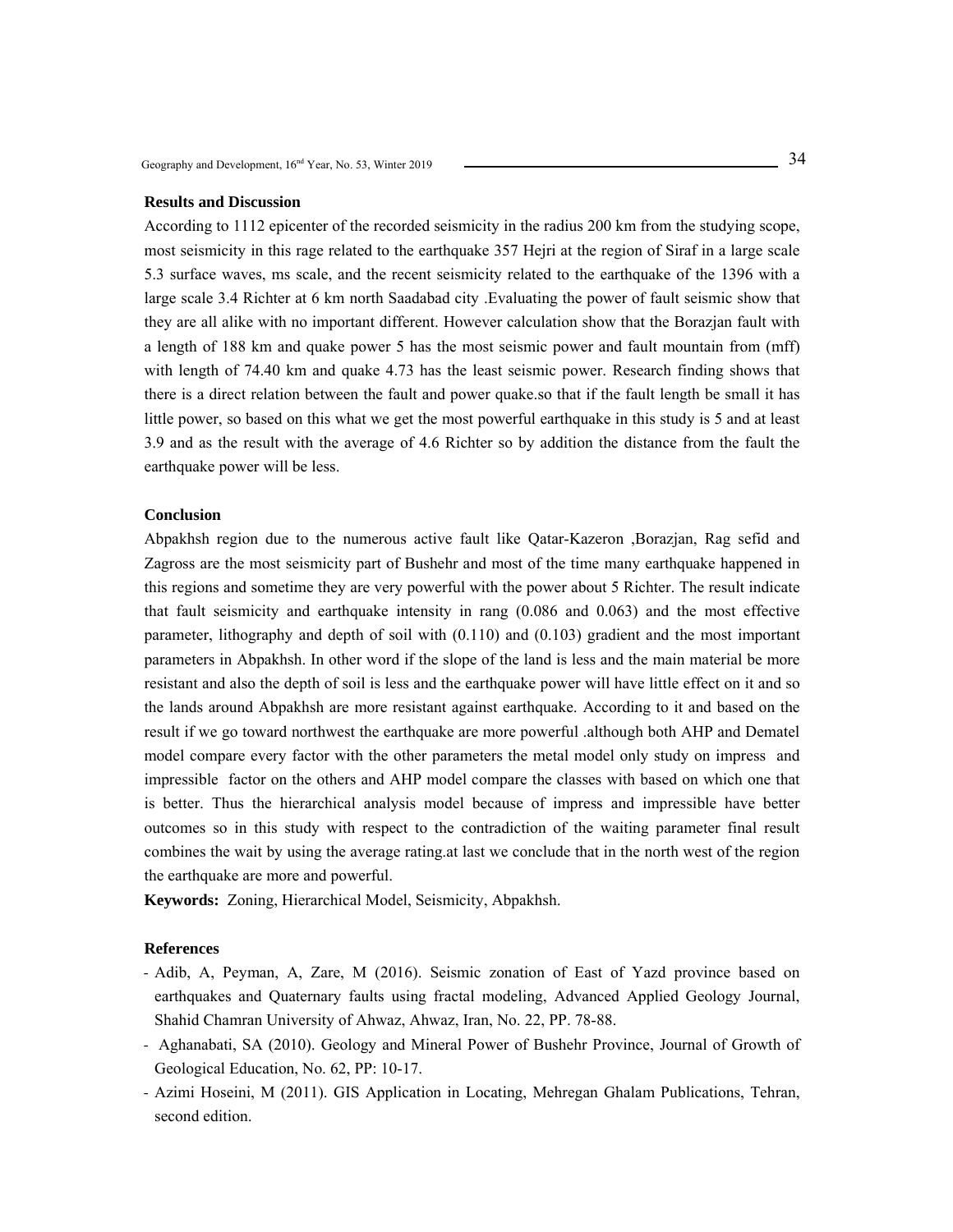- Bacudio, L. R (2016). Analyzing barriers for implementing industrial symbiotic, Sustainable Production and Consumption, Pages 1-9.
- Bonini, M., Giacomo, C., Sokoutis, D., Vannucci, G., Gasperini, P. & Cloetingh, S (2003). Insights from scaled analogue modelling into theseismotectonics of the Iranian region, Tectonophysics 376,137-149.
- Boustan. E, Tahernia, N (2014). Seismic zoning of the city of Karaj and adjoining regions, Quarterly Journal of Earth, No. 34, PP: 27-41.
- Celik, Erkan, Akyuz, Emre (2015). A fuzzy DEMATEL method to evaluate critical operational hazards during gas freeing process in crude oil tankers, Journal of Loss Prevention in the Process Industries, Volume 38, PP. 243-253.
- Esfandyari, F, Lotfi, KH (2013). Investigating the Seismicity of Faults and Estimating Human Impact of Earthquakes in Urban Areas (Case Study: Ardabil City), Journal of Geomorphological Research, No.4, PP. 17-36.
- Esmaeili, A (2013). Preliminary Report of the earthquake of 2013.1.21, Kaki, Bushehr province, International Institute of Seismology and Earthquake Engineering, Tehran, Iran, pp: 1-20.
- Geological Survey & Iran Mineral Exploration (2015). Iran earthquake map,Ministry of Industry, Mine and Trade.
- Hekmatnia, H, Mousavi, M (2013). Application of the model in geography with emphasis on urban and regional planning, Azadeh Peyma Publishing, Tehran.
- Kolat, C. Ulusay, R., Lutfi Suzen, M (2012). Developmentof geotechnical micro zonation model forYenisehir (Bursa, Turkey) located at a seismically activeregion Original. Engineering Geology, Vol.127, 24, 36-53.
- Masashi, M. and Saburoh. M (2003). GIS based integrated seismic hazard mapping for a large metropolitanarea, proceeding of earthquake engineering spin, 302-225.
- Ramesht, MH, SHahzeydi, S (2011). Application of geomorphology in planning (national, regional, regional). Tehran, Samt Publication.
- Razaghian, GH, Beytolahi, A, Pourkermani, M, Arian, M (2013). the zonation of Iran's range based on seismic coefficients, Journal of Earth Sciences, NO. 90, PP. 90-104.
- Shahabi, H, Gholizadeh, MH, Nayeri, H (2011). Seismic hazard zonation by multi-criteria spatial analysis, Journal of Geography and Development, No. 21, PP. 65-80.
- Shayan, S, Zare, GH (2013). Determination of earthquake risk areas in active conifer cones by spatial analysis method of Berberian (Case study: Garmsar's Fan delta), Journal of Space planning, No. 2, PP. 93-121.
- Siyami, GH, Taghi Nejad, K, Zahedi Kalaki, A (2015). Seismic Pathology of Urban Areas Using Inverse Hierarchy Analysis and GIS (Case Study: Gorgan City), Quarterly Urban Planning Studies, No. 9, PP. 43-63.
- Soleimani Sardo, M (2017). Seismicity and vulnerability assessment, population of Rafsanjan using GIS, A Thesis Submitted as a Partial Fulfillment of the Requirements for the Degree of Master of Art in Geography and Urban Planning (M. A.), Shahid Bahonar University of Kerman.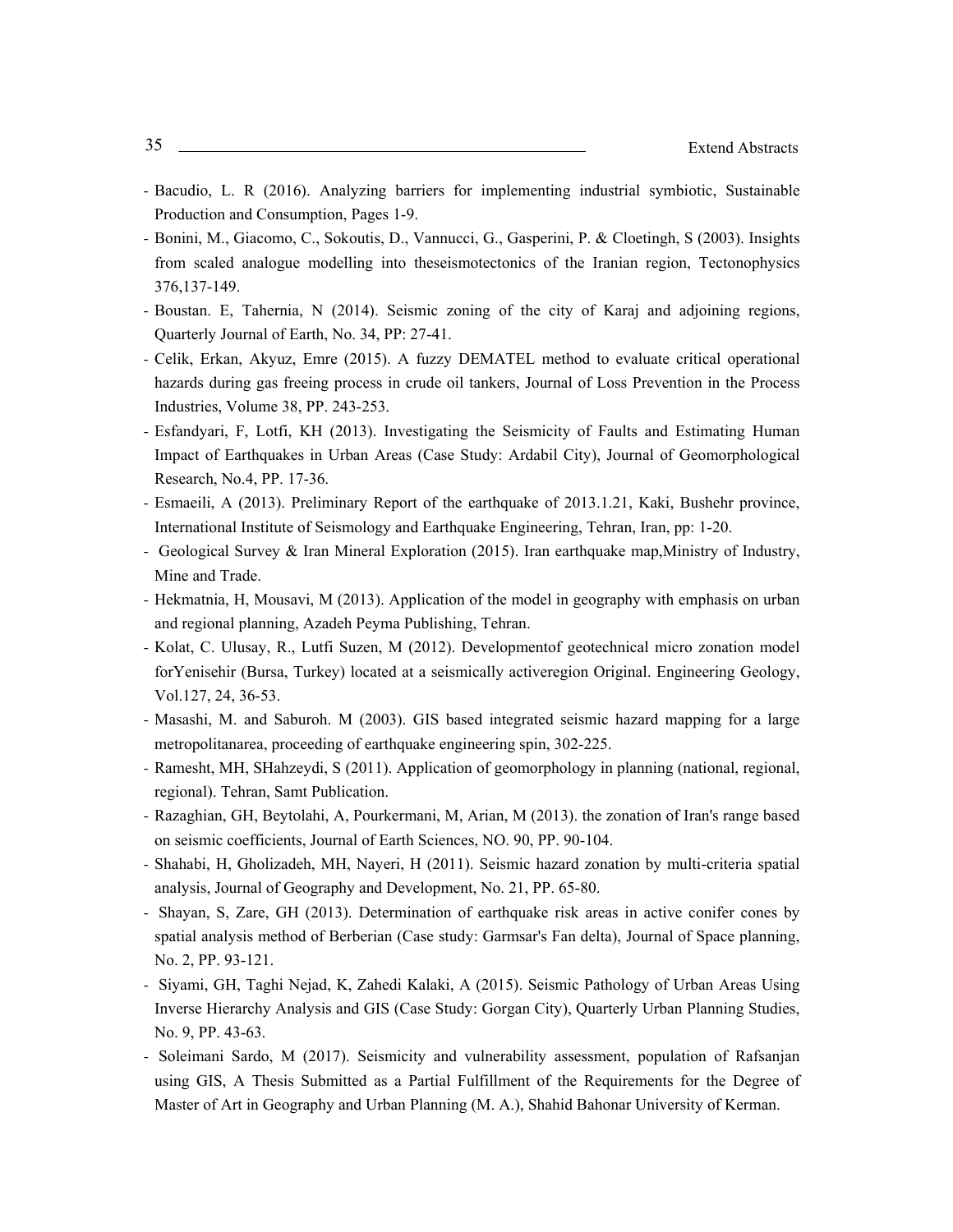Geography and Development 16nd Year-No.53–Winter 2019 Received: 20/06/2017 Accepted: 19/02/2018 PP : 36-39

# **Morphotectonic Analysis of Ramhormoz Fault, Khozestan, Iran**

| Dr. Babak Samani                               |
|------------------------------------------------|
| Assistant Professor, Faculty of Earth Sciences |
| University of Shahid Chamran, Ahvaz            |

**Zeinab Asadi**  M.Sc Student of Tectonics University of Shahid Chamran, Ahvaz

# **Dr. Abas Charchi**

Assistant Professor, Faculty of Earth Sciences University of Shahid Chamran, Ahvaz

# **Introduction**

Ramhormoz fault in Dezful Fall is one of the important faults in Khuzestan province. Therefore, the study of morphometric indices for understanding the behavior of young tectonics is important. In this research, using remote sensing and geographic information systems, morphometric parameters were investigated along Ramhormoz fault. Morphotectonics involves the study of geological imagery to determine the tectonic activity in any area (Burbank and Anderson, 2012; Grohmann, 2004; Rangzan et al, 2003). Determination the amounts of geomorphic indices can help to fast estimate from a different tectonic manner of faults in different parts Some of geomorphic indices can help to the geologist for determine the different tectonic activity or neo-tectonic manner of faults. In this research, some morphometric indices have been studied during this fault to understand the young tectonic behaviors of Ramhormoz fault.

### **Methods and Material**

In this research with using Digital Elevation Model, geological map and sub-basin map the geomorphic indices along Ramhormoz fault were calculated. This quantitative amounts show the relative active tectonic manner of Ramhormoz fault in Khozestan province. Usually study of tectonic activity in the different geological setting is so expensive and need to more time for researchers. So the study of geomorphic indices can be used as a faster and cheaper than other methods such as GPS, fault plane solution and borehole data. According to the result of geomorphic indices it is possible to find the neo-tectonic and active tectonic manner of the different geological settings. In this research four geomorphic indices: Mountain front sinuosity (smf), Ratio of valley floor width to valley high (Vf), Drainage Basin Shape Ratio (Bs) and Stream Length-gradient index (SL) have been studied along Ramhormoz fault. Map changes of each geomorphic index along Ramhormoz fault were prepared. Using the method (El Hamdouni et al., 2008), the range of variations of each index was categorized and the classification map of each index for Ramhormoz fault was prepared. Finally, using the overlap of the data of each index, a tectonic map was provided for Ramhormoz fault.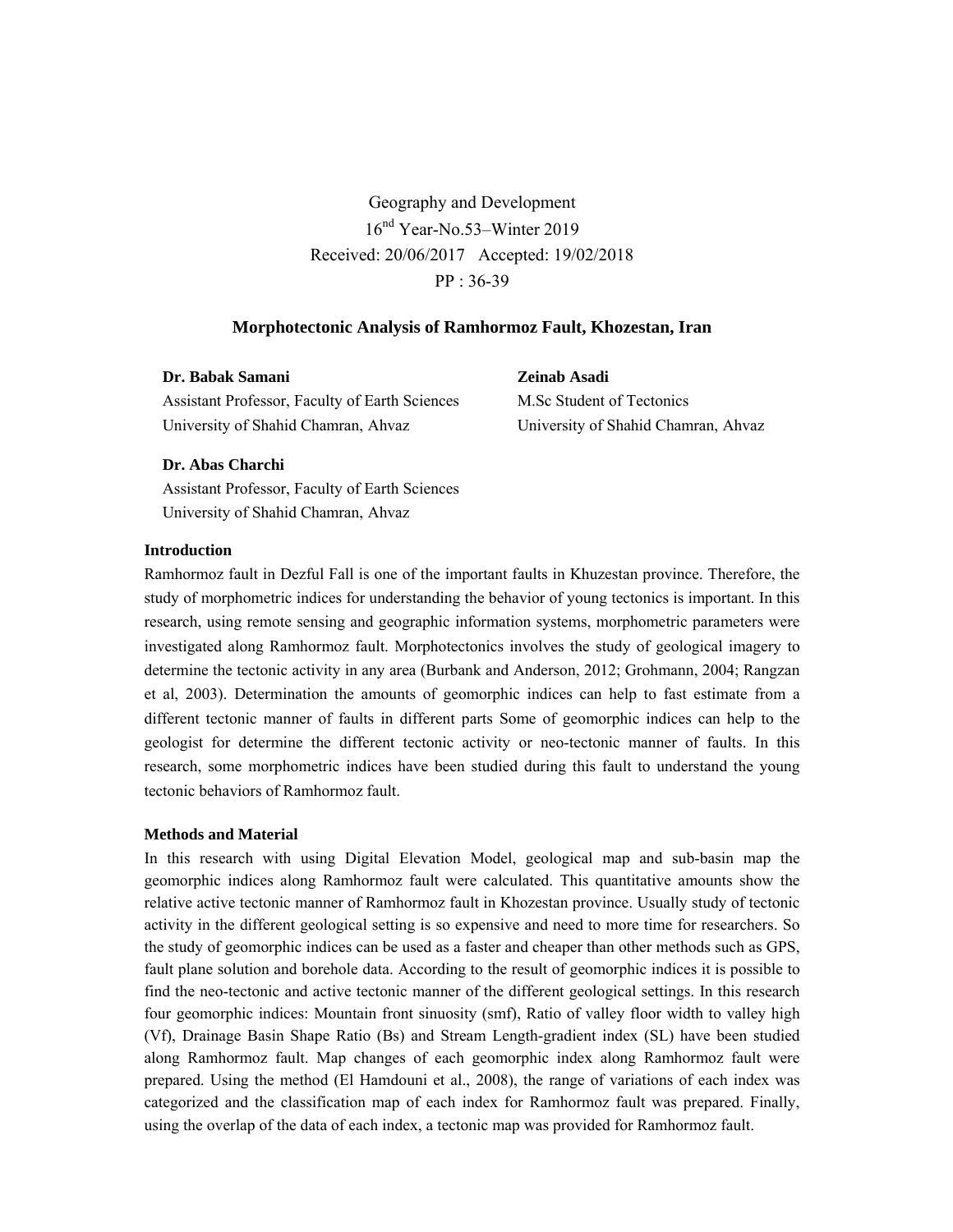### **Results and Discussion**

The Smf index has been used to evaluate the relative tectonic activity along mountain fronts (Giaconia, 2012) and can be defined as: Smf=Lmf/Ls. Where Lmf is the length of the mountain front along the hillside and Ls is the length of a straight-line measured along the mountain front. The Smf index indicates equilibrium between the tendency of erosional processes to produce a mountain front with irregular (sinuous) shape to produce a relatively straight mountain front, coincident with an active range-bounding fault or fold (Bull and McFadden, 1977; Keller and Pinter, 1986; El-Hamdouni et al, 2008). More active tectonics results show lower Smf values. The amount of Mountain front sinuosity index show results between 1.003 - 1.14 in active and inactive parts of the Ramhormoz fault respectively. The Vf index discriminates V-shaped from U-shaped flat-floored valleys (Bull and McFadden, 1977).This ratio is a measure of the width (Vfw) of the valley floor to the elevation divides at the right (Erd) and left sides (Eld) of the valley at a set distance from the mountain front (Keller and Pinter, 2002) and can be calculated as:  $Vf = 2 Vfw / [(Eld - Esc) + (Erd -$ Esc)]. Where Vfw is the width of the valley floor, Eld and Erd are respective elevations of the left and right valley divides (looking downstream), and Esc is the average elevation of the valley floor. The value of this index is sensitive to tectonic uplift and indicates that the stream is actively incising to the river flow in broad valley floors with respect to amount of tectonic activity. High Vf values correspond to U-shaped valleys representing low tectonic activity in contrast to low Vf values for Vshaped valleys, which are characterized by rapidly uplifting ranges and higher valley incision. The amount of this parameters have been changed between 0.37 – 13.48 for area with active and inactive tectonic manner. The drainage basin shape index quantifies the planimetric shape of a basin to the distance between the two most distal points in the basin (Mahmood and Gloaguen, 2012) and can be expressed as: Bs=Bl/Bw. Where Bl is the length of a basin measured from the highest point to the most distant drainage divide, and Bw is the width of a basin measured at its widest point across the basin Basins draining tectonically active areas are more elongated and become more circular with the cessation of uplift (Bull and McFadden, 1977). This geomorphic index shows the amounts between 0.5- 6.5 in inactive and very active parts of the faults. The Stream length–gradient index (SL) was to discuss influences of environmental variables on longitudinal stream profiles and to evaluate whether rivers have reached equilibrium condition or not. The SL reflects stream power or differential rock erodibility (Keller and Pinter, 2002) and can be calculated as:  $SL = (\Delta H/\Delta L) L$ . Where  $\Delta H/\Delta L$  is the local channel gradient (slope) of the specific reach in which ΔH is the elevation difference between the upper and the lower part of the reach,  $\Delta L$  is the length of the reach and L is the total river length from the river head to midpoint of the reach, where the index is calculated (Keller and Pinter, 2002). According of this index the main parts of the fault show inactive tectonic manner.

### **Conclusion**

According to the geomorphic indices studies, the tectonic activity map along Ramhormoz fault was prepared. Different index shows different results of tectonic activity along the fault. According to the Mountain front sinuosity all parts of the faults approximately show active manner. Ratio of valley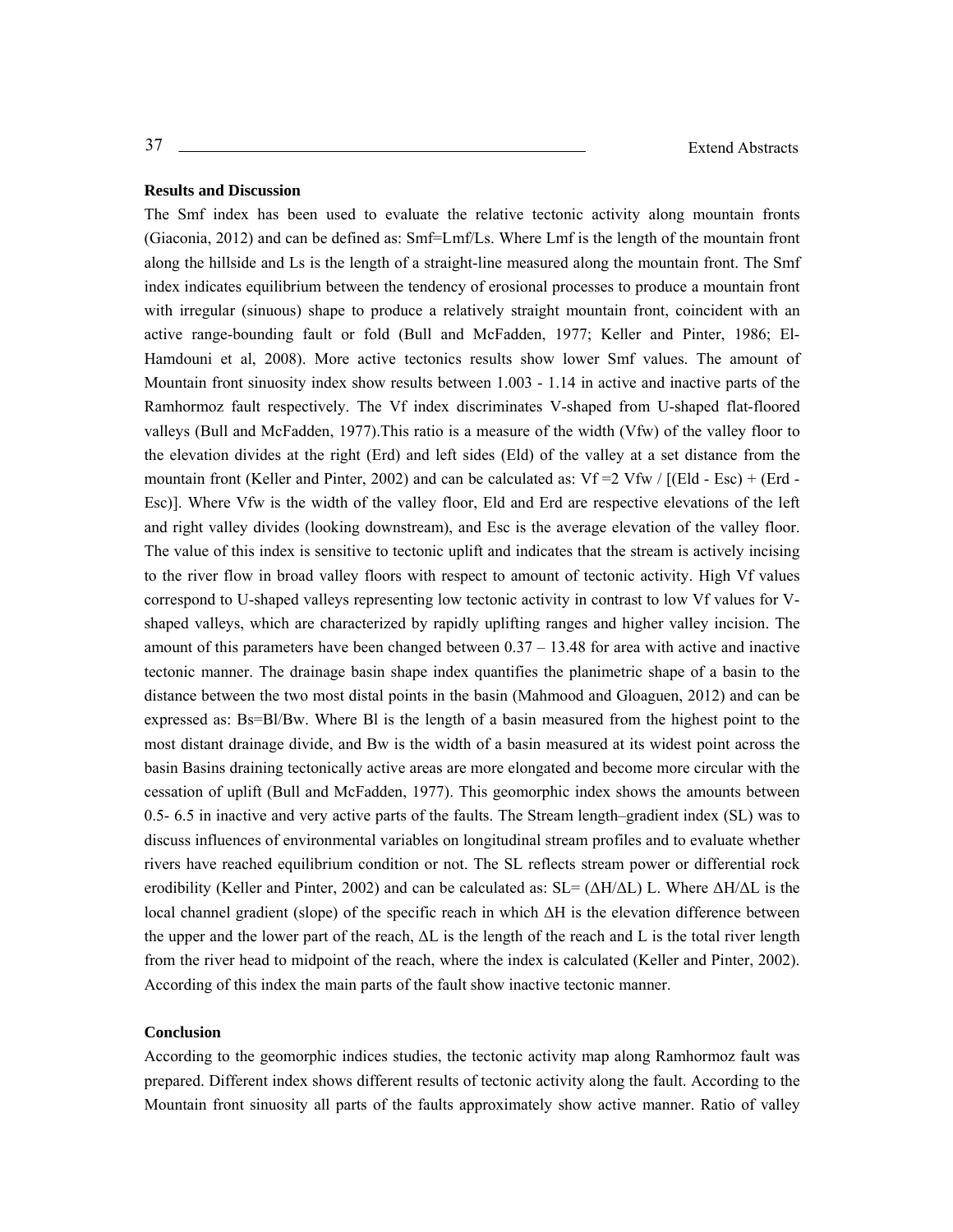floor width to valley high index mainly show inactive manner of Ramhormoz fault. According to the Drainage Basin Shape index the main parts of Ramhormoz fault show low activity manner. The results of Stream Length-gradient index reveal that the main parts of the fault are median tectonic activity. Finally overlying map of the geomorphic indices shows that the high tectonic activity of Ramhormoz fault in the central and southeastern parts respect to other parts of the fault.

**Keywords**:Ramhormoz fault, Dezful fall, Tectonic activity, Morphtectonic index

- Soleimani, Sh. (1378). Suggestions for identification of active tectonic movement with view to introduction of paleoseismicity. International Institute of Earthquake Engineering and seismology. Vol, 8., PP: 148-156.
- Sheikholeslami, M.R. Javadi, H.R. Asadi, M. Aghahosseini, A. Kohpyma, M. Vahdati Daneshmand, B. (1393). Iran Faults Encyclopedia. Geological Survey and Mineral Explorations. PP: 1-558.
- Gholamian, M. (1395). Structural and seismotectonic analyses of Ramhormoz fault. Msc, Thesis. Shahid Chamran University of Ahvaz. PP: 1-135.
- Karami, F. (1391). Evaluation of active tectonic with application of morphometry methods in the North and east basins of Sahand Mountain. Journal of Geography Space. Vol, 37., PP11-118.
- Gourabi, A. (1386). The Active Tectonic-Geomorphology evidences of Darake Basin. Journal of Geography Researches. Vol, 15, PP:177-196.
- Matin, N. (1395). Structural and Morphotectonic analyses of Maharlu plain. Msc, Thesis. Shahid Chamran University of Ahvaz. PP: 1-148.
- Momeni, M. Dehbozorgi, M. Yasaghi, A. Nozaeim, R. (1394). Active tectonic evaluation of Ozbak Mountain, North of Tabas, Central Iran. Journal of Quantitative Geomorphology Researches. Vol, 3, PP: 50-69.
- Berberian, M. (1977). "Three phases of metamorphism in Haji-Abad quadrangle (southern extremity of the Sanandaj-Sirjan structural zone): a palaeotectonic discussion." Contribution to the Seismotectonics of Iran. Vol, 16, PP: 239-263.
- Berberian, M., King, G.C.P. (1981). Towards a paleogeography and tectonic evolution of Iran. Canadian Journal of Earth Sciences. Vol, 18, PP: 210-265.
- Bull, W.B., McFadden, L.D. (1977). Tectonic geomorphology north and south of the Garlock fault, California. In: Doehring, D.O. (Ed.), Geomorphology in Arid Regions. Proceedings of the Eighth Annual Geomorphology Symposium.State University of NewYork, Binghamton.Vol,22.,PP:115-138.
- Burbank, D.W., Anderson, R.S(2012). Tectonic Geomorphology. Blackwell Science, Oxford. PP: 438.
- Dehbozorgi, M. Pourkermani, M. Arian, M. Matkan, A.A. Motamedi, H. Hosseiniasl, A. (2010). Quantitative analysis of relative tectonic activity in the Sarvestan area, Geomorphology. Vol,121, PP:230-333.
- El Hamdouni, R., C. Irigaray, T. Fernández, J. Chacón and E. Keller. (2008). Assessment of relative active tectonics, southwest border of the Sierra Nevada (southern Spain). Geomorphology. Vol, 96, PP: 150-173.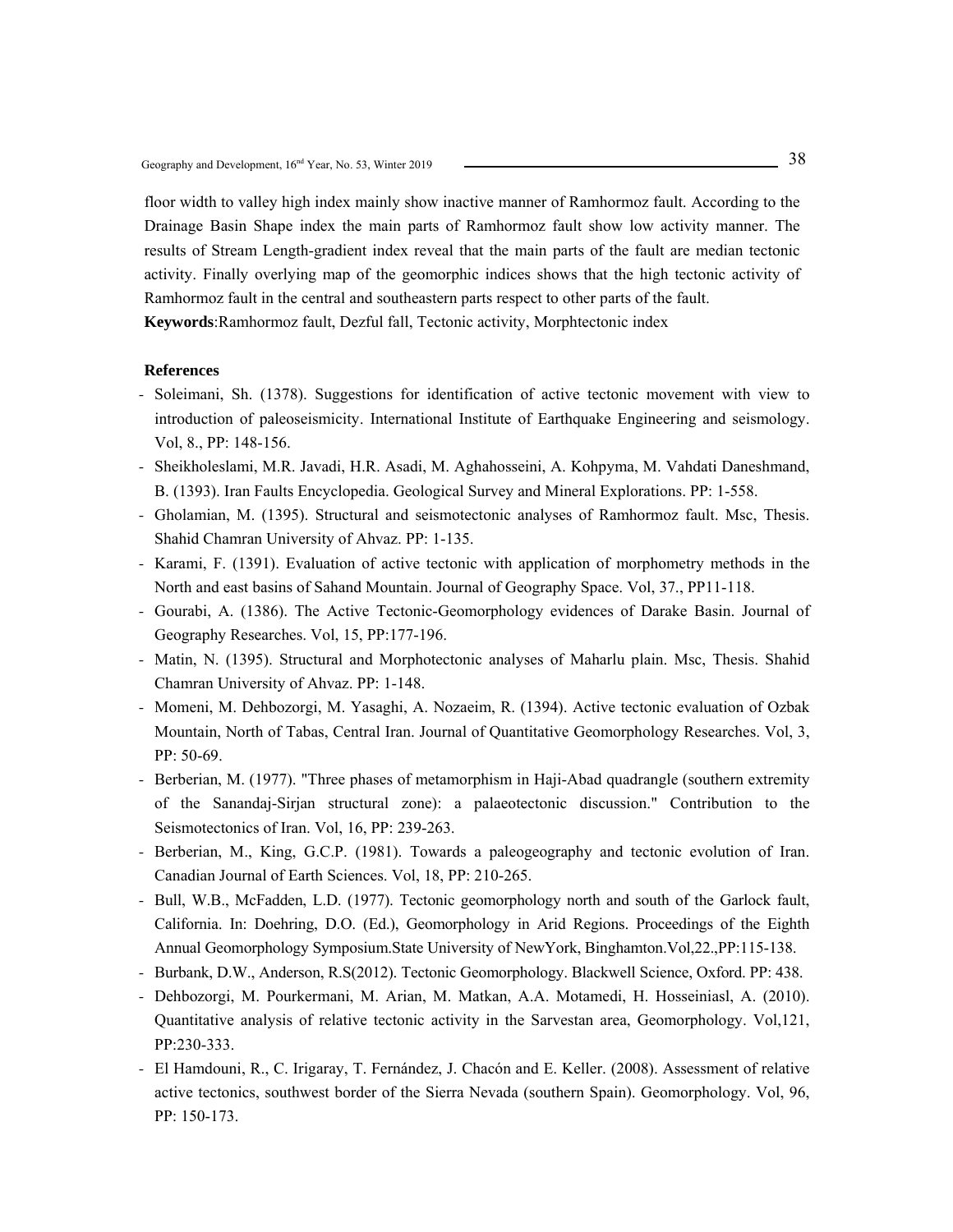- Fossen, H. (2016). Structural Geology. Cambridge University Press. PP: 481.
- Giaconia, F., Booth-Rea, G., Martínez-Martínez, J. M., Azañón, J. M., Pérez-Peña, J. V., Pérez-Romero, J., Villegas, I. (2012). Geomorphic evidence of active tectonics in the Sierra Alhamilla (eastern Betics, SE Spain). Geomorphology. Vol, 145, PP: 90-106.
- Golonka, J. (2004). Plate tectonic evolution of the southern margin of Eurasia in the Mesozoic and Cenozoic. Tectonophysics. Vol, 381., PP: 235-273.
- Grohmann, C.H. (2004). Morphometric analysis in geographic information systems: applications of free software GRASS and R. Computers and Geosciences. Vol, 30., PP:1055-1067.
- Joshi, P.N., Maurya, D.M., Chamyal, L.S. (2013). Morphotectonic segmentation and spatial variability of neotectonic activity along the Narmada–Son Fault, Western India: Remote sensing and GIS analysis. Geomorphology. Vol, 180., PP: 292-306.
- Keller, E.A., DeVecchio, D.E. (2013). Tectonic Geomorphology of Active Folding and Development of Transverse Drainages. In: John F. Shroder (ed.) Treatise on Geomorphology. Vol, 5., PP: 129-147.
- Keller, E. A., Pinter, N (1996). Active tectonics, Prentice Hall Upper Seddle River,NJ,USA.PP: 564.
- Keller, E. A., Pinter, N (2002). Active tectonic, Earthquickes, Uplift and Landscape. Prentice Hall, New Jersey. PP: 362.
- Mahmood, S.A., Gloaguen, R (2012). Appraisal of active tectonics in Hindu Kush: Insights from DEM derived geomorphic indices and drainage analysis.Geoscience Frontiers. Vol, 32, PP.265-276
- McCalpin, J. P (2009). Paleoseismology. Academic press. PP: 534.
- Ramirez-Herrera, M. T. (1998). "Geomorphic assessment of active tectonics in the Acambay Graben, Mexican volcanic belt." Earth surface processes and landforms. Vol, 23, PP: 317-332.
- Rangzan, K., S. Pirasteh and Ali, S.A (2003). "Use of digital elevation model for study of drainage morphometry and identification stability and saturation zones in relations to landslide assessments in parts of the Shahbazan area, SW Iran." Cartography. Vol, 32, PP: 71-76.
- Talbot, C.J., Alavi, M. (1996). The past of a future syntaxis across the Zagros, Geological Society, London, Special Publications. Vol,100., PP: 89-109.
- Twiss, J.R., Moores, E.M. (2007). Structural geology. Freeman and Company New York. PP: 743.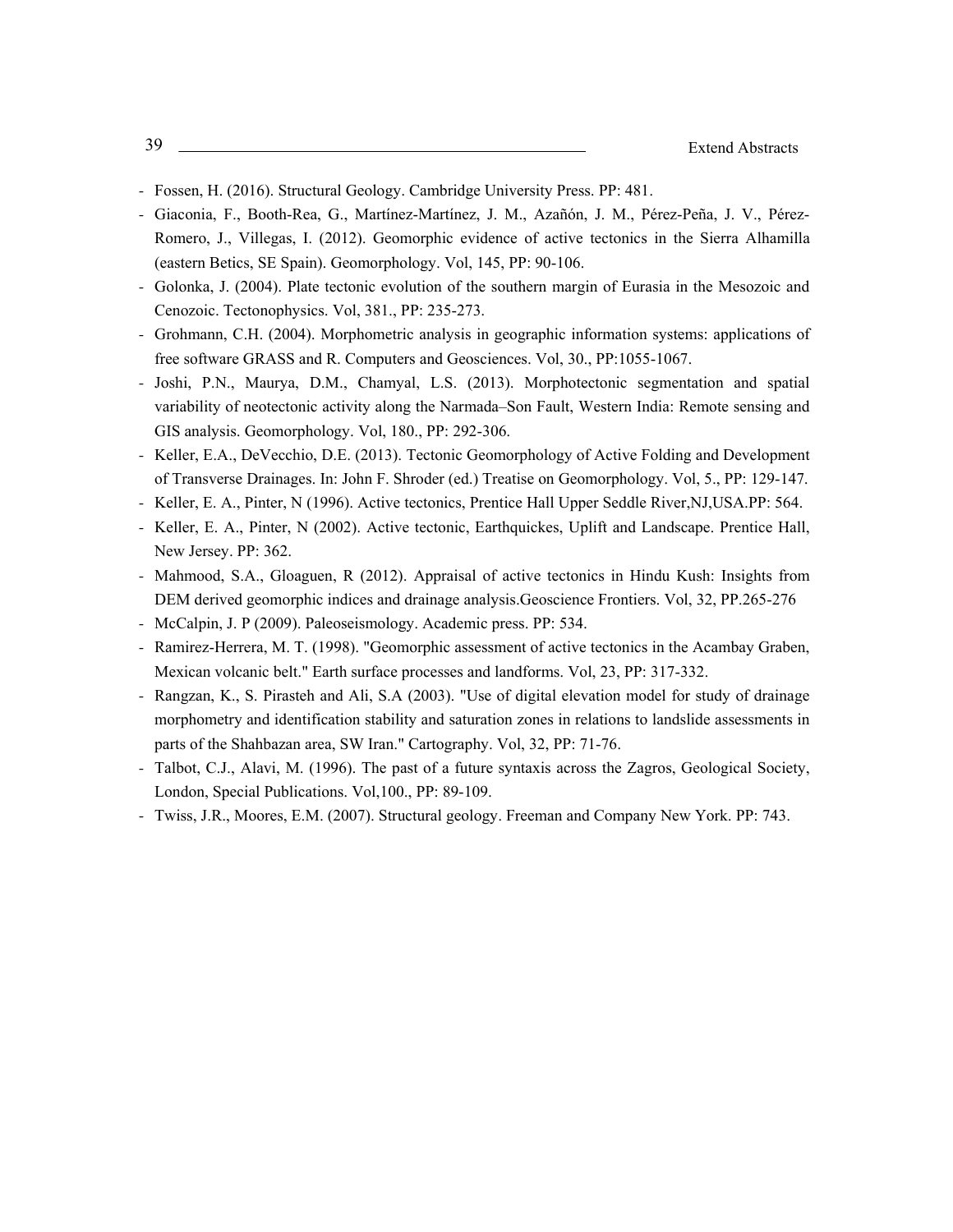Geography and Development 16nd Year-No.53–Winter 2019 Received: 11/11/2017 Accepted: 12/03/2018 PP : 40-42

# **Study the Role of Organizing Urban Spaces for Women's Social Security Case Study: District 3 of Isfahan City**

| Dr. Mohsen Saghaei               | Mahmoudreza Shahsavarei    |
|----------------------------------|----------------------------|
| Assistant Professor of Geography | Instructor of Social Since |
| University of Payam Noor, Tehran | University of Payam Noor   |

### **Introduction**

The rapid growth of urban population has resulted in a lot of problems and issues such as social abnormalities in cities in such a way that the increase in the rate of crimes has threatened citizens' security and convenience. Usually criminal actions are committed more in some parts of a city in that criminals select the pace of committing crimes as accurately as possible and choose those places where committing crimes is with the lowest degree of risk and the most speed. As a result, women's security in urban spaces is very significant and the security of women, as the half population of a society, may result in socioeconomic benefits. If women feel secure in urban public spaces, this issue influences the whole society.

Women as a half of the population of a society, always can be considered as a ground for development of the society. Assuredly, issues and problems related to this layer is one of the social and cultural concerns of each society. One of those issues is social security which seems to be dependent on multiple variables.

The present study is to investigate the effect of organizing urban spaces on reduction in urban crimes committed against women in District 3 of Isfahan.

### **Methods and Material**

The research method is surveyjing research. The population consists of all women residing in District 3 of Isfahan who are about 60000 according to the General Census in 2016. The participants were selected via the random sampling method. The sample size was determined as 320 via Cochran formula. The data were collected via interviews and a researcher-made questionnaire. Then, they were analyzed via regressions, path analysis, factor analysis, and SEM techniques in Amos and SPSS software programs.

In the present study, to assess the six-index urban spaces including distressed areas, historical monuments green spaces and parks, incompatible and disturbing jobs, the state of passages and alleys, abandoned and semi-detached buildings have been considered and to assess 9-index women's social security including financial security, human security, honor security, intellectual and political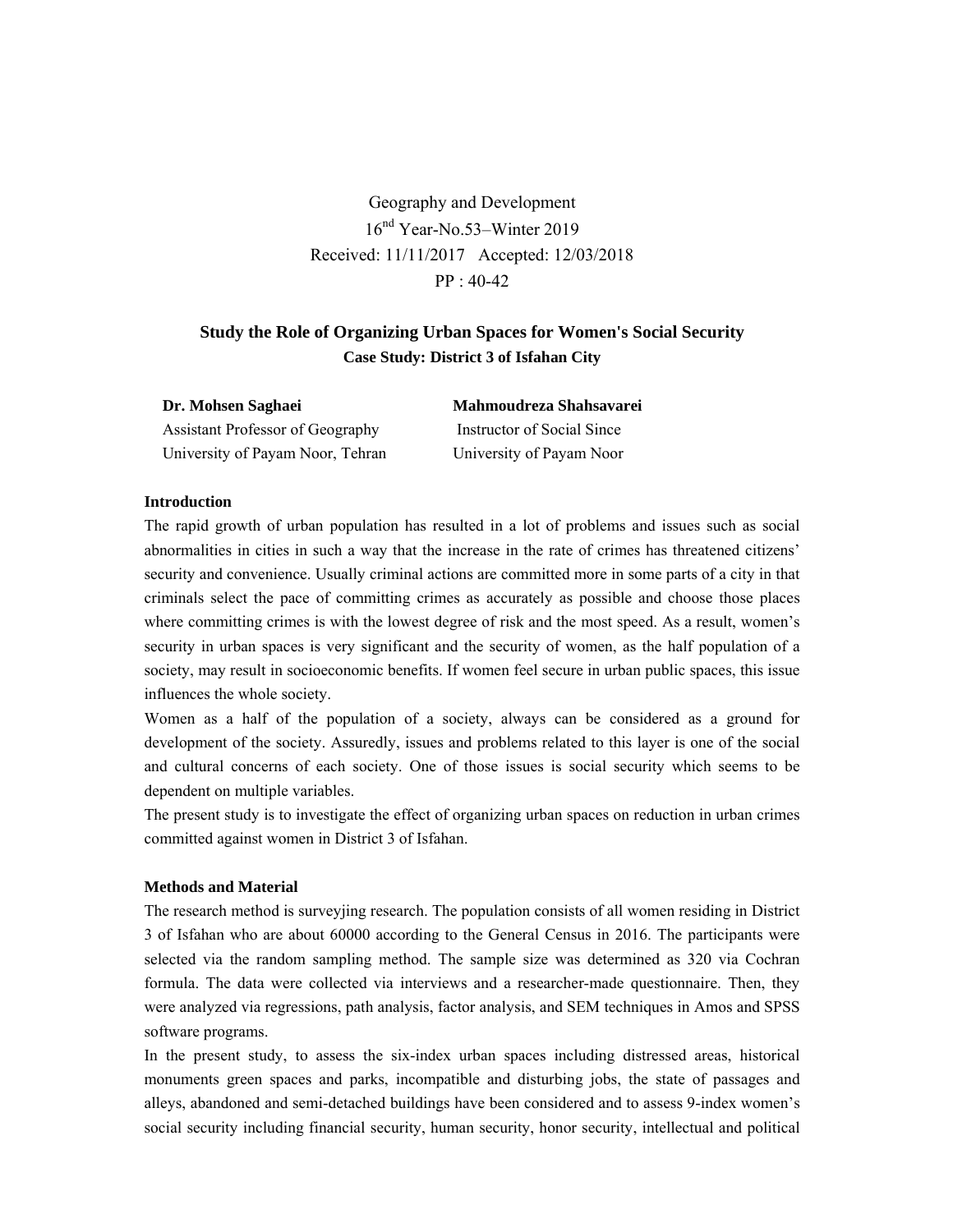security, identity security, welfare security, judicial security, collective security and cultural security, analysis were made according to table 6. As the table indicates, in indices and components of social security, the lowest score is related to intellectual and political security and the highest score is related to cultural security. Regarding the effect of urban spaces, abandoned and semi-detached buildings, state of passages and alleys, incompatible and disturbing jobs, and distressed areas were the most important indices. In all, individuals' attitudes towards 6 indices of urban spaces were positive and all indices had scores higher than the moderate level. The urban green space with an error rate of 0.16 did not have a significant effect, and the abandoned and semi-structured buildings with a regression weight of 0.178 and an error rate of 0.006 best explained the variance of women's social security. In the structural equation model, the historical places with the regression weight of 0.43 had the highest significant effect while the parks and the urban green space with a regression weight of 0.07 showed the lowest significant effect.

### **Conclusion**

Social security is one of the most important concerns and needs of urban life. According to psychological and sociological research, there is a direct correlation between social security and safe urban spaces; thus, by developing and practicing specific principles and rules regarding physical structures and urban spaces, social crimes and problems can be reduced to a great extent. Findings of the research identifies that favorable urban spaces have significant effects on women's social security (urban spaces could explain 32% of the variance of women's social security).

District 3 of Isfahan covers the highest degree of distressed areas and abandoned buildings in the city. The results indicated that this variable has the highest justification in explaining the variance of women's social security. In addition, the existence of historical textures and cultural heritages in this area seem to have the highest indirect effects on women's social security. Historical textures have significant effects on the state of streets, urban spaces, the shape of passages and alleys, etc. in the SEM and regression model.

**Keywords**: Urban spaces, Organizing, Women social security, District 3 of Isfahan, Urban life.

- Ahmadi, S et al (2014). Investigating the relationship between the rate of social constraints and disorder among citizens of Dehdasht. Journal of Strategic Researches on Social Security and Order. Third year, No. 2, University of Tehran.
- Alan (2002). Third world urbanization in: companion encyclopedia of Geography Ed by: Ian douglas et al .rutledge . Now York
- Bemanian, M. R., Rafiean, M., & Zabetian, E (2009). The effective factors on promoting women's security in urban spaces.Journal of Women Research, No. 3, Tehran.
- Danaei, N (2015). The Relationship between Addiction and Social Security in Urban Community, Journal of Adolescence Studies. Ninth year. No. 36, Tehran.
- EtemadiNasab, S (2015). Analysis and assessment of women's security in urban spaces (case study of Shiraz parks)..MA Thesis, Geography and Urban Planning. Supervised by J.Mohammadi, Faculty of Geography, Universityof Isfahan.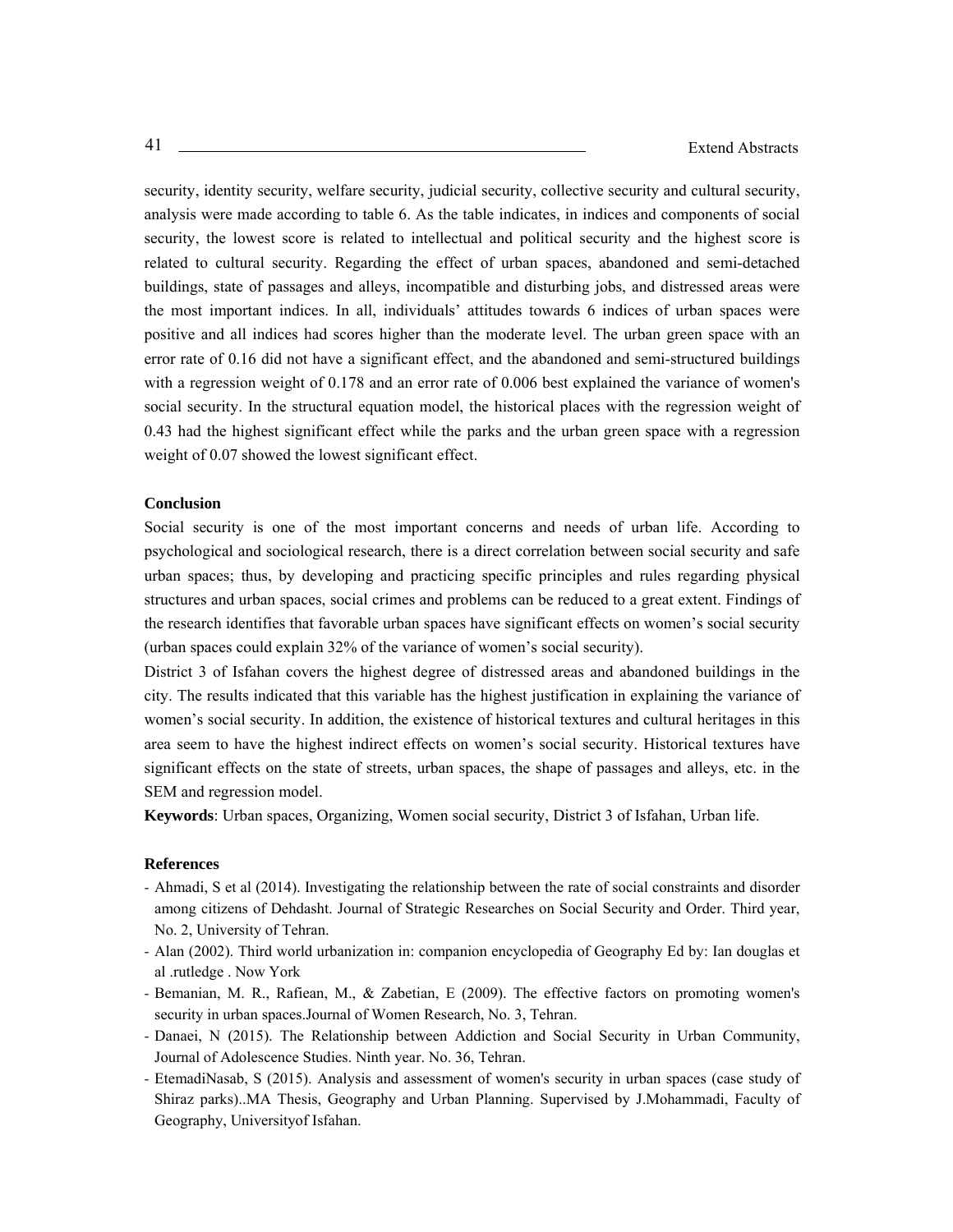Geography and Development, 16<sup>nd</sup> Year, No. 53, Winter 2019

- Garau, Pietro (2005). A Home in the city , Elliottd .scalar- Gabriellay . carolina earthscan.
- Galibaf, MB, Ansarizadeh, s. parhiz, F ( 2010). Analysis of the centers crime prevention through Enviromental Design(case study Gilbert
- Ghasemi, V. (2010). Structural Equation Modeling and social research using Amos Graphics.First edition.Tehran: Sociology Publishers.
- Ghera'ati,M.(1999).Interpretations of the Holy Quran.. Tehran: Cultural Center Lessons from the Quran.
- Goli, A (2011). Women and security in urban public spaces (case study: Shiraz Azadi Park). Journal of Historical Society, Volume 3, Number 2.
- Ghasemi M (2016). Organization of city space emphasis of woman safety (study of first part of Esfahan )M.A .thesis , supervisor Hossein Sarami , geography department P.N.U university .vazvan
- Keshavarz, H. NekoueiFard, O (2011). Investigating the effects of urban spaces on the environmental and behavioral abnormalities of citizens of District 12 of Tehran. Journal of Health Systems Research, Seventh Year, No. 5, Tehran.
- Hajalizadeh J , Heydari T, Rashidi A (2017). Analysis of effective mechanism to safety and derease of Baze in old urban texture (study of old urban texture in central part of zanjan)and guideline safety and social order magazines num 3 PP.51-72.
- Hataminejad H , Arvin M , Mohamadi A (2017). Analysis of crime space distribution in city parks(study of the parks of Tehran city) research and guideline safety and social order magazines num2 pp 89-104
- Khalili, T. (2013). Organizing urban spaces with emphasis on women's security (case study of District 11of Isfahan).MA Thesis of Geography and Urban Planning, Supervised by H. Sarrami, Islamic Azad University of Najaf Abad Branch.
- Lambrick, Melanie, and liliana Rainero (2010). Safe cities Red Lindstrom, martin, Iuan, Merlo, Ostergren, Per-olof, 2003, social capital and sense of insecurity in the neighoburhood: a population - Based multilevel analysis in malmo, Sweden , social science & medicinc, Volume 56, Issue5.
- Marsousi, N, Safaralizadeh, E. & Hosseinzadeh, R. (2014). The role of environmental design in preventing urban crime (Case study of central District of Isfahan). Bi-quarterly Journal of Urban Ecology, Vol. 2, Payame Noor University.
- Mohammadi, M., Shahivandi, A., and Izadi, A (2013). Assessment of the indicators affecting on the utility of urban spaces using the multivariate regression Equation (case study of neighborhoods of Isfahan) Journal of Spatial Planning, Third Year, No.3, University of Isfahan.
- Pandey,Rama U (2013). Understanding qualitative conceptions of livability an Indian perspective ,ijert :international journal of research in engineering and technology ,2(12):734-379.
- Saghaei, S (2016). Investigating the effect of urbanization on alienation (case study Districts 3,6,8,10, and 12 of Isfahan). The First International Conference on Religious, Cultural and Research Studies ofGhadir, Rasht.
- Saghaei, S (2016). Social security and urbanism from the perspective of the Holy Qur'an. The First International Conference on Religious, Cultural, and Research Studies ofGhadir, Rasht.
- Saremi, H. R. &Saremi, M (2013). A secure city from the viewpoint of Islam. Collected Essays on the Design of Islamic-Iranian Architectural Patterns, Jihad Daneshgahi. University of Qom.
- Shamaei, A. et al (2013). Analysis of urban crime in twenty-two Districts of Tehran metropolis Journal of Strategic Researches on Social Security and Order, No. 6. Vol. 2. Tehran. Website of Municipality of Isfahan.
- Shahraki F, keyhan (2006). Human ecology, Esfahan Farhang Pajuhesh Danesh.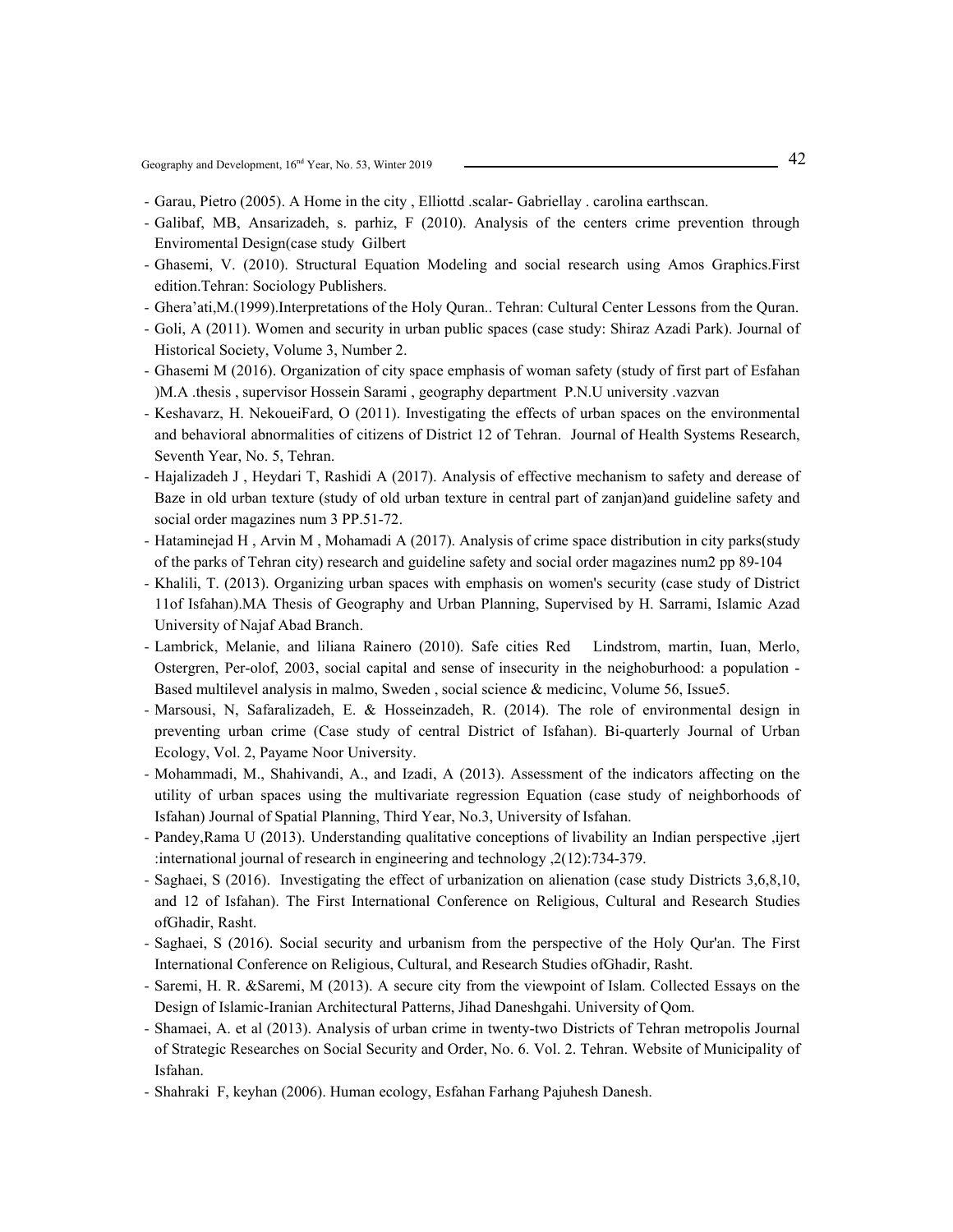Geography and Development  $16<sup>nd</sup> Year-No.53-Winter 2019$ Received: 26/11/2017 Accepted: 20/02/2018 PP : 43-47

# **Simulation of Hydrograph of the Flood with Hydrological Model HEC-HMS and Prediction of Return Period in Kermanshah Ravansar Basin**

| Dr. Zahra Rahimzadeh                            | Mina Habibi                |
|-------------------------------------------------|----------------------------|
| Asistant Professor of Geomorphology             | M.Sc of Climatology        |
| University of Farhangian, Nasibeh Pardis Tehran | University of Azad Ardebil |

### **Introduction**

Flood is a natural event that human societies have accepted it as a part of unavoidable events of the earth and no doubt it is the most devastating natural disaster. This has led many experts to pay special attention to the studies related to the floods, ways to lessen their risks and losses, and to predict the possibility of their reoccurrence. Over the past few decades, the use of rainfall-runoff simulation models has been considered by water and soil conservation researchers to predict the flood and this has led to designing various software to simulate the rainfall-runoff process. One of the successful models in this regard is the HEC-HMS software. This model has been implemented by researchers in various regions of the world due to its proper response and the ability to modify its parameters and is now widely used in hydrological discussions. Ravansar watershed area with an area of 1103.05 km2 is one of the main branches of Ghareh Sou river, which is flooded down the river, especially during spring rainfall periods, due to its large volume of flow and lack of sufficient capacity for the current riverbed. Annual damage and damage to the sewage storage at the basin level confirms it. Because of this evidence and high potentiality of this basin, the flood formation of Ravansar watershed has been selected for the study in downstream floods. The purpose of this study was the simulation of runoffprecipitation model and prediction of the return periods of destructive and severe floods using the HEC-HMS hydrologic model and Hyfa software in the studied basin.

## **Methods and Material**

For modeling, extraction of physiographic and hydrological parameters of the basin is very necessary. Therefore, in the first stage, using the 1: 20000 topographic layer of the organization of the armed forces of the country, the bases of the slope, hydrology, and topography of the basin were mapped. Further, the physiographic and hydrologic characteristics of the basin were calculated by the ArcGIS10 software environment. In the next step, statistics and information on precipitation and discharge with flood watershed maps were collected from the meteorological and hydrometric stations. Due to the limitations of hydrometric stations in the basin, to improve the accuracy of the study, the meteorological station and hydrometric station adjacent to the basin were utilized as well. The next step is the calculation of CN basin, which is directly related to soil permeability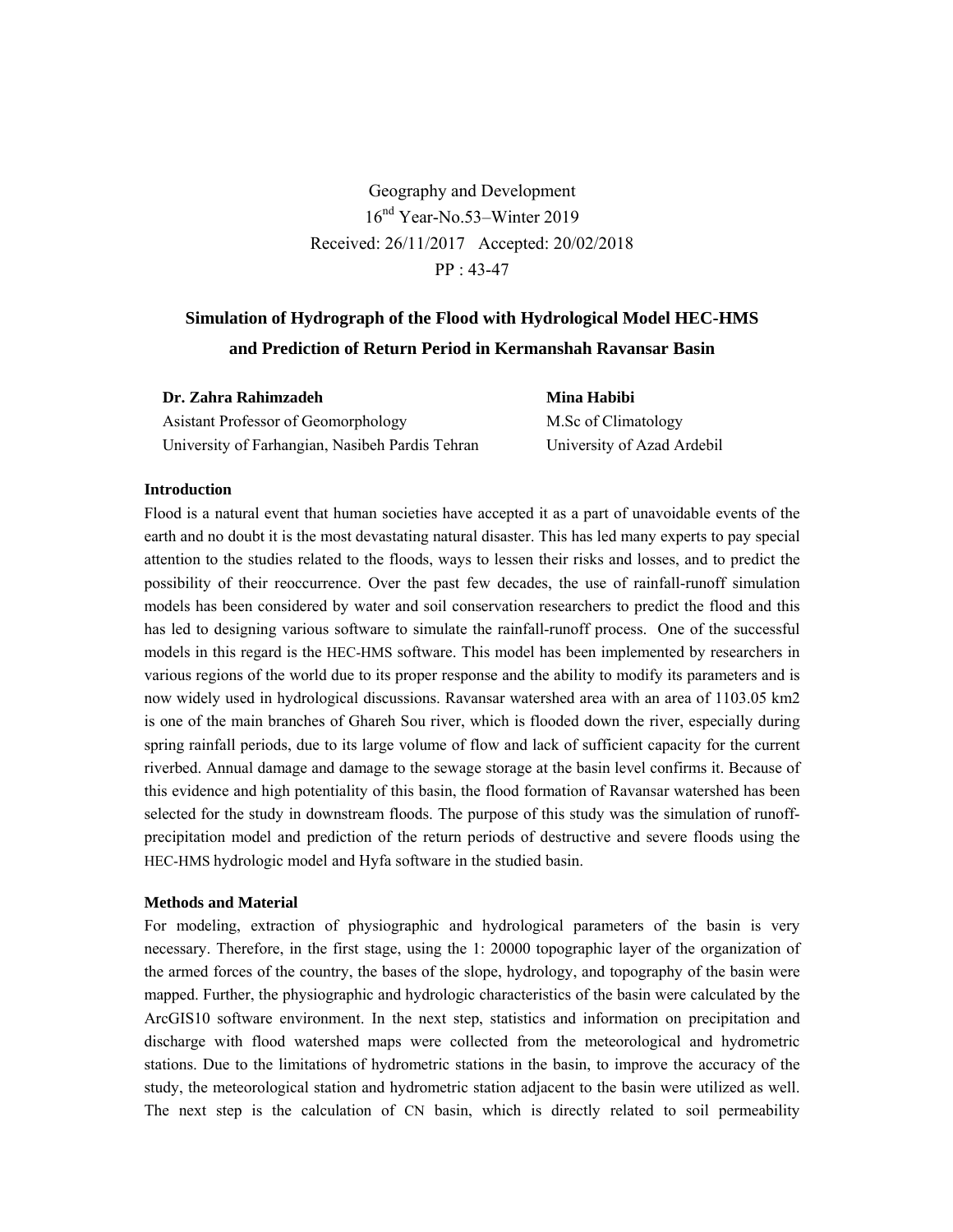characteristics and this parameter is also related to how land use and hydrological characteristics of the soil and vegetation type are. The Curve Number (CN) layer was prepared by combining the of layers of the soil hydrological groups, the land use and the vegetation cover. Using the weighted computation method, the mean of the CN was calculated and the number 66.5 was obtained. The extraction of the corresponding rainfall with the recorded flood sheets and the preparation of the hydrographs from the hydrologic stations were the next stage of the research. Then, the amount of discharge in the flood records of the hydrologic stations was extracted for each rainfall event, and then the daily rainfall corresponding to that event was extracted, after which five events of rainfall and flood corresponding to the synchronization were selected in all stations. In order to simulate the rainfall-runoff process, these estimations, along with other effective parameters in the runoff production, were introduced into HEC-HMS hydrologic simulations.To simulate the flood hydrograph in this study, the HMS-HEC model was used and to predict the hyfa software.

### **Results and Discussion**

At the outset, the discharge data was extracted from the recorded flood records of hydrometric stations, and for each rainfall incident, the average was calculated first and then its hydrograph was plotted. Then, by examining the hydrogrxaphs in terms of having ascending and descending branches and the duration of precipitation and the synchronization of occurrence of rainfall and flood, suitable hydrographs were selected. In the next step, the daily rainfall corresponding to that flood event was extracted. Finally, five incidents of the corresponding rainfall and flood were selected by consistency in the studied stations. The selected flood data entered the HEC-HMS model. The simulation was performed for the whole basin and the initial model was extracted.

If the computational hydrographs (blue line) match the observational hydrographs (black line), then calculations of the values of the parameters introduced into the model are performed accurately. In fact, the model has been capable of simulating well the physical characteristics and coverage of the surface of the basin and the characteristics of the rainfall, such as its intensity, duration, and uniformity, but if the points are below the line, the model will show the prediction values less than the actual value, and vice versa. By observing the graphic hydrographs of the basin in Figures 10 to 14, the severity of the discrepancy in the data is well visible in calculating the peak discharge time of the flood and the time of occurrence of the flood. By analyzing the rainfall hydrographs on the dates of 1989,10,30 and 1994,01,17 and 1994,10,19 the calculated values for estimating the volume of flood and peak discharge are higher than their actual values. In contrast, on the dates of 1992,02,23 and 1992,03,30 computational amounts in estimating the volume of flood and peak discharge are less than their actual values. Also, in all hydrographs, the peak discharge time is calculated as an average of one day earlier than their actual time. Accordingly, due to the high percentage of errors in calculating the parameters introduced into the model, the calibration process was performed. After calibration, some changes were made to the parameters and the simulated hydrographs were approached to observation hydrographs. Calibrated graph diagrams show that computational data were very close to the real-world data in estimating peak fluctuations so that the error rate fell to less than 0.7%. That is, the peak sum of the calculated peak is 99% accurate for reliable prediction. In the calibration step, the error rate in the calculation of flood volume also decreased significantly. The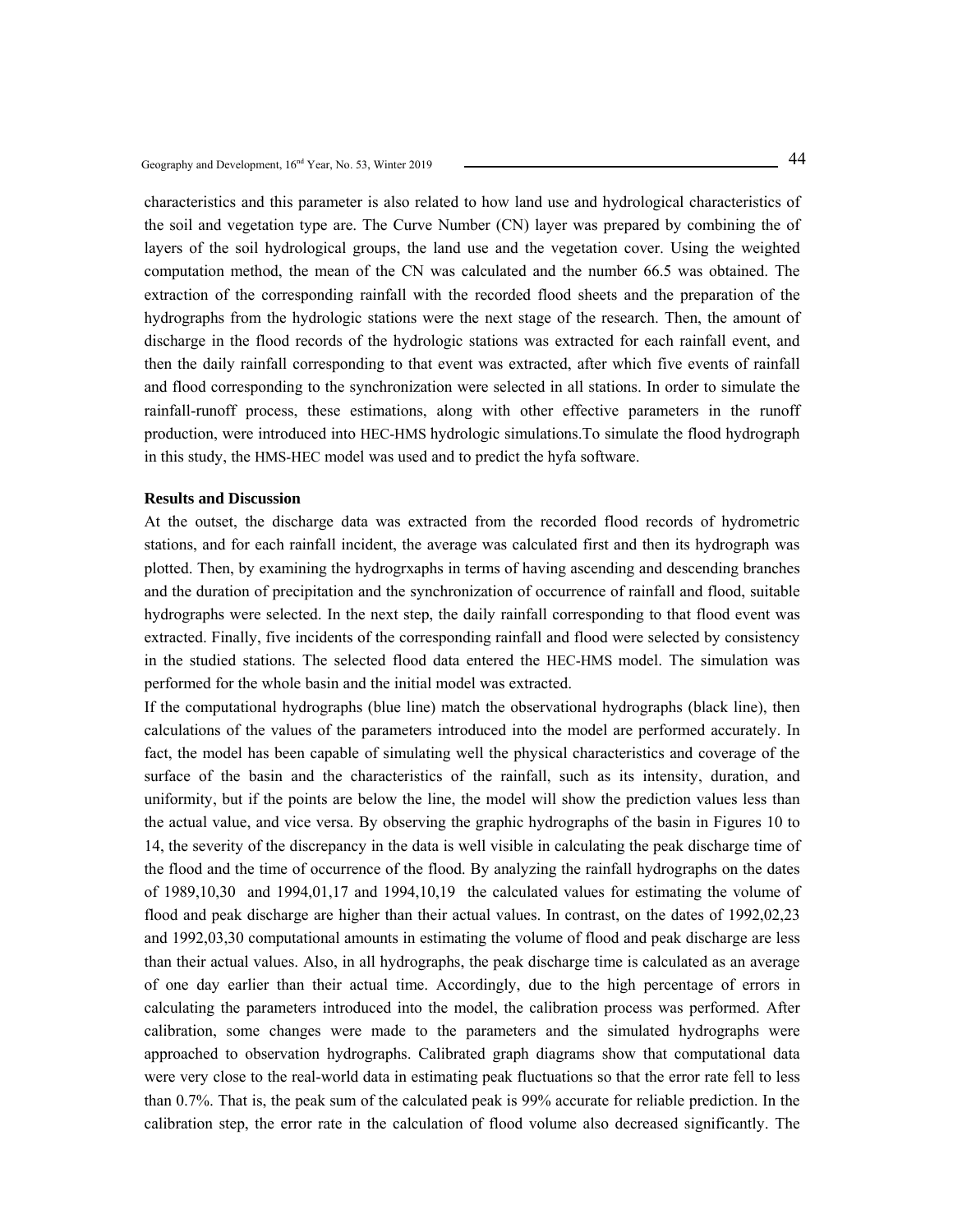error rate dropped to 11.1 percent. Noteworthy in hydrographs is the lack of consistency of the lower arm of the observational and computational hydrographs that did not fit perfectly after calibration. After calibrating the model and obtaining new and fitted values for the parameters used in the model, it is time to check the accuracy of the new parameters. For this purpose, three other incident events were used. After entering the new parameters into the model, the hydrographs of the newly discovered events were calculated and simulated. The evaluation of the diagrams at the accreditation stage shows that there is a significant decrease in the number of computational errors in comparison with the five simulation events. So that the computational hydrographs with a mean error of 0.7% for estimating peak discharge and with a mean of 3.33 error were found to fit the flood volume with observation hydrographs. In fact, the final hydrographs indicate the accuracy of the values of the calibration parameters and these values can be used in the final rainfall-runoff basin model. In the last stage, with the help of the hyfa software and with the maximum instantaneous flow rates of the studied stations, between the years 1955- 1955 to 2009-2004, using normal distribution, normal log 2 parameters, normal log 3 parameters, gamma 2 Parametric, Pearson, Log Pearson and Gumbel statistics were analyzed and extrapolated, and the return periods were 2, 5, 10, 20, 50, 100 years old, and so, which were calculated. Based on the results, the most suitable statistical distribution with which the data was fitted and showing the minimum error is the distribution of gamma 2 parameters. Based on the results, the probability of error in biennial return period is lower, with increasing the number of years added to the error rate.

### **Conclusion**

- 1. The validation results of HEC-HMS model in this study indicate a mean difference of 0.7% in flood peak estimation and a mean difference of -3.33 in flood volume calculations. The final data show that the time model in estimating peak flows and flood volumes is capable of correctly calculating and calibrating the variable parameters of the model (curve number (CN), initial loss (Ia) and delay time (Tiag)) and then the simulation process with new flood events was validated again.
- 2. Calibration and validation of the eight selected rainfall events in this study showed that the computational hydrographs with a mean error of 0.4% were used to estimate the peak discharge and with a mean of 1.4 errors in calculating the flood volumes with observation hydrographs. Accordingly, the results of HEC-HMS computational hydrographs are more accurate in calculating peak discharge.
- 3. The most appropriate statistical distribution for which the maximum instantaneous flood station was fitted to is due to the minimum error associated with the gamma distribution of the 2 parameters. Based on the results, the probability of error in the biennial return period is less than the increase in predicted error rates.
- 4. In all simulated hydrographs, peak discharge times are calculated with an average of one day earlier than their actual time. Accordingly, this should be considered in predicting the occurrence of flood time.

**Keywords:** Flood, Rainfall-Runoff, Prediction, Hyfa, HEC-HMS.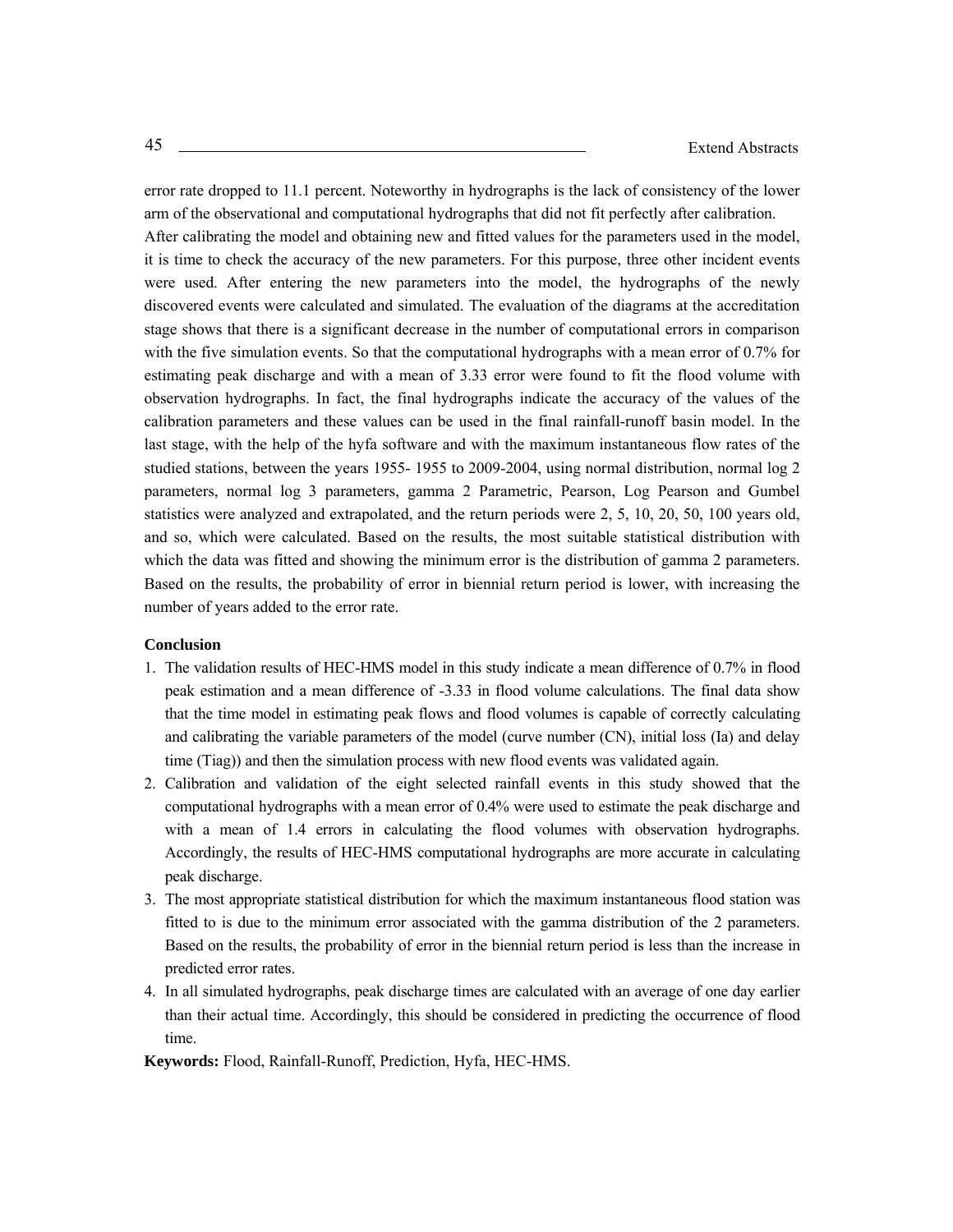- Ali Mohammad, J. k., Aslam, I. & Khan, Z (2011). Simulation of the impacts of land-use change on surface runoff of Lai Nullah Basin in Islamabad,Pakistan. Landscape & Urban Planning, 102,271-279.
- Alizadeh, A. (2006). Principles of Applied Hydrology. Mashhad, Astane Ghods Razavi Publications.
- Azari, M., Metcan, A., Shakiba, A., & Seyed Hossein Pur, A. (2009). Flood Simulation and Warning by Combining Hydrologic Models in GIS and Estimating Precipitation through Remote Sensing. Geology of Iran, (9), 51-39.
- Bakmani, R., Radmanesh, F., & Rezaei Hessari, M (2011). Forecasting the Flood of the Yellow River Basin Using HEC-GeoHMS Hydrological Models, The Fourth Iranian Water Resources Management Conference, Amir Kabir University of Technology, 2011.
- Chameh, G.R. (2009). Investigate the Potential Runoff and Flood Hydrograph Basins, Model HEC-HMS: A Case Study of Qaresoo Watershed in Kermanshah Province (master's thesis). Kermanshah Islamic Azad University, Kermanshah, Iran.
- Garcia, A., Sainz, A., Revilla, J. & Alvarez, C (2008). Surface Water Resources Assessment in Scarcely Gauged Gasins in the North of Spain. Journal of Hydrology, 356, 312-32.
- Heshadi, H., Omidi, N., & Masouditbar, R (2015). Investigation of Flood Basin Flood by HEC-HMS Hydrologic Model; The Third Scientific Research Conference on the Development and Promotion of Agricultural Sciences, Natural Resources and Environment of Iran, 2015. Tehran, Iran.
- Hosseini, S. M., Jafaribegloo, M., Yamani, M., & Graavand, F (2015). Prediction of Historical Flood of Keshkan River Using HEC-HMS Hydrological Model. Quantitative Geomorphology Research,4, (1), 118-133.
- Hossein Zadeh, M. M., & Amani, S (2016). Hydrological Modeling of Ghouchak-Roodak Watershed Using HMS-HEC Model. Earth science research, 7 (25), 43-31.
- Jahanbakhsh, M.R., Keshkoli, H., & Shabanlou, S (2012). Comparison of the flow rate in the scale of the basin using the HEC-HMS model and Geographic Information System (GIS). Seminar presented at the 9th International Bahman Monthly Engineering Seminar, Ahvaz, Shahid Chamran University.
- Jahanideh, K., Ghobadian, R., Jahandideh, H., & Jahandideh, F (2010). Evaluation and Calibration of the WMS / HEC-HMS Model in the Qarsoo Basin, The First National Conference on Coastal Water Resources Management, Sari University of Agricultural Sciences and Natural Resources, 2010. Sari, Iran.
- Kafle, T.P., Hazarika, M.K., Karki, S., Shrestha, R.M., Sharma R., & Samarakoon, L (2007). Basin Scale Rainfall-runoff Modeling for Flood Forecasts, 5th Annual Mekong Flood Forum. Vietnam. PP.41.
- Karimi, M., Ghafari, Gh., & Azizian, M. S (2011). The Simulation of Rainfall-Runoff Process Using HEC-HMS Model A Case Study: Lighvan Basin. The Seventh National Conference on Watershed Management Sciences and Engineering, 2011. City, Iran.
- Kibber, D. F., Froelich, C., & Aron, G (2007). Analyzing Urbanization Impacts on Pennsylvania Flood Peak. Journal of American Water Resources Association,17 (2), 247-270.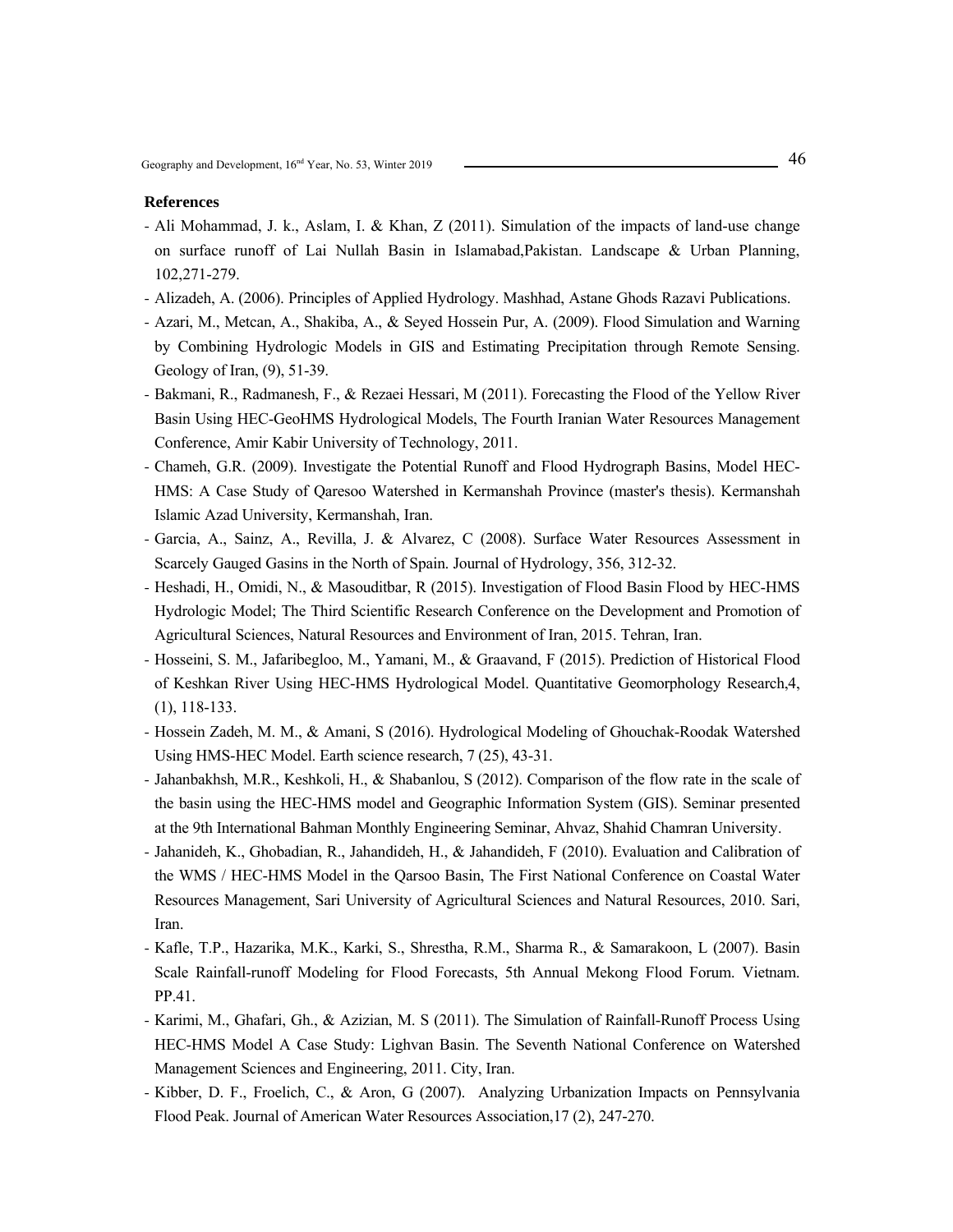- Mohammadi, H., Maghsoudi, M., & Roshan, Gh (2006). The Position and Role of Flood Forecasting and Flood Alert Systems in Reducing Flood Destructive Impacts. Geographic Outlook Quarterly, 1 (3), 102-87.
- Mahdinesab, M., Tavousi, T., & Mirzaei, R (2014). The Prediction of Flood Probability and Maximum Rainfall under sub-district of Poldokhtar Using Partial Series Method. Natural Ecosystems of Iran, 5 (1), 109-97.
- Mahmoudian Sh., Majdzadeh Tabatabaee, M. R., & Yousefi, A (2002). The Investigation and Application of the Model in River Engineering: A Case Study of Kor and Sivand Rivers of Fars Province. Seminar presented at the 6th International River Seminar, Ahvaz, Shahid Chamran University.
- Mazidi, A. & Koshki, S (2015). The Rainfall-runoff Simulation and Flood Estimation in Khorramabad Basin with HEC-HMS Model. Geography and Development, (41), 9-1.
- Mohseni Saravi, M., & Vafakhah, M (2009). The Evaluation of HMS-HEC Model for Estimation of Flood Hydrograph in Kasilian Watershed. Watershed Research, (84), 67.
- Moradinezhad, M., Jorgholami, M., & Malekian, A (2015). Investigating the Efficiency of Hydrological Model in Hydrographic Flood Simulation of Forest Watersheds: A Case Study of Kheyroud Forest. Forest and Wood Products Journal of Natural Resources of Iran, 68 (3), 626.
- Pourhossein Ghaderi, S., & Mohammadnejad, B (2013). Rainfall-runoff Modeling in Nazlouchai Watershed of Urmia Using WMS / HEC-HMS Model, The Fifth Iranian Water Resources Management Conference, Shahid Beheshti University, 2013. Tehran, Iran.
- Razi, M.A.M J., Ariffin, W.Tahir & N.AM Arish (2010). Flood Estimation Studies Using Hydrologic Modeling System (HEC- HMS) for Johor River, Malaysia. Journal of Applied Sciences,10, 930-939.
- Regional Water Company of Kermanshah (2000). The Report of Ravansar Water Studies. Kermanshah, Ravansar.
- Regional Water Company of Kermanshah (1996). The Report of the Rainfall Synoptic Station in Ravansar. Kermanshah, Ravansar.
- Regional Water Company of Kermanshah (2009). The Report of Flood and Flood Sheets of Ravansar Hydrometric Station. Kermanshah, Ravansar.
- Shokari Kouchak, S., Behnia, A., Radmanesh, F., Akhond Ali, A. M. (2011). The Estimation of Watershed of the Water Flood Using HEC-HMS Model and GIS: A Case Study on Idenak Basin. Journal of Watershed Management, 3 (5), 63-85.
- http://www.un.org (2017). UN report finds 90 percent of disasters are weather-related: 23 November 2015.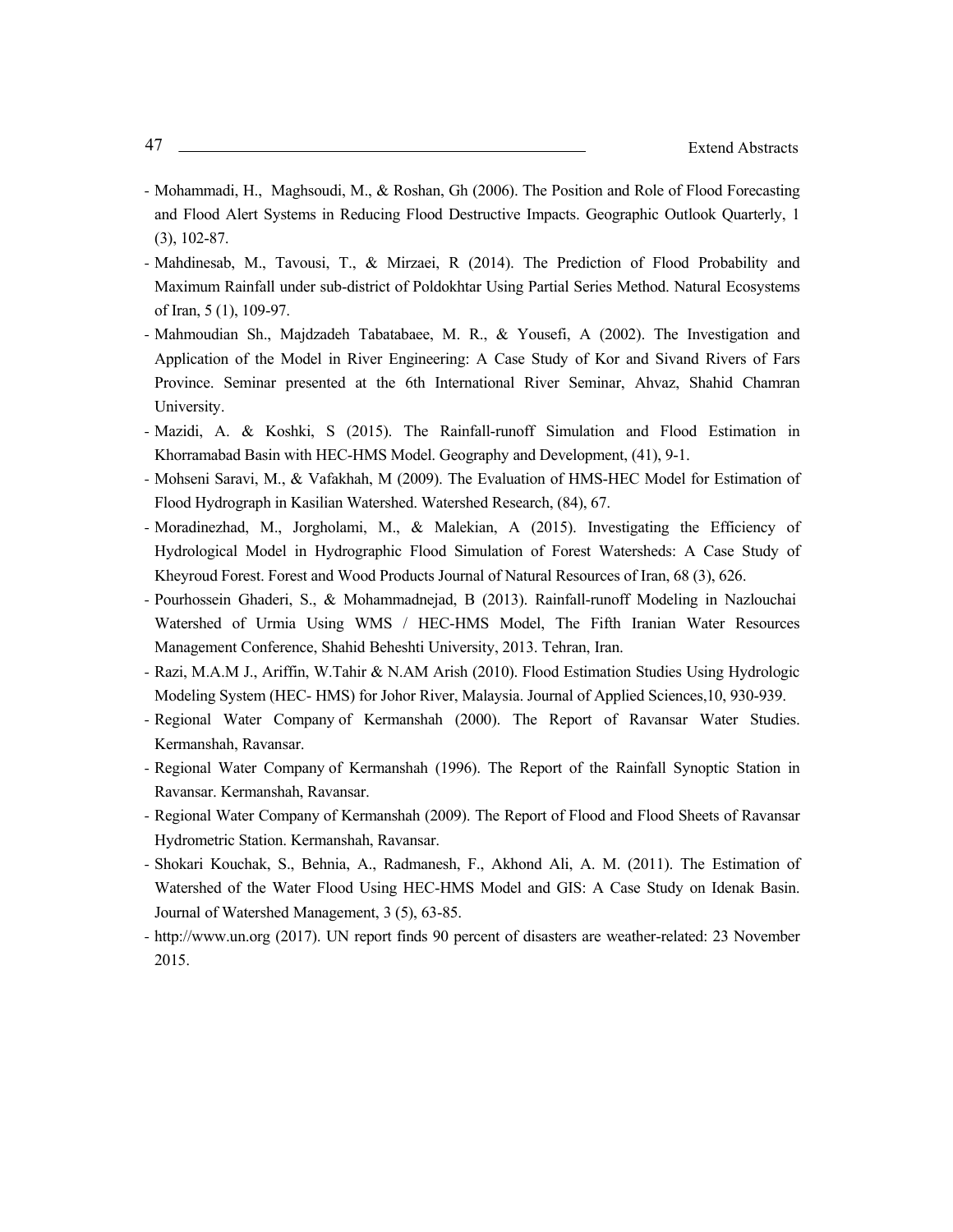Geography and Development 16nd Year-No.53–Winter 2019 Received: 26/09/2017 Accepted: 18/02/2018 PP : 48-52

# **Assessment of the Role of Nature Tourism Attraction on Development of the Baghbahadoran Tourism and Analysis of its Effective Indicators**

**Ali Yazdani**  M.Sc of Ecotourism University of Kashan **Dr. Sedighe KianiSalmi** Assistant Professor of Geography & Rural Planning University of Kashan

# **Dr. Mohamadreza Boshagh**

Ph.D of Geography and Rural Planning University of Isfahan

### **Introduction**

Tourism is a phenomenon that noticed human societies from long period and has continued different requirements in terms of social, economic and historical. At the present time increasing population growth and subsequent uncontrolled urbanization, especially in developing countries (shortage of green spaces, urban pollution) has created problems in terms of leisure and many natural beauties. Human escape the life of the machine to benefit nature so this is the basis of beginning in the name of ecotourism. Activities aimed at exploiting the natural beauty and amazing aspects of creation and at the same time responsible journey in lowest vulnerability environmental are done without the physical space area Development of tourism industry in places that have the potential attracting tourists can be used a useful tool in order to growth and comprehensive development of host communities. One of the areas with high potential to develop ecotourism in the province of Isfahan is Baghbahadoran region in terms of different attractions and beautiful natural landscapes, considered as local and foreign tourists resorts. Because of high potential of tourism in this area tourism attraction and promotion can make to sustainable development. So this study was to determine the role of tourism in developing ecotourism attractions of Baghbahadoran region and identify influencing factor onthe optimal approach for planning infrastructure

# **Methods and Material**

The research method is Descriptive- Analytical and the main tool for data collection is a researchermade questionnaire. the Statistic population included experts, the local community and tourists of Baghbahadoran region with a population of 47, 249 members. The sample size was calculated by Sample Power software to 254 cases. For analyzing the results of the questionnaire, various descriptive- inferential methods like T-test, ANOVA in SPSS software were used and for modeling, fitting and relation test, structural equation modeling in AMOS software were applied.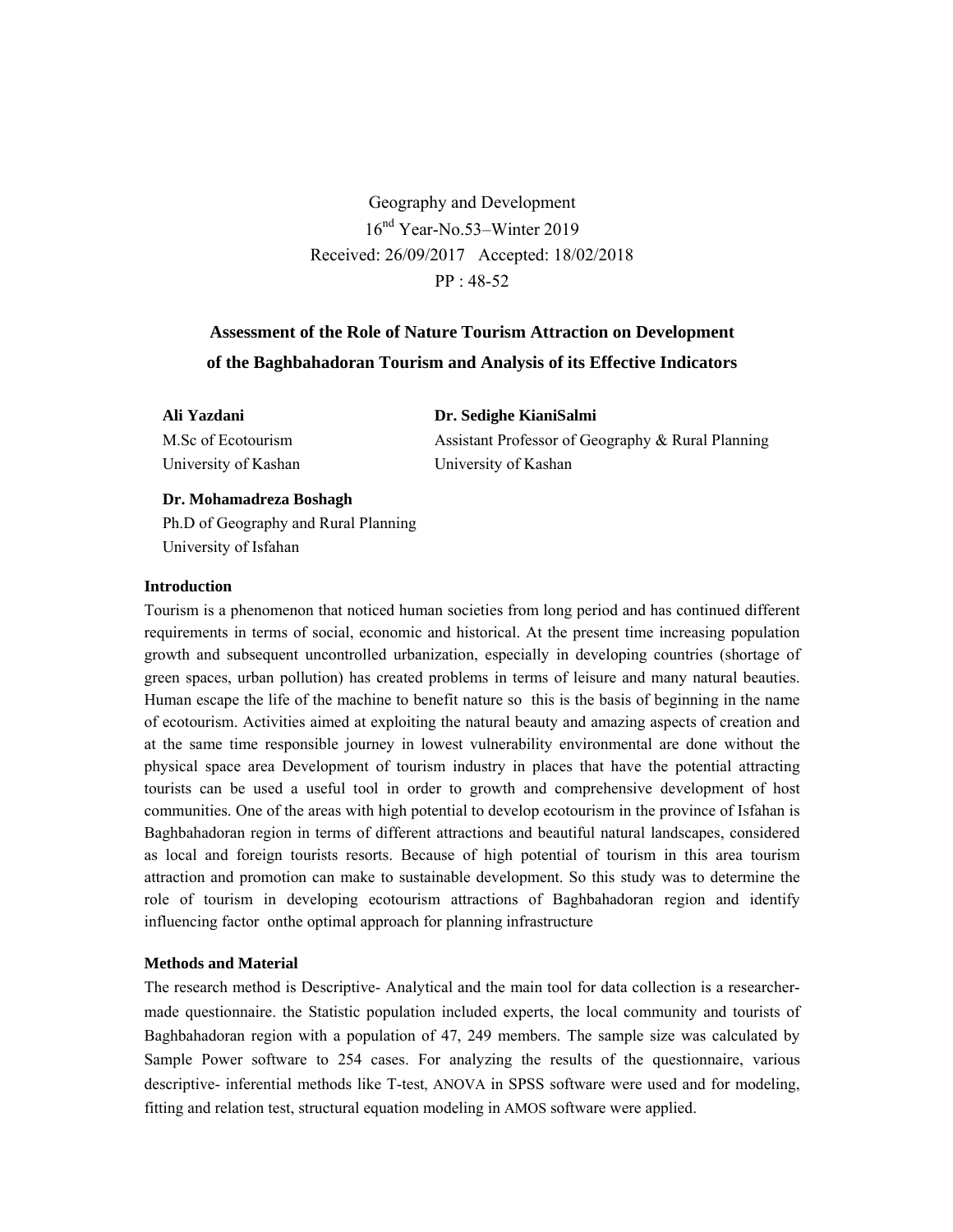### **Results and Discussion**

The results of the gender of respondents indicate that 79 percent of respondents equivalent to 7/35 of the volume of the sample population are women and 142 men of 3/64 Check frequency index results suggest that 7/21 percent of respondents visit the region for the first time, 1/27 twice and 7/50 percent, more than twice the percentage have traveled to the region.

In order to assess the role of ecotourism on the development of tourist attractions of Baghbahadoran based on research theory bases, study research history and the characteristics of the studied area was developed 17 indicators that tested respondents' views on the role of ecotourism attractions in the area. One-sample t test was used for analysis. According to the results, for all criteria for the development of ecotourism valued according to the Student t test and a significance level of zero confirmed gravity and potential impact of ecotourism on the development of tourism in Baghbahadoran. In order to identify the variables and factors affecting tourism development used structural equation modeling in the area. The results of the second order factor model shows that, ultimately, Baghbahadoran has significantly more important and more obvious effects on tourism development. The results show that the elements welfare service - banking services with 91/0 dedicated to the highest load factor more than any other influenced the development of tourism in Baghbahadoran. After a Bank-welfare services, enhancing communication with the load factor is 90/0 second place is allocated in terms of influence. Accommodation services among the factors affecting operating with a load factor of 86/0 is the third place. Finally, the investigating effective factors on tourism development in information and advertising Baghbahadoran vary from with a load factor 850 influencing factor is determined as the fourth. So we can say that the development of banking-welfare services with a subset of the most significant role in promoting the development of tourism Baghbahadoran allocated to tourism development in the sector more than other factors Baghbahadoran will be effective.

#### **Conclusion**

The findings indicate that ecotourism attractions in the region is most effective in attracting tourists. The results of structural equation modeling show welfare facilities - banks with 91/0 influential factor load factor for tourism development planning. Of this loadings factor 90/0 for facilitating communication puts the developing planning tourism in second place And lodging services with 86/0 loading factor information and advertising with loadings factor 850 placed in the third and fourth rankings. The use of t-test to select the most appropriate development strategy represents private sector participation as the best solution development. It is suggested to expand ecotourism and tourism in the study area. development planning should be based on the potential of ecotourism and providing for the participation of the private sector and the local community due to communication gaps meet, welfare, accommodation and advertising is necessary than ecotourism planning.

**Keywords:** Ecotourism, Baghbahadoran, Ecotourism attractions, Structural equation modeling.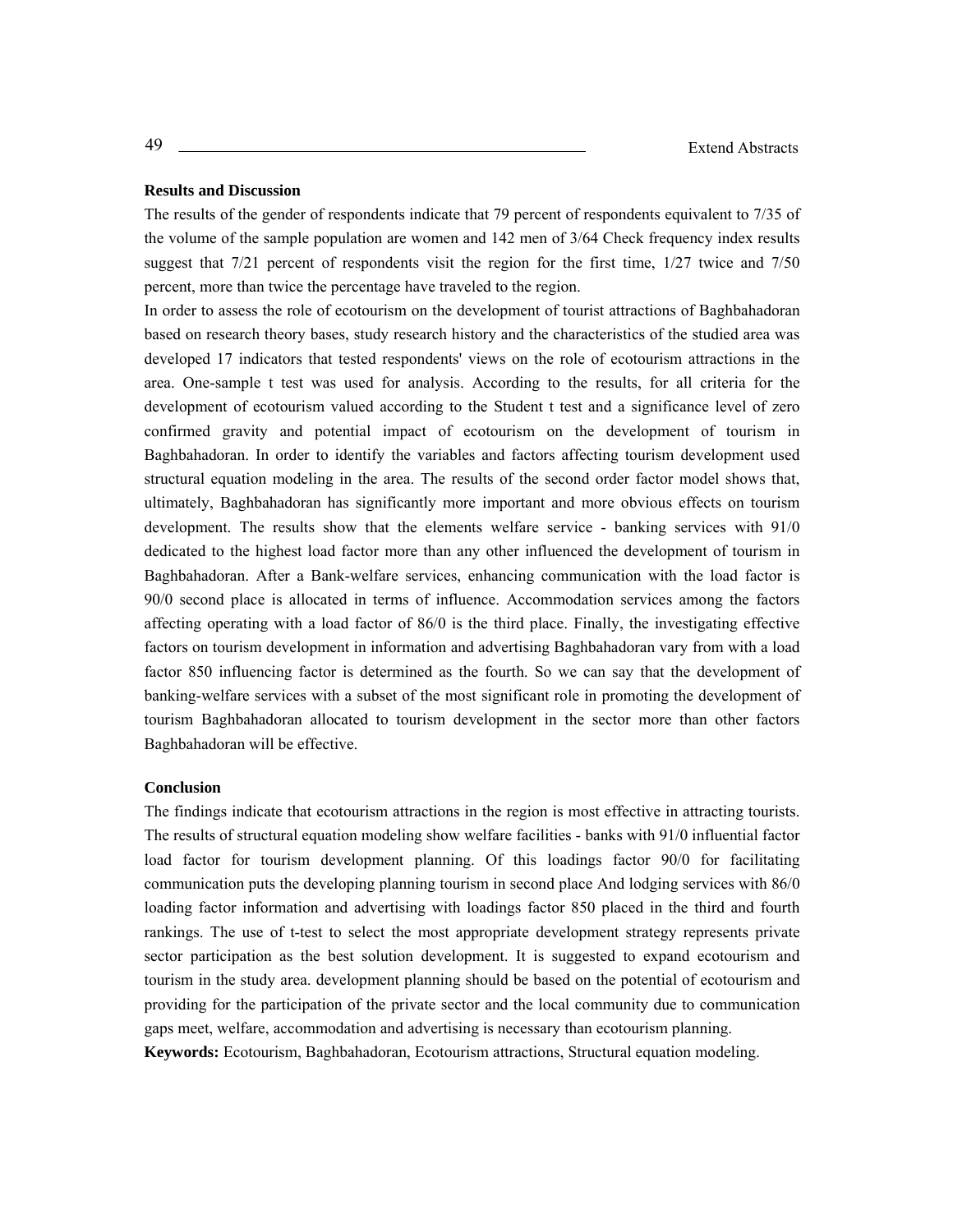- Asgharian, Maryam; Teymour Rostami Shahraji; Kamran Nasir Ahmadi; Jafar Oladi ghadikali (2012). Identification of criteria and indicators of naturalization management in north of Iran forest parks using the Delphi method, Scientific-Research Journal of Natural Ecosystems of Iran. second year. Number four PP. 93-103.
- Etemadinia, Amir Abbas; Mohsen Moslehi. (2012). Analysis and study of tourism and its role in sustainable urban development (Case study: Isfahan city), Geography quarter and urban planning of Zagros landscape. forth year. Number 13.
- Aminian, Sakineh; Ebrahim Sadeghi; Abdollah Faraji; Afshin Naderi Goriqale (2012). Investigating the Opportunities and Challenges of Ecotourism Development in Iran, 2nd National Conference on Economic Development Strategies with Focus on Regional Planning, Islamic Azad University, Sanandaj.
- Barbara. M. Bayern (2011). Application and Analysis of Structural Equation Modeling in Humanities Using AMOS Software Translator: Ali Hosseinzadeh, in collaboration with Mr. Hossein Erfani, Sajjad Shamsi Kushki, Seyyed Mehdi Mohammadi, Shoushtar Azad University, 500 p.
- Boshagh, Mohammad Reza. (2015). Modeling of structural equations in humanities (Amos 22). Publications of Sociologists. Tehran.
- Pourseyed Khalil Seyed Ali, Naser Eghbali (2011). The role of ecotourism, cultural and historical attractions in the development of tourism in Semnan province, Geographical Quarterly of Tourism. Volume 1. Number 1. PP.41-61.
- Hassanimehr, Sedigheh, Shahrbanoo Kohi (2011). Identification of river potential as suitable naturalization sites. Case study:Shafarood, Geographical Quarterly of Environmental Planning.No. 13
- Khalili, Zeynab; Jafar Oladi Ghadikalai; Seyyed Mohammad Hossein Hosseini Nasr; Jahede Tekye Khah. (2014). Determination of natural regeneration capability of Saman Common Forest in Ghourigella with emphasis on water resources factor, Scientific-Research Journal of Natural Ecosystems of Iran. Fifth year Fourth. PP.47-62.
- Danesh Mehr, Hossein; Alireza Karimi; Varia Safari (2012). Investigating the role of naturalization and its effects on the development of rural areas using the SWOT analytical model, rural research. third year. Number three.
- Hadadinia, Somayeh; Afshin Golsar (2012). Prioritizing natural regeneration criteria in desert and semi-ecosystems with Delphi, geography and regional urban planning. No. 3. PP.17-29.
- Dram, Andy and Moore, Allen. (2009). Development of boomerang, translation of Mohsen Kalantari and Ghadir Shokrollahzadeh. Tehran. Danesh Publication.
- Rezayan, Sahar; Seyed Ali Jozi (2013). Presentation of Qeshm Island's Strategic Management of Natural Resource Development, Environment, Science and Technology. Volume 15, Number 1, PP.91-109.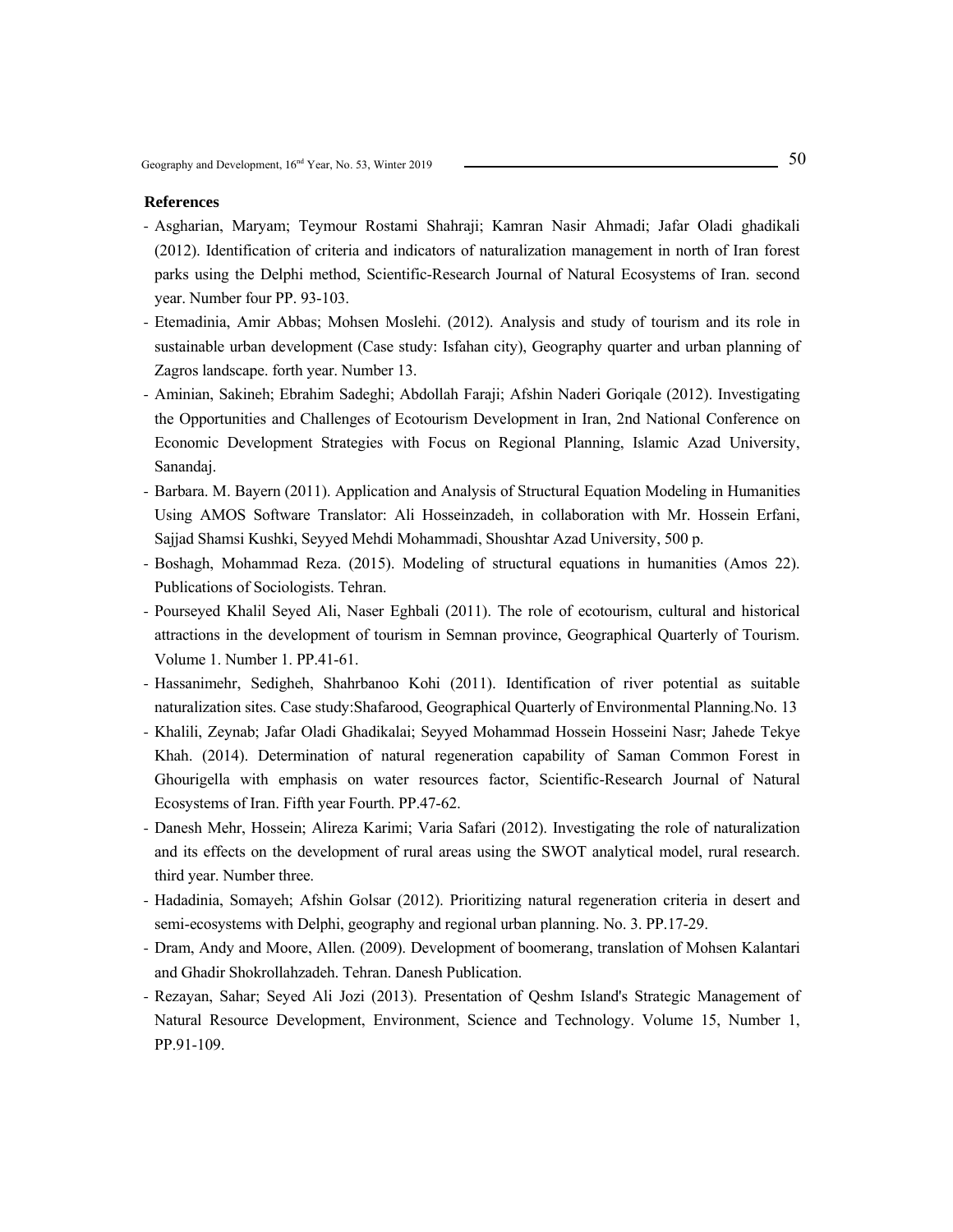- Roknoddin-Eftekhari, Abdolreza; Ebrahim Khalife; Mehdi Pourtaheri; Abdolreza Rahmanifzali. (2014). Analysis of Spatial Planning Management Pattern in Rural Areas in Iran (Case Study: Conducting Plans in Rural Areas of Tehran Province), Planning and Space Planning. Vol.20, No. 3. PP.61-102.
- Rafieian, Omid; Seyyed Ali Akbar Mirrazi; Najibeh AbdolaliPour; Elham Golabi. (2014). Selection of areas susceptible to naturalization of Khayamaki Wildlife Refuge through multi-criteria decision making, remote sensing tour and GIS in natural resources. Fifth year Fourth. PP.95-108.
- Ramezanipour, Mehrdad; Mahmoud Roshani; Isa Poormadzan (2011). Evaluating appropriate places for naturalization by geographic information systems; case study: Dilman County, Geographic Perspectives (Human Studies), Year 6, No. 16. PP.70-83.
- Ranjbar Dastenaee, Mahmood; Fatemeh Serajedin; Gholamreza Nouri. (2015). Adoption of appropriate strategies for sustainable natural development using SWOT, AHP, ANP (Case study: Gandoman wetland, Chaharmahal va Bakhtiari province), Scientific-research section of wetland ecobiology. Year 7, Number 26. PP.49-68.
- Zardan, Meysam; Moslem Mansour Bahmani. (2015). Rural Tourism and the Principles of Sustainable Tourism Development, National Conference on Civil Engineering and Architecture with an Approach to Sustainable Development.
- Zangi Abadi, Ali; Seyed Ali Mousavi; Khalifeh Khalagipour. (2010). An analysis of the role of nature tourism in attracting tourists (Case Study: Sistokhay region of Kohgiloyeh and Boyerahmad province), Geography and Planning. Period 15, Number 34. PP.67-97.
- Management and Planning Organization of Isfahan Province. (2003). The manual of the Islamic Council of the city and the city of Kharmahin (2002-1999). Esfahan.
- Serraghi, Isa; Hossein Maleki; Dariush Abolfathi. (2008). The role of ecotourism attractions in the development of tourism in Nahavand,Journal of Applied Research of Geographic Sciences.Number 11.
- Shakrizadeh, Ibrahim; Fatemeh Mahdavi (2015). Determination of ecological capability and power of Rudan city for natural tourism using a multi-criteria decision making method, natural geographic research. Volume 47, Number 2. PP.317-332.
- Shojaee, Moslem; Mojhgan Toraab Ahmadi; Mahshid Monzavi (2013). Assessment of the ability of areas susceptible to natural development (Case study: Qom province), Scientific-research chapter of Golestan province. Year 3: Number 9: PP.65-82.
- Zargham borujni, Hamid; Mahna Nikbin (2012). Measuring the Sustainability of Tourism Development in Kish Island, Economic Research Quarterly. Year 12, Number 2, PP.137-168.
- Ziaie, Mahmoud; Ebtehal Zandi; Niloufar Abbaspour; Marjan Abdi (2014). Sustainable Tourism Development from the Perspective of Two Idealism and Pragmatist Schools, Tourism Planning and Development Magazine. Year 3, Number 8, PP.11-30.
- Talaee, Farhad (2004). Study of Sustainable Development in the Energy Sector from the Point of View of International Law on the Environment, Journal of the School of Administrative Sciences and Economics, University of Isfahan. Number 2. Serial Number 34. Year 16.